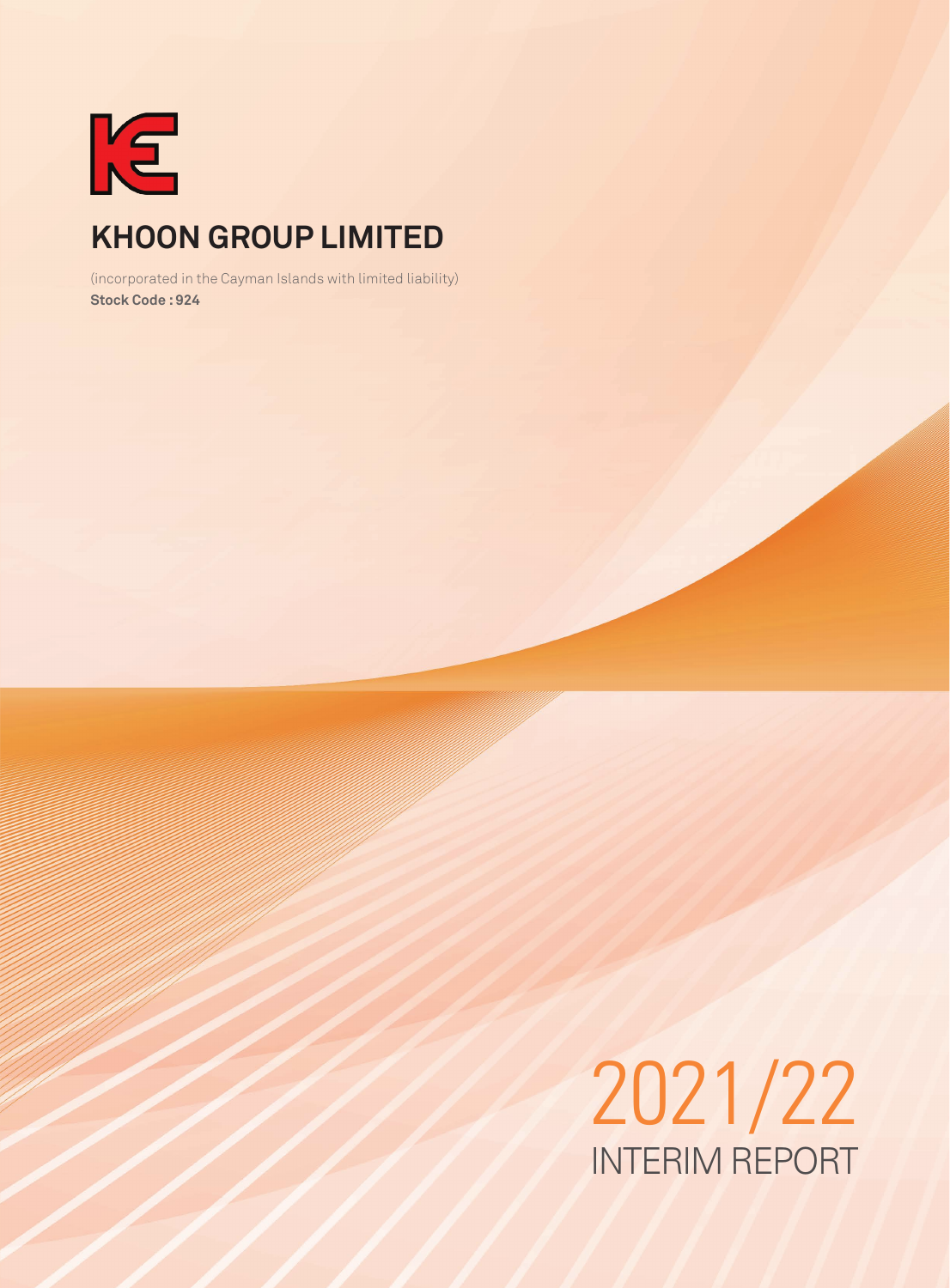# **CONTENTS**

- **2** Corporate Information
	- Interim Condensed Consolidated Statement
- **4** of Profit or Loss and Other Comprehensive Income
- **5** Interim Condensed Consolidated Statement of Financial Position
- **6** Interim Condensed Consolidated Statement of Changes in Equity
- **<sup>7</sup>** Interim Condensed Consolidated Statement of Cash Flows
- **8** Notes to the Interim Condensed Consolidated Financial Statements
- **30** Management Discussion and Analysis
- **40** Other Information

In the event of any inconsistencies between the English and Chinese text in this interim report, the English text shall prevail.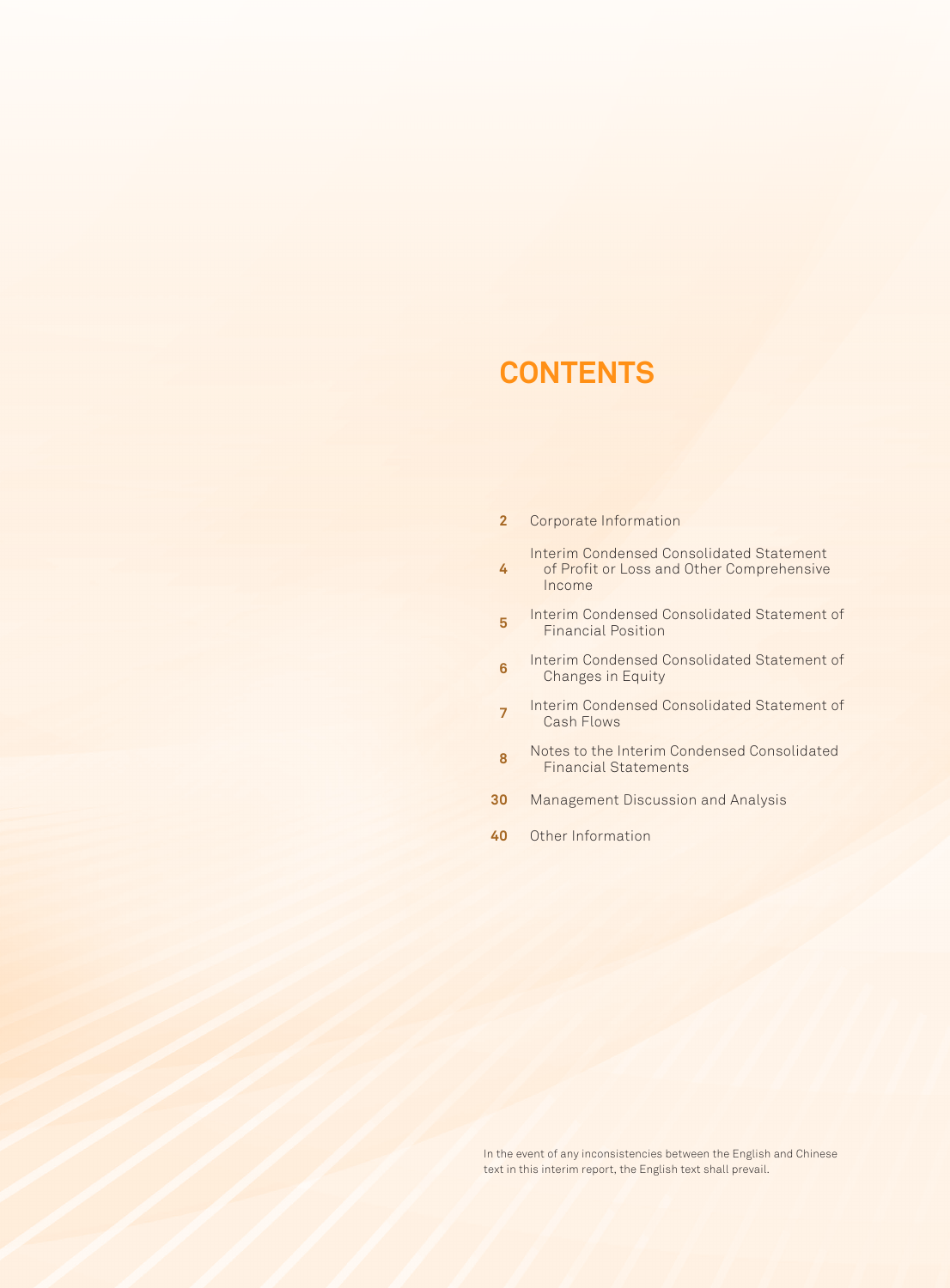## **CORPORATE INFORMATION**

### **BOARD OF DIRECTORS**

#### **Executive Directors**

Mr. Ang Jui Khoon (Chairman) Mr. Ang Kok Kwang (Hong Guoguang) (Chief Executive Officer) Mr. Ang Yong Kwang (Hong Yongquan)

#### **Independent Non-Executive Directors**

Ms. Leung Wing Chi Kylie Mr. Yeo Kwang Maccann Mr. Hon Chin Kheong (Han Zhenqiang)

### **AUDIT COMMITTEE**

Ms. Leung Wing Chi Kylie (Chairlady) Mr. Yeo Kwang Maccann Mr. Hon Chin Kheong (Han Zhenqiang)

### **REMUNERATION COMMITTEE**

Mr. Yeo Kwang Maccann (Chairman) Ms. Leung Wing Chi Kylie Mr. Ang Kok Kwang (Hong Guoguang)

### **NOMINATION COMMITTEE**

Mr. Ang Jui Khoon (Chairman) Mr. Ang Yong Kwang (Hong Yongquan) Ms. Leung Wing Chi Kylie Mr. Yeo Kwang Maccann Mr. Hon Chin Kheong (Han Zhenqiang)

### **COMPANY SECRETARY**

Ms. Leung Hoi Yan

### **AUTHORISED REPRESENTATIVES**

Mr. Ang Kok Kwang (Hong Guoguang) Ms. Leung Hoi Yan

### **REGISTERED OFFICE**

Windward 3, Regatta Office Park PO Box 1350 Grand Cayman KY1-1108 Cayman Islands

### **HEADQUARTERS AND PRINCIPAL PLACE OF BUSINESS IN SINGAPORE**

Block 5000 Ang Mo Kio Avenue 5 #04-01 Techplace II Singapore 569870

### **PRINCIPAL PLACE OF BUSINESS IN HONG KONG**

Unit B, 17/F, United Centre 95 Queensway, Hong Kong

### **PRINCIPAL SHARE REGISTRAR AND TRANSFER OFFICE**

Ocorian Trust (Cayman) Limited Windward 3, Regatta Office Park PO Box 1350 Grand Cayman KY1-1108 Cayman Islands

### **HONG KONG BRANCH SHARE REGISTRAR AND TRANSFER OFFICE**

Boardroom Share Registrars (HK) Limited 2103B, 21/F, 148 Electric Road North Point, Hong Kong

### **LEGAL ADVISER**

As to Hong Kong law: Guantao & Chow Solicitors and Notaries Suites 1801-03 18/F, One Taikoo Place 979 King's Road Quarry Bay, Hong Kong

### **PRINCIPAL BANKERS**

RHB Bank Berhad (Bukit Timah Branch) United Overseas Bank Limited

### **AUDITOR**

Deloitte & Touche LLP Public Accountants and Chartered Accountants 6 Shenton Way OUE Downtown 2 #33-00 Singapore 068809

### **COMPANY'S WEBSITE**

www.khoongroup.com

### **STOCK CODE**

924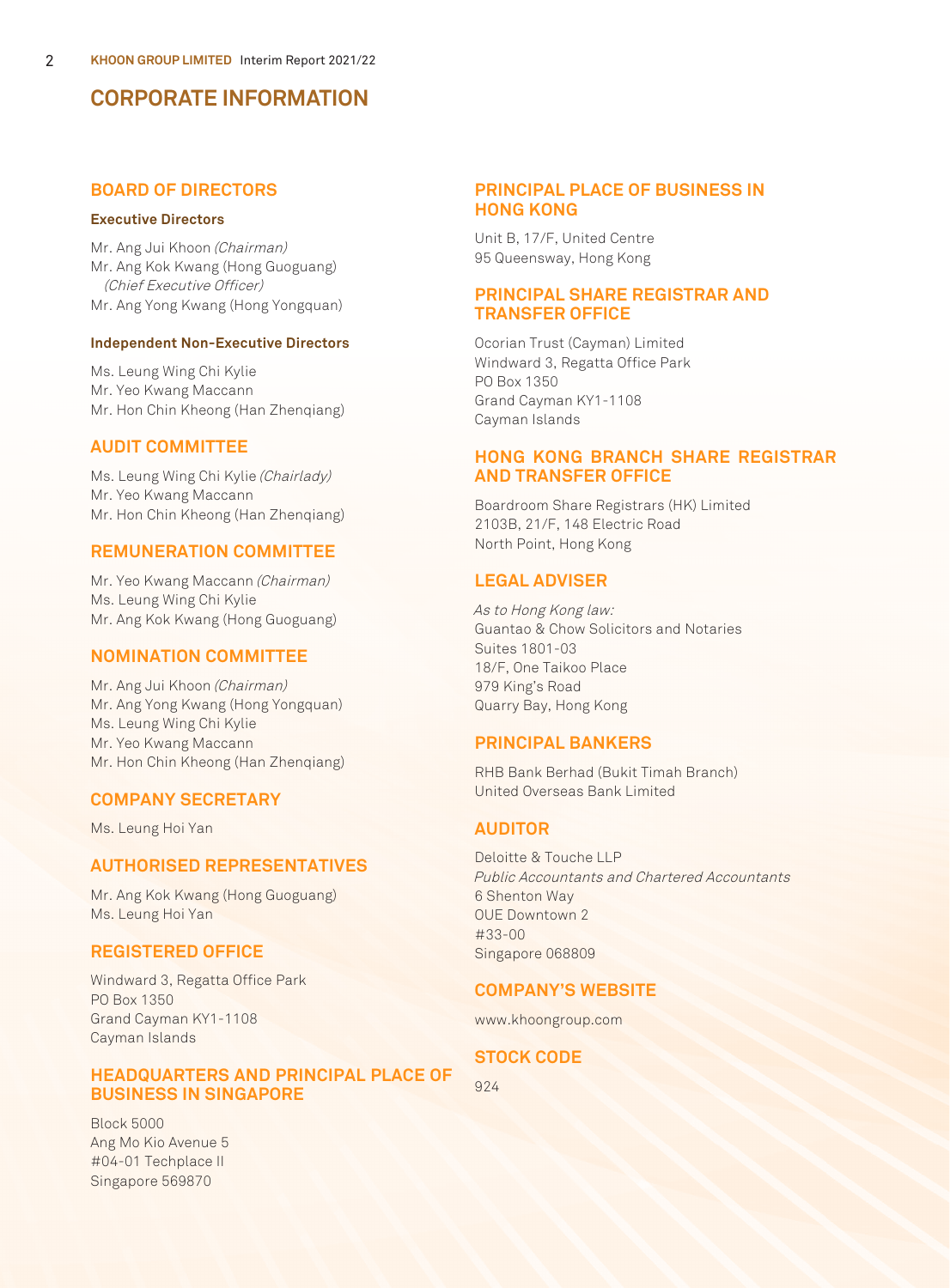The board (the "Board") of directors (the "Directors") of Khoon Group Limited (the "Company") is pleased to present the unaudited consolidated interim results of the Company and its subsidiaries (hereinafter collectively referred to as the "Group") for the six months ended 31 December 2021 together with comparative figures for the corresponding period in 2020 as follows: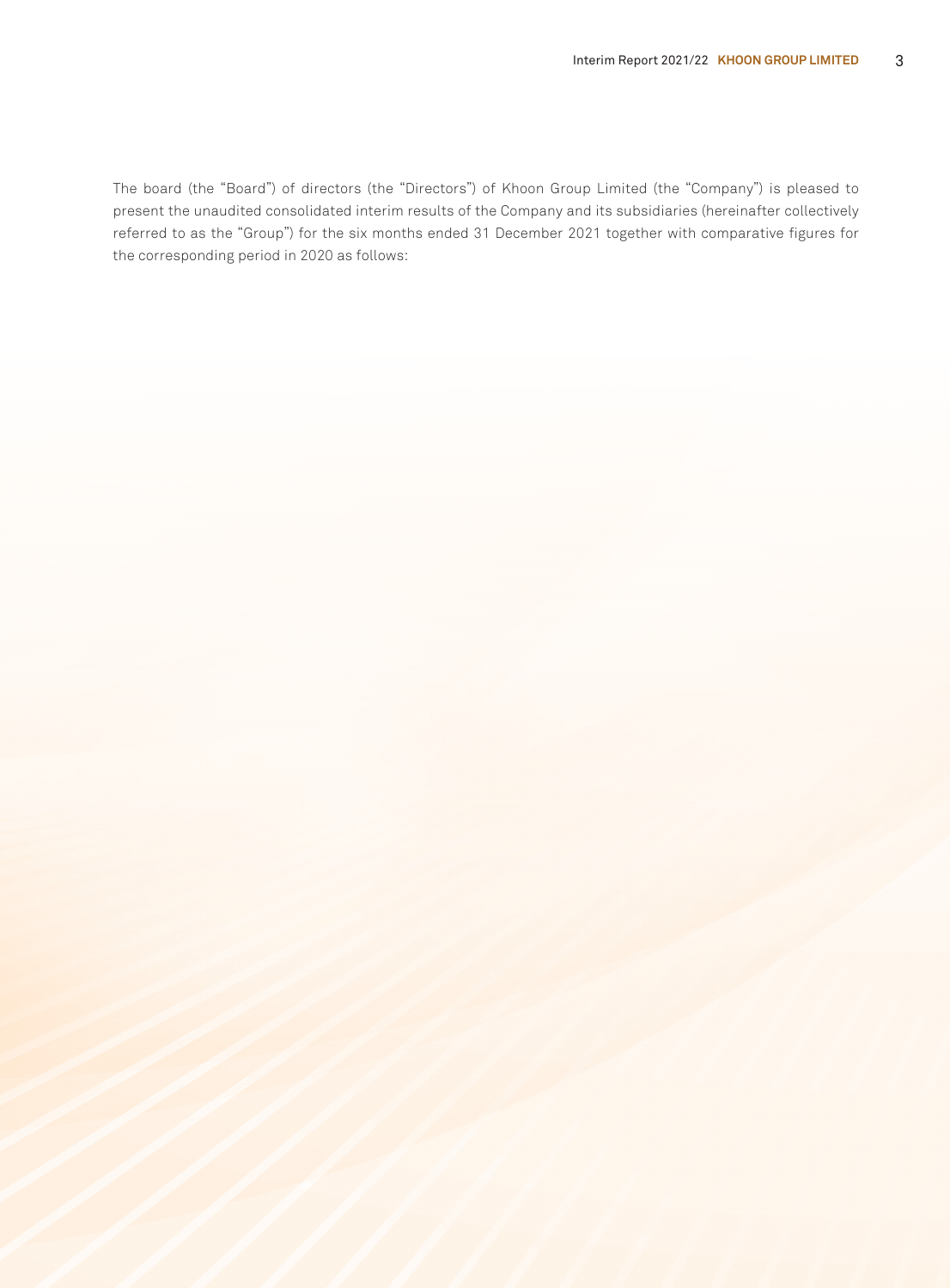## **INTERIM CONDENSED CONSOLIDATED STATEMENT OF PROFIT OR LOSS AND OTHER COMPREHENSIVE INCOME**

FOR THE SIX MONTHS ENDED 31 DECEMBER 2021

|                                                         | Six months ended 31 December |               |              |
|---------------------------------------------------------|------------------------------|---------------|--------------|
|                                                         | <b>Notes</b>                 | 2021          | 2020         |
|                                                         |                              | (Unaudited)   | (Unaudited)  |
|                                                         |                              | S\$           | S\$          |
| Revenue                                                 | 5                            | 10,520,931    | 14,251,784   |
| Cost of services                                        |                              | (9,645,429)   | (12,457,952) |
| <b>Gross profit</b>                                     |                              | 875,502       | 1,793,832    |
| Other income                                            | 6a                           | 229,243       | 619,672      |
| Other gains and (losses)                                | 6b                           | 61,429        | (865, 533)   |
| Administrative expenses                                 |                              | (1, 259, 763) | (1,202,029)  |
| Finance costs                                           | $\overline{7}$               | (1, 272)      | (2, 552)     |
| (Loss) Profit before taxation                           |                              | (94, 861)     | 343,390      |
| Income tax expense                                      | 8                            | (51, 447)     | (232, 671)   |
| (Loss) Profit and other comprehensive (loss) income     |                              |               |              |
| for the period                                          | 9                            | (146, 308)    | 110,719      |
| Basic and diluted (loss) earnings per share (S\$ cents) | 11                           | (0.01)        | 0.01         |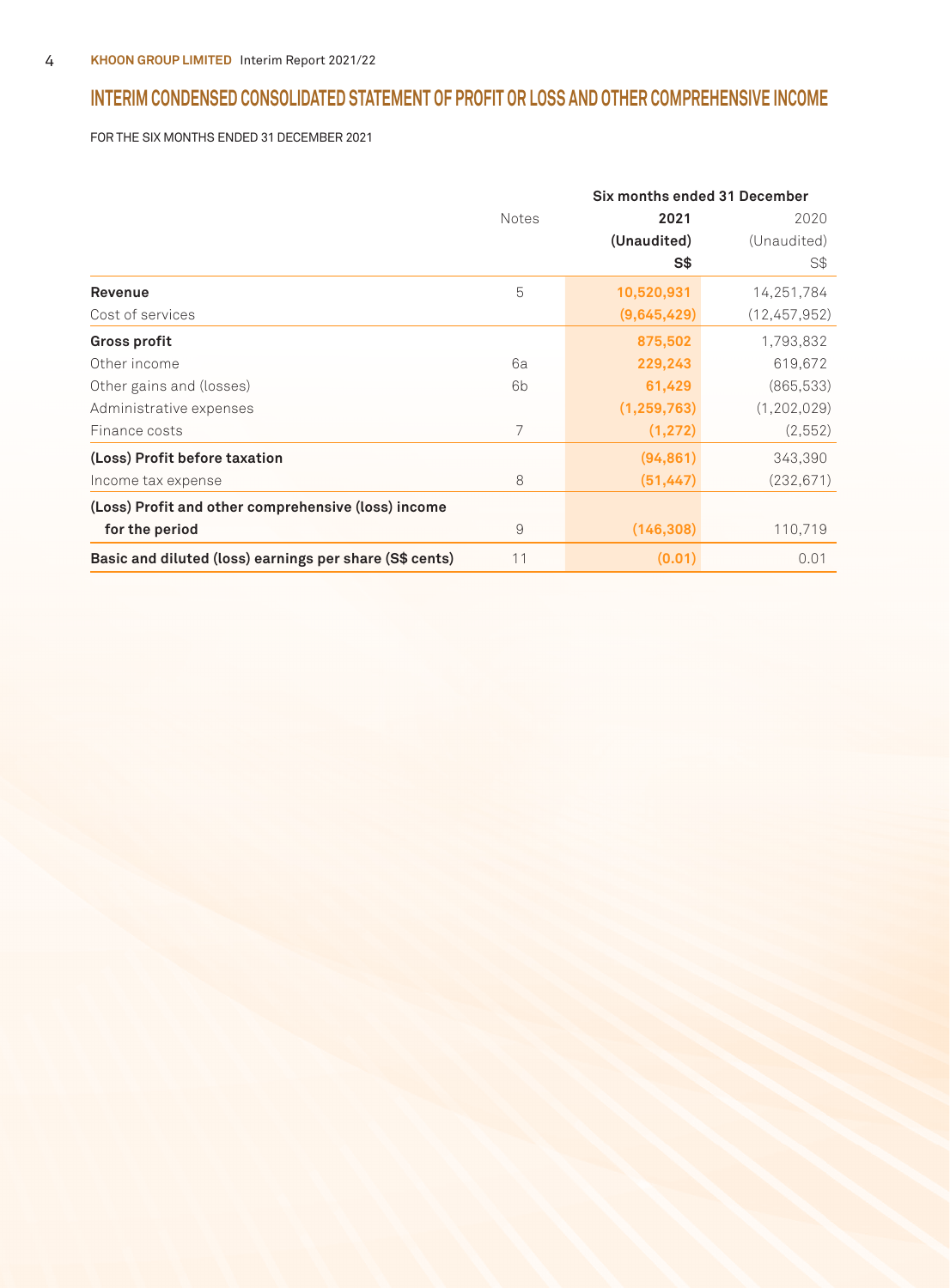## **INTERIM CONDENSED CONSOLIDATED STATEMENT OF FINANCIAL POSITION**

AS AT 31 DECEMBER 2021

|                                                     |                 | As at          | As at          |  |
|-----------------------------------------------------|-----------------|----------------|----------------|--|
|                                                     |                 | 31 December    | 30 June        |  |
|                                                     | Notes           | 2021           | 2021           |  |
|                                                     |                 | (Unaudited)    | (Audited)      |  |
|                                                     |                 | <b>S\$</b>     | S\$            |  |
| <b>ASSETS AND LIABILITIES</b>                       |                 |                |                |  |
| Non-current assets                                  |                 |                |                |  |
| Plant and equipment                                 | 12              | 405,904        | 570,489        |  |
| Investment property                                 | 13              | 831,879        | 839,890        |  |
| Right-of-use assets                                 | 14              | 232,840        | 295,432        |  |
|                                                     |                 | 1,470,623      | 1,705,811      |  |
| <b>Current assets</b>                               |                 |                |                |  |
| Trade receivables                                   | 15              | 3,437,000      | 7,050,305      |  |
| Other receivables, deposits and prepayments         | 16 <sub>b</sub> | 916,315        | 1,127,081      |  |
| Contract assets                                     | 17              | 32,617,185     | 33,648,893     |  |
| Bank balances and cash                              | 18              | 17,509,571     | 17,747,818     |  |
|                                                     |                 | 54,480,071     | 59,574,097     |  |
| <b>Current liabilities</b>                          |                 |                |                |  |
| Trade and other payables                            | 19              | 16,971,870     | 22,181,193     |  |
| Contract liabilities                                | 17              | 84,491         | 11,323         |  |
| Lease liabilities                                   | 20              | 84,486         | 108,345        |  |
| Income tax payable                                  |                 | 403,147        | 370,779        |  |
|                                                     |                 | 17,543,994     | 22,671,640     |  |
| <b>Net current assets</b>                           |                 | 36,936,077     | 36,902,457     |  |
| Total assets less current liabilities               |                 | 38,406,700     | 38,608,268     |  |
| <b>Non-current liabilities</b>                      |                 |                |                |  |
| Deferred tax liabilities                            | 21              | 41,281         | 55,994         |  |
| Lease liabilities                                   | 20              | 149,053        | 189,600        |  |
|                                                     |                 | 190,334        | 245,594        |  |
| <b>Net assets</b>                                   |                 | 38,216,366     | 38.362.674     |  |
| <b>EQUITY</b>                                       |                 |                |                |  |
| <b>Capital and reserves</b>                         |                 |                |                |  |
| Share capital                                       | 22              | 1,742,143      | 1,742,143      |  |
| Share premium                                       |                 | 31,669,457     | 31,669,457     |  |
| Merger reserve                                      |                 | (11, 417, 891) | (11, 417, 891) |  |
| <b>Accumulated profits</b>                          |                 | 16,222,657     | 16,368,965     |  |
| <b>Equity attributable to owners of the Company</b> |                 | 38,216,366     | 38,362,674     |  |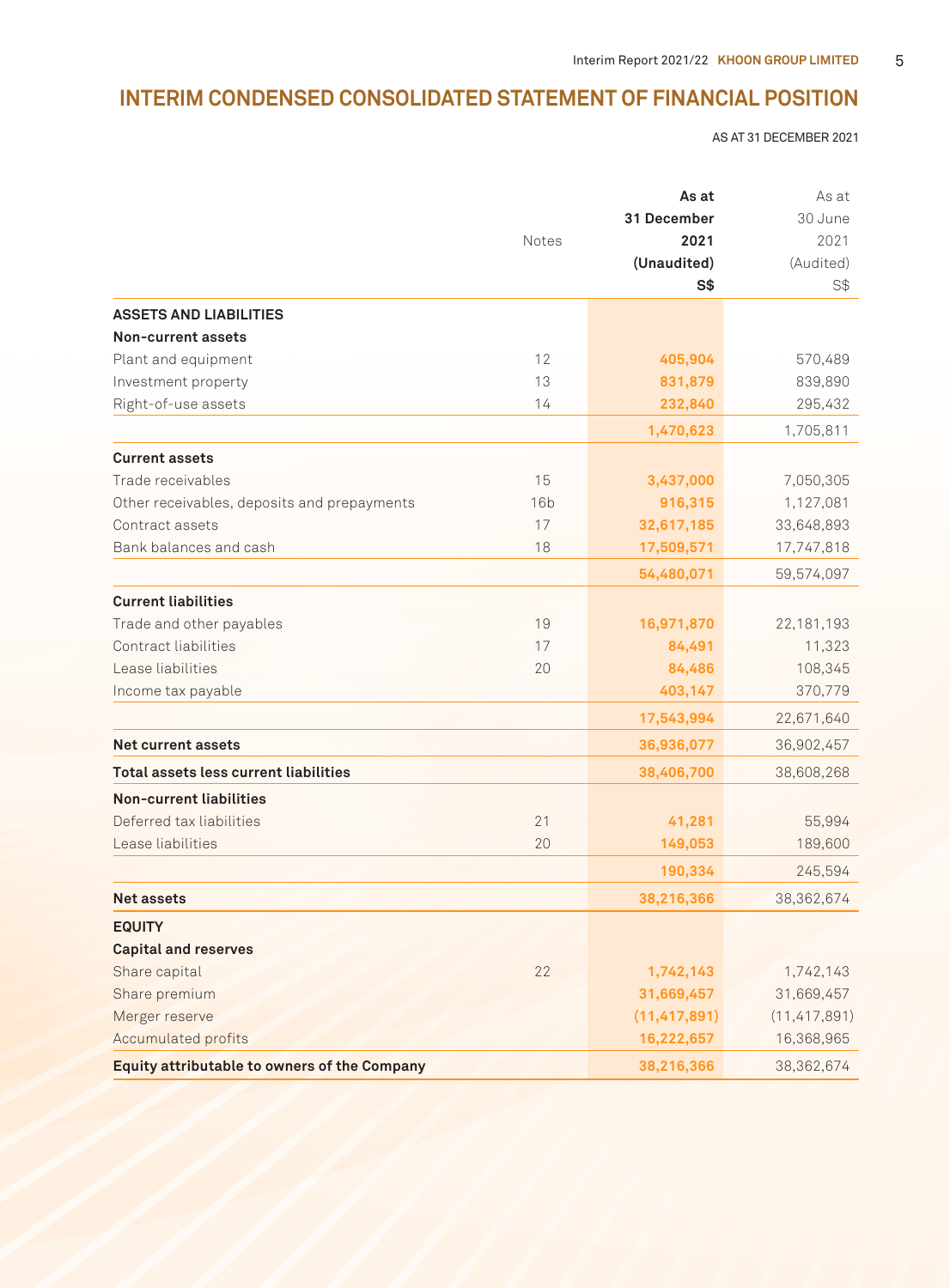## **INTERIM CONDENSED CONSOLIDATED STATEMENT OF CHANGES IN EQUITY**

FOR THE SIX MONTHS ENDED 31 DECEMBER 2021

|                                            |              | <b>Share</b> | Merger                                                                    |             |            |
|--------------------------------------------|--------------|--------------|---------------------------------------------------------------------------|-------------|------------|
|                                            | <b>Share</b> | premium      | reserve                                                                   | Accumulated |            |
|                                            | capital      | (Note a)     | (Note b)                                                                  | profits     | Total      |
|                                            | S\$          | S\$          | S\$                                                                       | S\$         | S\$        |
| Balance at July 1, 2021 (audited)          | 1,742,143    | 31,669,457   | (11.417.891)                                                              | 16.368.965  | 38,362,674 |
| Total comprehensive income for the period: |              |              |                                                                           |             |            |
| Loss for the period                        |              |              | $\hspace{1.0cm} \rule{1.5cm}{0.15cm} \hspace{1.0cm} \rule{1.5cm}{0.15cm}$ | (146.308)   | (146,308)  |
| Balance at December 31, 2021 (unaudited)   | 1,742,143    | 31,669,457   | (11, 417, 891)                                                            | 16.222.657  | 38,216,366 |

Notes:

a. Share premium represents the excess of share issue over the par value.

b. Merger reserve represents the difference between the cost of acquisition pursuant to the acquisition of Top Stride Investment Limited ("Top Stride") and Khoon Engineering Contractor Pte. Ltd. ("Khoon Engineering") and the total value of share capital of the entity acquired.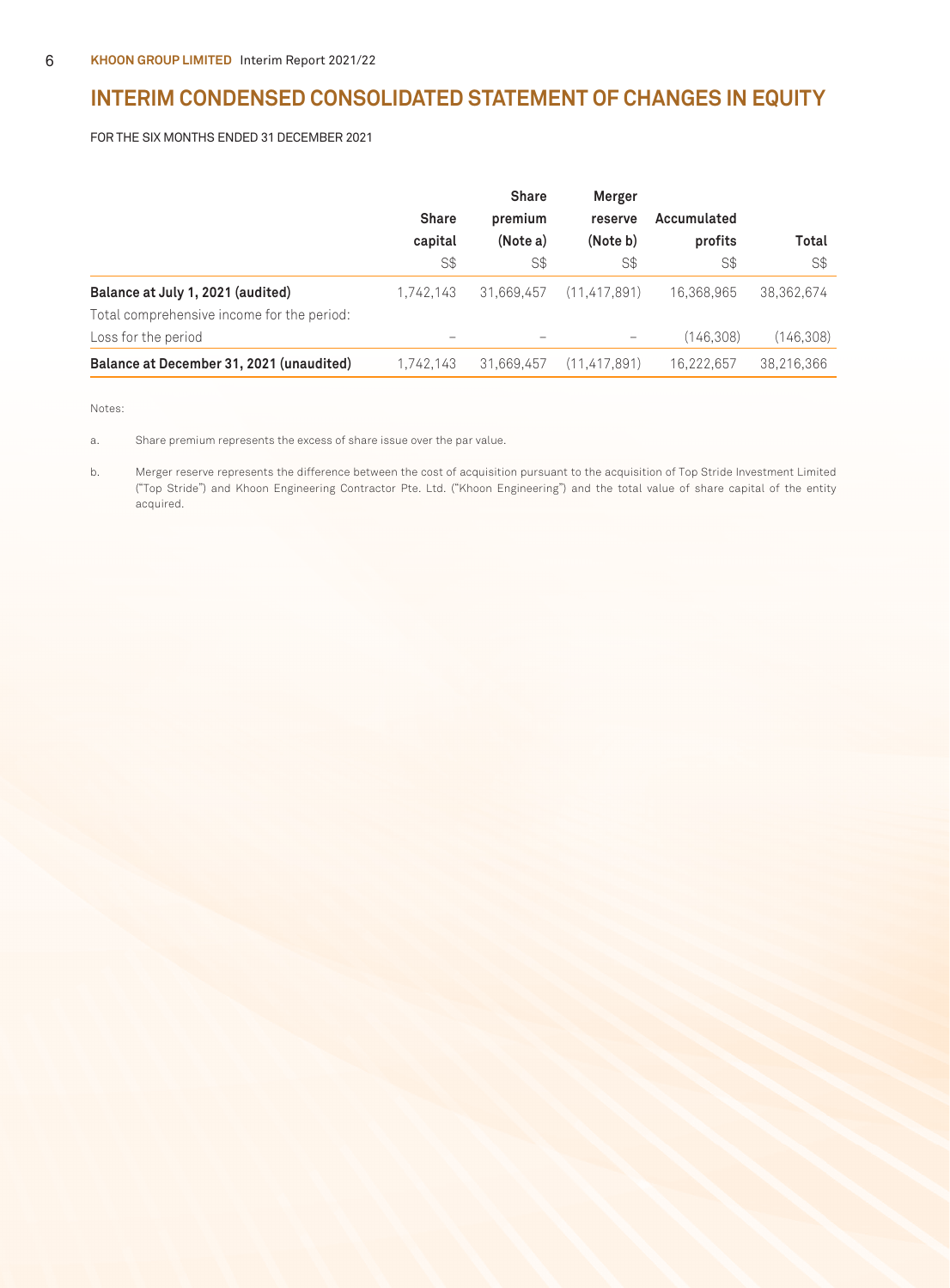## **INTERIM CONDENSED CONSOLIDATED STATEMENT OF CASH FLOWS**

FOR THE SIX MONTHS ENDED 31 DECEMBER 2021

|                                                            |                | Six months ended 31 December |  |
|------------------------------------------------------------|----------------|------------------------------|--|
|                                                            | 2021           | 2020                         |  |
|                                                            | (Unaudited)    | (Unaudited)                  |  |
|                                                            | S <sub>3</sub> | S\$                          |  |
| <b>Operating activities</b>                                |                |                              |  |
| (Loss)/Profit before taxation                              | (146, 308)     | 343,390                      |  |
| Adjustments for:                                           |                |                              |  |
| Depreciation of investment property                        | 8,011          | 8,011                        |  |
| Depreciation of plant and equipment                        | 185,495        | 212,043                      |  |
| Depreciation of right-of-use assets                        | 62,592         | 88,052                       |  |
| Exchange (gain)/loss, net                                  | (61, 429)      | 865,533                      |  |
| Finance costs                                              | 1,272          | 2,552                        |  |
| Bank interest income                                       | (13, 533)      | (74, 304)                    |  |
| Operating cash flows before movements in working capital   | 36,100         | 1,445,277                    |  |
| Decrease (Increase) in trade receivables                   | 3,613,305      | (3,823,227)                  |  |
| Decrease in other receivables, deposits and prepayments    | 210,766        | 159,168                      |  |
| Decrease (Increase) in contract assets                     | 1,031,708      | (229, 564)                   |  |
| (Decrease) Increase in trade and other payables            | (5, 209, 323)  | 1,340,184                    |  |
| Increase (Decrease) in contract liabilities                | 73,168         | (276, 774)                   |  |
| Cash used in operations                                    | (244, 276)     | (1, 384, 936)                |  |
| Tax refund/(paid)                                          | 17,655         | (282, 574)                   |  |
| Net cash used in operating activities                      | (226, 621)     | (1,667,510)                  |  |
| <b>Investing activities</b>                                |                |                              |  |
| Withdrawal of investments                                  |                | 5,468,976                    |  |
| Bank interest received                                     | 13,533         | 74,304                       |  |
| Purchase of plant and equipment                            | (20, 910)      | (86, 399)                    |  |
| Net cash (used in) from investing activities               | (7, 377)       | 5,456,881                    |  |
| <b>Financing activities</b>                                |                |                              |  |
| Repayment of lease liabilities                             | (64, 406)      | (87, 764)                    |  |
| Interest paid                                              | (1, 272)       | (2, 552)                     |  |
| Net cash used in financing activities                      | (65, 678)      | (90, 316)                    |  |
| Net (decrease) increase in cash and cash equivalents       | (299, 676)     | 3,699,055                    |  |
| Cash and cash equivalents at beginning of period           | 17,747,818     | 15,753,748                   |  |
| Effect of foreign exchange rate change                     | 61,429         | (865, 533)                   |  |
| Cash and cash equivalents at end of period, represented by |                |                              |  |
| bank balances and cash                                     | 17,509,571     | 18,587,270                   |  |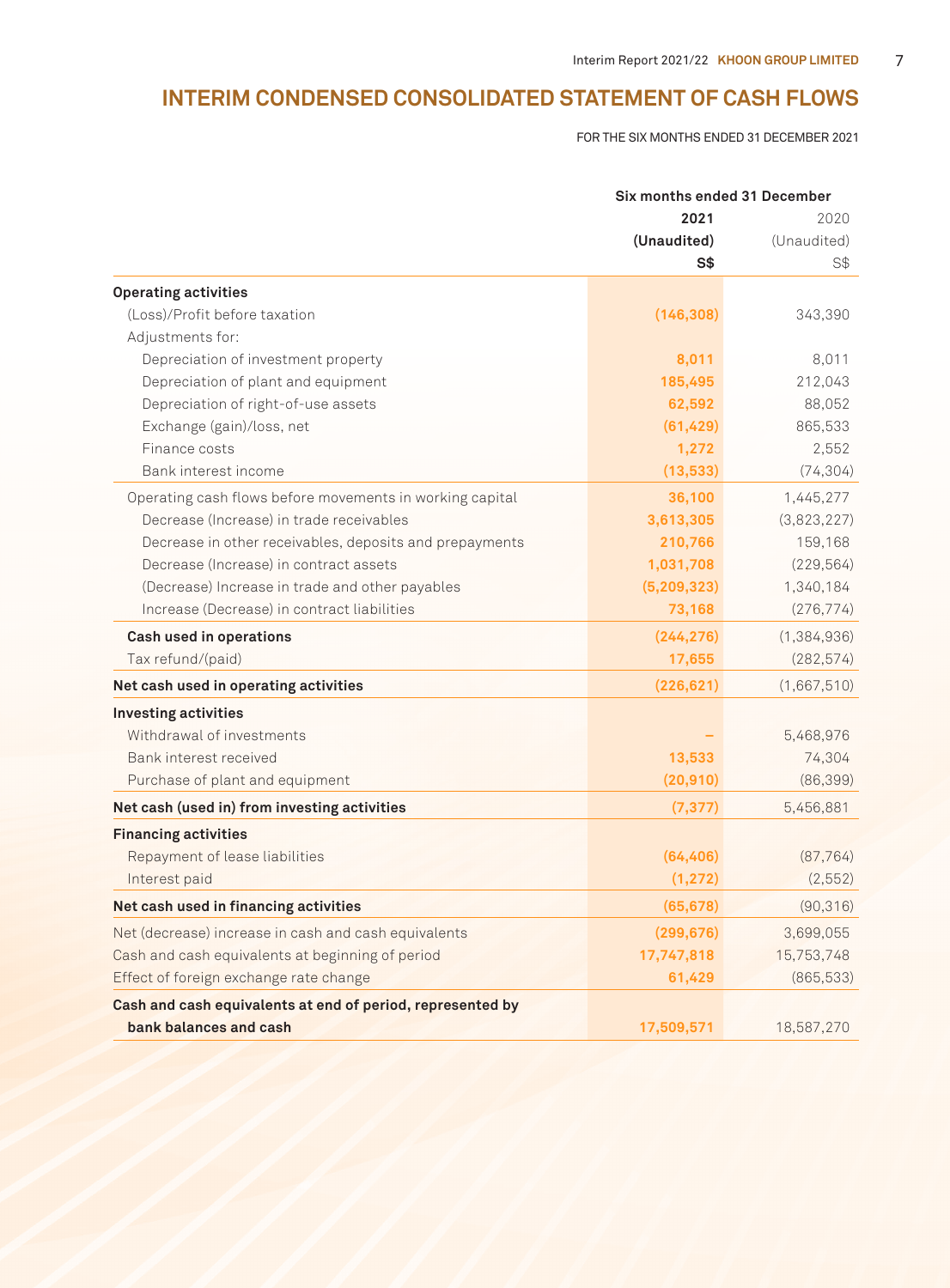FOR THE SIX MONTHS ENDED 31 DECEMBER 2021

#### **1 GENERAL**

Khoon Group Limited (the "Company") was incorporated and registered as an exempted company in the Cayman Islands with limited liability on 24 July 2018 and its registered office is located at P.O. Box 1350, Windward 3, Regatta Office Park, Grand Cayman KY1-1108, Cayman Islands. The Company was registered with the Registrar of Companies in Hong Kong as a non-Hong Kong company under Part 16 of the Companies Ordinance (Chapter 622 of the Laws of Hong Kong) (the "Companies Ordinance") on 18 September 2018 and the principal place of business in Hong Kong is Unit B, 17/F, United Centre, 95 Queensway, Hong Kong. The head office and principal place of business of the Group is at Block 5000 Ang Mo Kio Avenue 5, #04-01, Techplace II, Singapore 569870. The shares of the Company have been listed on the Main Board of The Stock Exchange of Hong Kong Limited (the "Stock Exchange") since 5 July 2019.

The Company is a subsidiary of Lead Development Investment Limited ("Lead Development"), incorporated in the British Virgin Islands (the "BVI"), which is also the Company's ultimate holding company. Lead Development is owned by Mr. Ang Jui Khoon ("Mr. JK Ang") and his son Mr. Ang Kok Kwang ("Mr. KK Ang"). Upon the entering into the concert party deed, Mr. JK Ang and Mr. KK Ang through Lead Development became the controlling shareholders of Khoon Group Limited and its subsidiaries (the "Group") (together referred to as the "Controlling Shareholders").

The Company is an investment holding company and the principal activities of its operating subsidiary, Khoon Engineering Contractor Pte. Ltd. ("Khoon Engineering"), incorporated in Singapore, are the provision of electrical engineering services.

The interim condensed consolidated financial statements are presented in Singapore Dollars ("S\$"), which is also the functional currency of the Company.

### **2 GROUP REORGANISATION AND BASIS OF PREPARATION AND PRESENTATION OF THE INTERIM CONDENSED CONSOLIDATED FINANCIAL STATEMENTS**

During the financial year ended 30 June 2020, for the purpose of the listing of the Company's shares on the Main Board of the Stock Exchange, the Group underwent a group reorganisation (the "Reorganisation").

The Group resulting from the Reorganisation is regarded as a continuing entity. Accordingly, the interim condensed consolidated financial statements have been prepared to include the financial statements of the companies now comprising the Group as if the group structure upon completion of the Reorganisation had been in existence throughout the period, or since their respective dates of incorporation or establishment where this is a shorter period.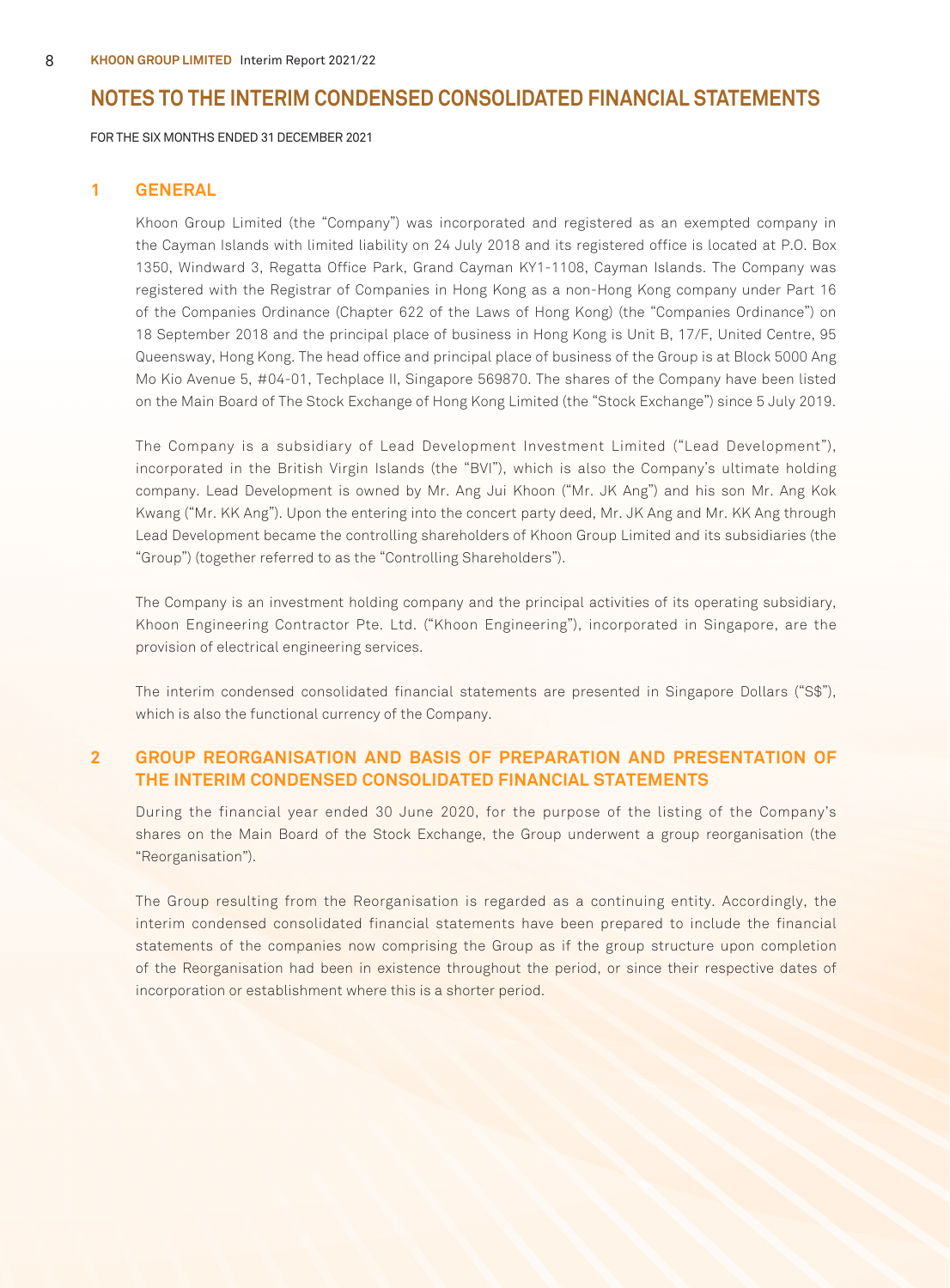FOR THE SIX MONTHS ENDED 31 DECEMBER 2021

### **2 GROUP REORGANISATION AND BASIS OF PREPARATION AND PRESENTATION OF THE INTERIM CONDENSED CONSOLIDATED FINANCIAL STATEMENTS (continued)**

#### **Movement of Lead Development's Interest in the Company**

On 20 March 2020 (after trading hours), 200,000,000 shares of the Company then held by Lead Development (the "Placing Shares"), representing 20% of the existing issued share capital of the Company, were successfully placed to certain investors at HK\$0.265 per Placing Share pursuant to the terms of a placing agreement dated 11 March 2020 (the "Placing").

Upon completion of the Placing, Lead Development held 550,000,000 shares of the Company, representing 55% of the existing issued share capital of the Company, and remained a controlling shareholder of the Group.

### **3 ADOPTION OF NEW AND REVISED STANDARDS**

**New and amended International Financial Reporting Standards ("IFRS") that are effective for the current period**

#### **New and revised IFRS Standards issued but not yet effective**

At the date of authorisation of these interim condensed consolidated financial statements, the Group has not early applied the following new and amendments to IFRS Standards that have been issued but are not yet effective, which are relevant to the Group:

| Amendments to IFRS 3             | Reference to the Conceptual Framework <sup>1</sup>                       |
|----------------------------------|--------------------------------------------------------------------------|
| Amendments to IAS 37             | Onerous Contracts - Cost of Fulfilling a Contract <sup>1</sup>           |
| Amendments to IAS 16             | Property, Plant and Equipment: Proceeds before Intended Use <sup>1</sup> |
| Amendments to IFRSs              | Annual Improvements to IFRS Standards 2018-2020 <sup>1</sup>             |
| Amendments to IAS 1              | Classification of Liabilities as Current or Non-current <sup>2</sup>     |
| Amendments to IAS 1 and          | Disclosure of Accounting Policies <sup>2</sup>                           |
| <b>IFRS Practice Statement 2</b> |                                                                          |
| Amendments to IAS 8              | Definition of Accounting Estimates <sup>2</sup>                          |
| Amendments to IAS 12             | Deferred Tax related to Assets and Liabilities arising from a Single     |
|                                  | Transaction <sup>2</sup>                                                 |

1 Effective for annual periods beginning on or after 1 January 2022.

2 Effective for annual periods beginning on or after 1 January 2023.

The directors of the Company anticipates that the application of the other new and amendments to IFRS Standards will have no material impact on the Group's consolidated financial position and performance as well as disclosures in the foreseeable future.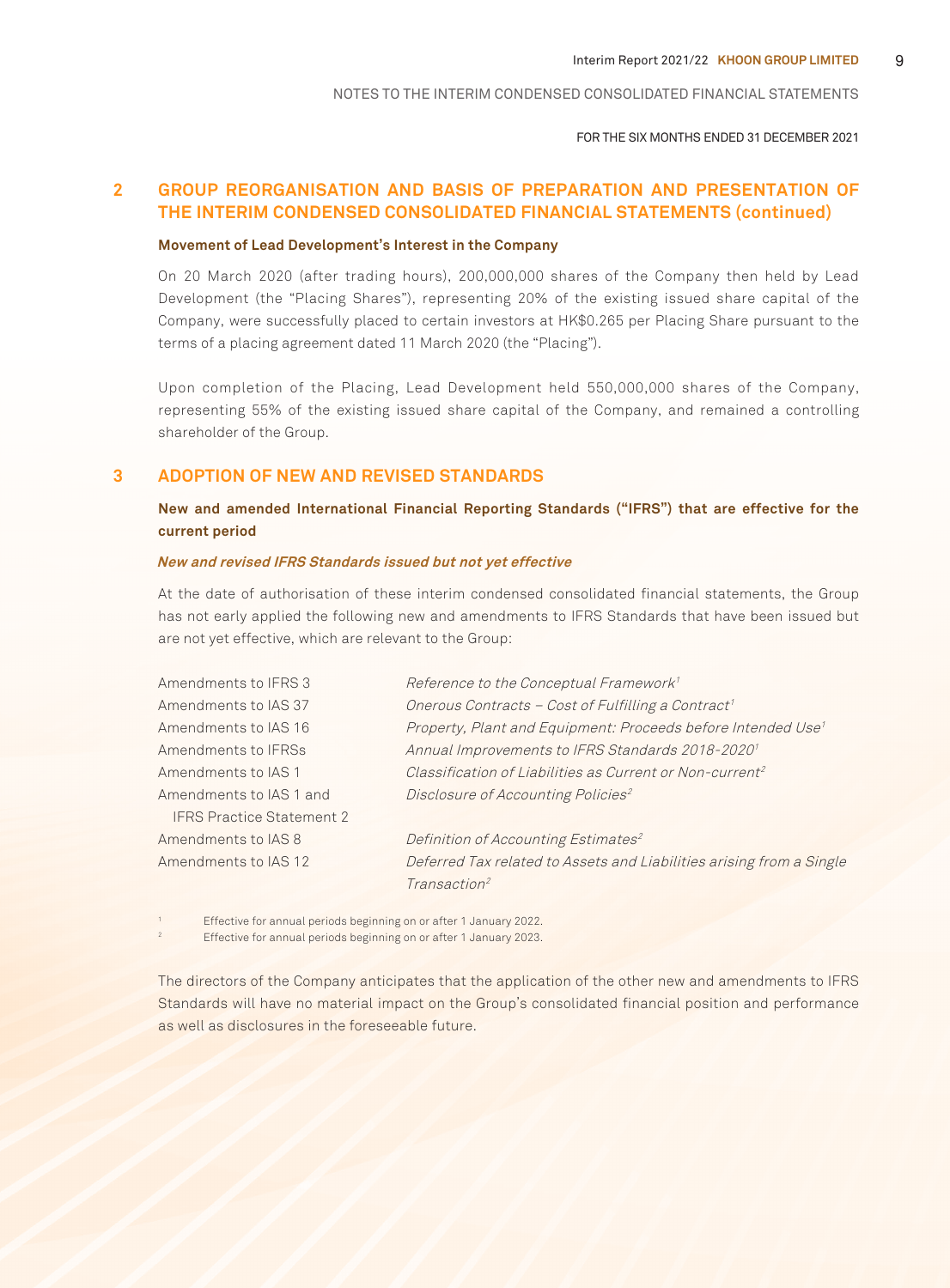#### 10 **KHOON GROUP LIMITED** Interim Report 2021/22

#### NOTES TO THE INTERIM CONDENSED CONSOLIDATED FINANCIAL STATEMENTS

FOR THE SIX MONTHS ENDED 31 DECEMBER 2021

### **4 SIGNIFICANT ACCOUNTING POLICIES**

#### **Basis of Accounting**

The interim condensed consolidated financial statements of the Group have been prepared in accordance with International Financial Reporting Standards issued by the International Accounting Standards Board ("IASB").

In addition, the interim condensed consolidated financial statements include applicable disclosures required by the Rules Governing the Listing of Securities on the Stock Exchange and the applicable disclosures required by the Companies Ordinance.

### **5 REVENUE AND SEGMENT INFORMATION**

Revenue represents the fair value of amounts received and receivable from provision of electrical engineering services being recognised over time, mainly comprising of (i) assisting to obtain statutory approvals; (ii) customisation and/or installation of electrical systems; and (iii) testing and commissioning by the Group to external customers. It also represents the revenue from contracts with customers.

Information is reported to the executive directors of the Company, being the chief operating decision makers ("CODMs") of the Group, for the purposes of resource allocation and performance assessment. No other analysis of the Group's result nor assets and liabilities is regularly provided to the CODMs for review and the CODMs review the overall results and financial performance of the Group as a whole. Accordingly, only entity-wide disclosures on services, major customers and geographical information are presented in accordance with IFRS 8 Operating Segments.

An analysis of the Group's revenue for the six months ended 31 December 2021 and 2020 is as follows:

|                                               | For the six months<br>ended 31 December |             |
|-----------------------------------------------|-----------------------------------------|-------------|
|                                               | 2021                                    | 2020        |
|                                               | (Unaudited)                             | (Unaudited) |
|                                               | S\$                                     | S\$         |
| Contract revenue from provision of electrical |                                         |             |
| engineering services, recognised over time    | 10,520,931                              | 14.251.784  |

All the Group's services are rendered directly with the customers. Contracts with the Group's customers are agreed in fixed-price with terms from 1 month to 52 months (2020: 1 month to 52 months).

Included in the Group's revenue for six months ended 30 December 2021 is S\$7,297,027 (2020: S\$8,178,531) derived from provision of electrical engineering services to the customers in public sector. Other revenue is derived from provision of electrical engineering services to the customers in private sector.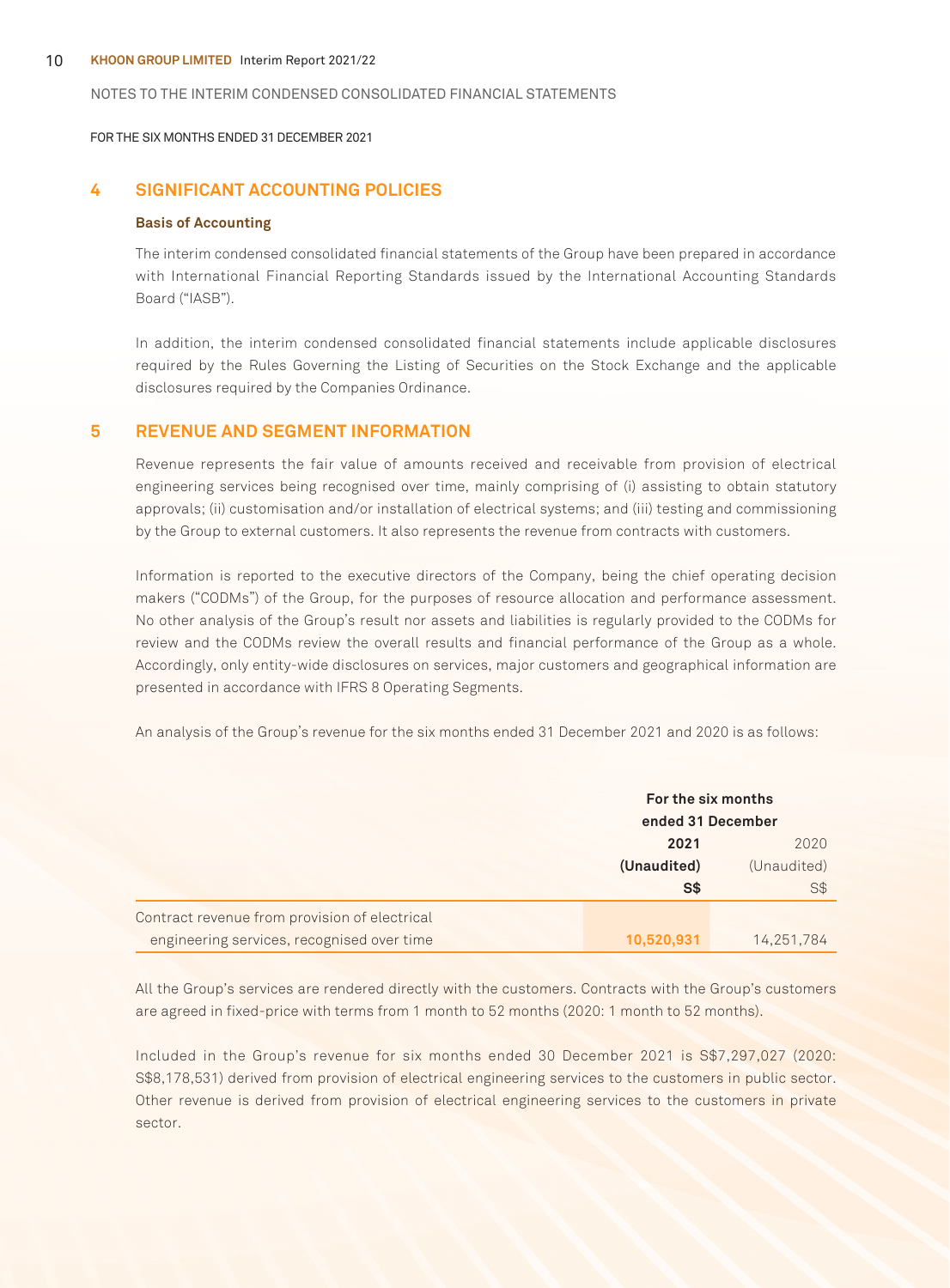#### FOR THE SIX MONTHS ENDED 31 DECEMBER 2021

### **5 REVENUE AND SEGMENT INFORMATION (continued)**

#### **Transaction price allocated to the remaining performance obligations**

The following table shows the aggregate amount of the transaction price allocated to performance obligations that are unsatisfied (or partially satisfied) as at the end of the reporting period.

|                                                    | For the six months |                   |  |
|----------------------------------------------------|--------------------|-------------------|--|
|                                                    |                    | ended 31 December |  |
|                                                    | 2021               | 2020              |  |
|                                                    | (Unaudited)        | (Unaudited)       |  |
|                                                    | S\$                | S\$               |  |
| Provision of electrical engineering services:      |                    |                   |  |
| – Within one year                                  | 48,399,779         | 43,336,932        |  |
| - More than one year but not more than two years   | 31,463,220         | 12,957,618        |  |
| - More than two years but not more than five years | 19,177,721         | 2,990,078         |  |
|                                                    | 99,040,720         | 59.284.628        |  |

Based on the information available to the Group at the end of the reporting period, the management of the Group expects the transaction price allocated to the unsatisfied (or partially satisfied) contracts as at 31 December 2021 and 2020 has been/will be recognised as revenue during the years ended/ending 30 June 2021 to 2026.

#### **Information about the major customers**

The revenue from customers individually contributing over 10% of the total revenue of the Group during the reporting period are as follows:

|              | For the six months<br>ended 31 December |                    |
|--------------|-----------------------------------------|--------------------|
|              | 2021<br>2020                            |                    |
|              | (Unaudited)<br>$S*$                     | (Unaudited)<br>S\$ |
| Customer I   | 2,167,226                               | 6,907,904          |
| Customer II  | 1,938,732                               | $N/A*$             |
| Customer III | 1,105,977                               | $N/A*$             |

Revenue did not contribute over 10% of the total revenue of the Group for the period.

#### **Geographical information**

The Group principally operates in Singapore, which is also the place of domicile. Revenue derived from Singapore represents 100% of the total revenue for the period ended 31 December 2021 (2020: 100%) based on the location of services delivered. The Group's non-current assets are all located in Singapore.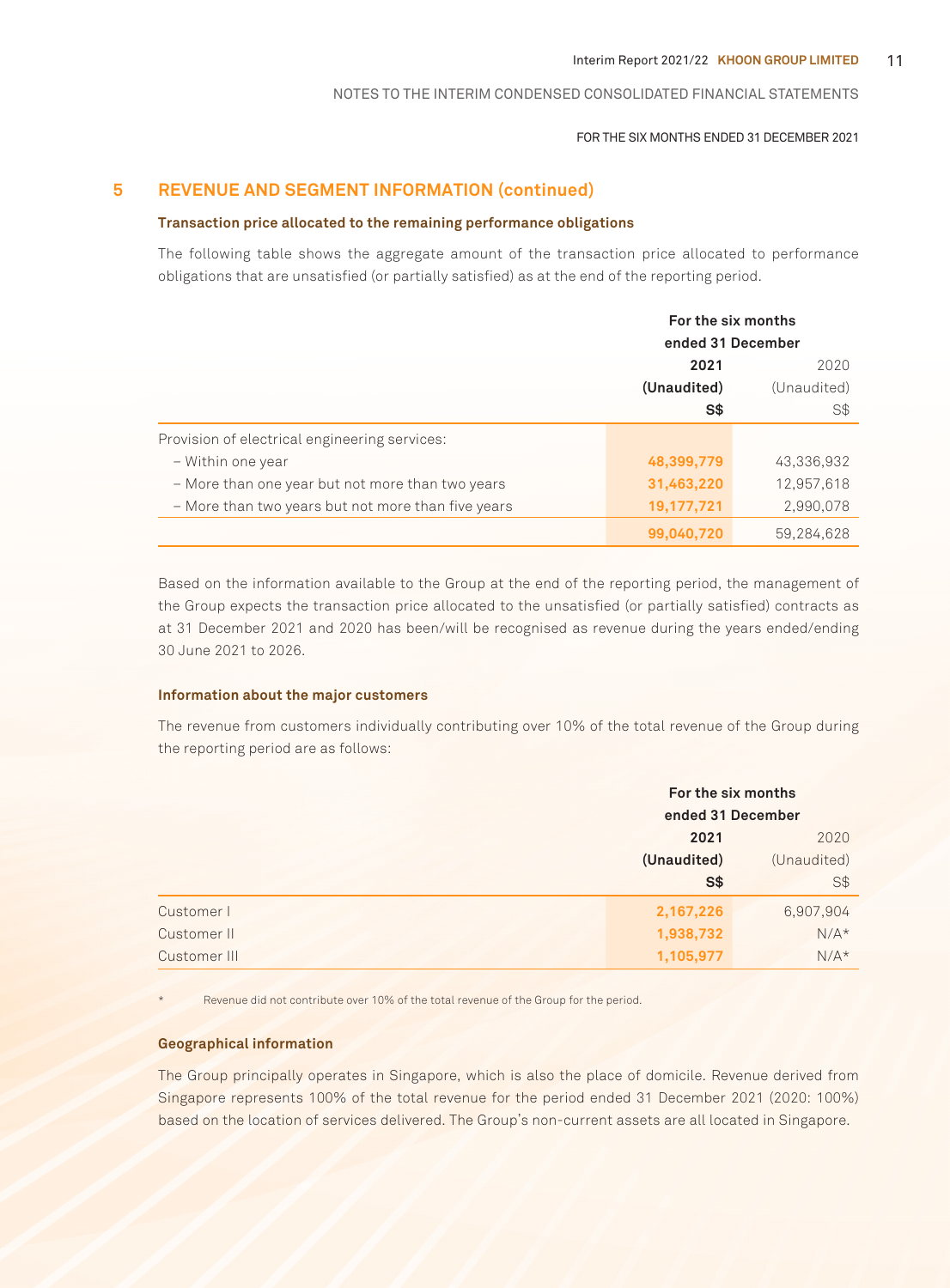#### 12 **KHOON GROUP LIMITED** Interim Report 2021/22

#### NOTES TO THE INTERIM CONDENSED CONSOLIDATED FINANCIAL STATEMENTS

FOR THE SIX MONTHS ENDED 31 DECEMBER 2021

### **6 a. OTHER INCOME**

|                            | For the six months<br>ended 31 December |             |
|----------------------------|-----------------------------------------|-------------|
|                            |                                         |             |
|                            | 2021                                    |             |
|                            | (Unaudited)                             | (Unaudited) |
|                            | S\$                                     | S\$         |
| Bank interest income       | 13,533                                  | 74,304      |
| Government grants (Note 1) | 198,310                                 | 502,572     |
| Rental income              | 17,400                                  | 9,955       |
| Insurance payout           |                                         | 31,049      |
| Others                     |                                         | 1,792       |
|                            | 229,243                                 | 619,672     |

Note 1: Government grants mainly include COVID-19-related support by the Singapore government, such as the Foreign Worker Levy ("FWL") rebates and the Job Support Scheme ("JSS") to help companies tides through this period of economic uncertainty. Under the JSS, the government will co-fund between 10% to 75% of the first S\$4,600 of gross monthly wages paid to each local employee in a 17-month period through cash subsidies.

While JSS and FWL rebated were recognised as grant income, no FWL waivers obtained (2020: S\$273,000) were offset against related FWL expenses in cost of services.

All government grants are compensation for expenses or losses already incurred or for the purpose of giving immediate financial support to the Group with no future related costs.

### **6 b. OTHER GAINS AND (LOSSES)**

|                      | For the six months<br>ended 31 December |             |
|----------------------|-----------------------------------------|-------------|
|                      | 2021                                    | 2020        |
|                      | (Unaudited)                             | (Unaudited) |
|                      | S\$                                     | $S$ \$      |
| Exchange gain/(loss) | 61,429                                  | (865, 533)  |
|                      | 61,429                                  | (865, 533)  |

### **7 FINANCE COSTS**

|                   | For the six months |             |
|-------------------|--------------------|-------------|
|                   | ended 31 December  |             |
|                   | 2021               | 2020        |
|                   | (Unaudited)        | (Unaudited) |
|                   | <b>S\$</b>         | S\$         |
| Interest on:      |                    |             |
| Lease liabilities | 1.272              | 2,552       |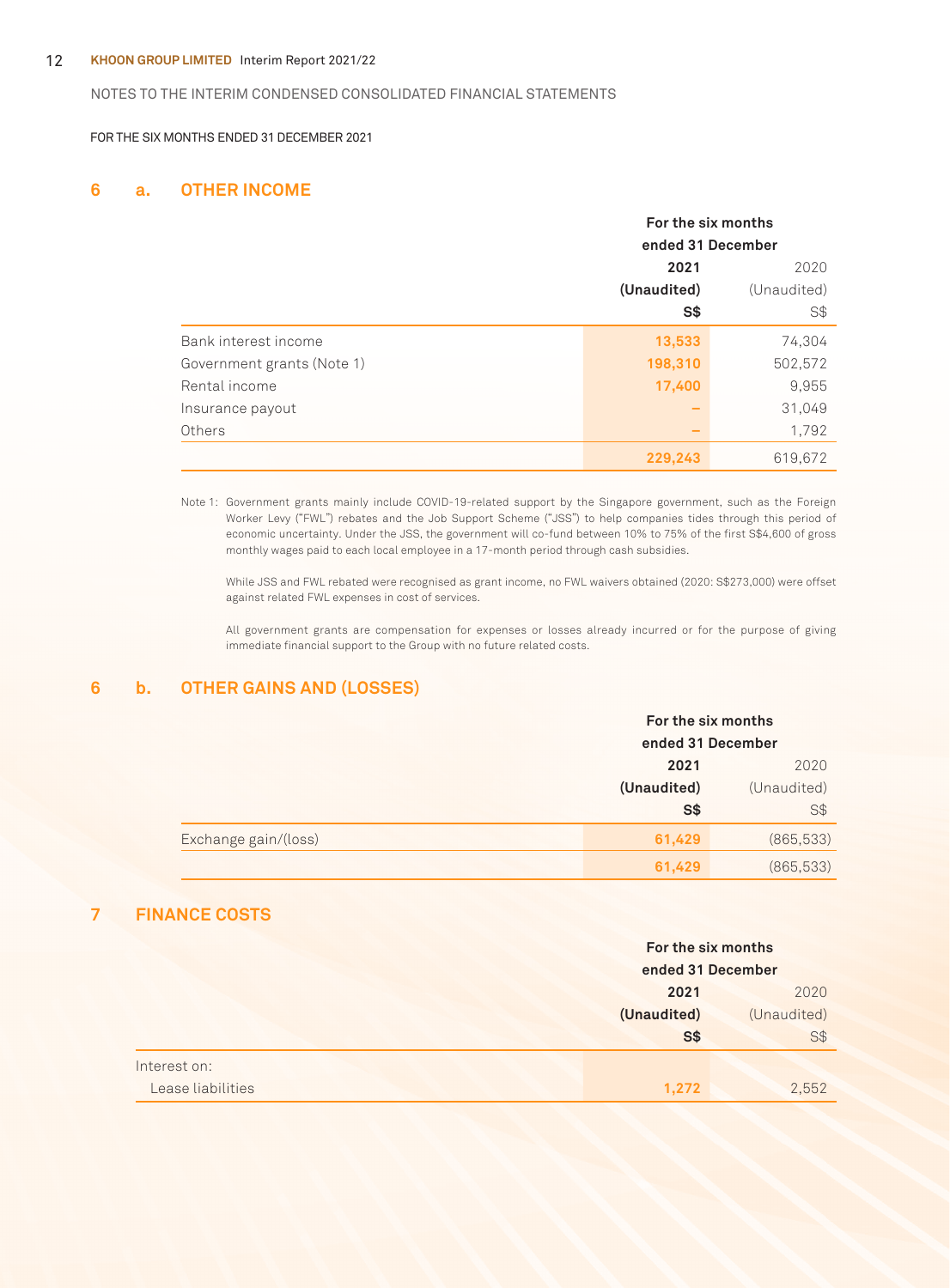#### FOR THE SIX MONTHS ENDED 31 DECEMBER 2021

### **8 INCOME TAX EXPENSE**

|                                          | For the six months<br>ended 31 December |             |
|------------------------------------------|-----------------------------------------|-------------|
|                                          |                                         |             |
|                                          | 2021                                    | 2020        |
|                                          | (Unaudited)                             | (Unaudited) |
|                                          | S\$                                     | S\$         |
| Tax expense comprises:                   |                                         |             |
| Current tax:                             |                                         |             |
| - Singapore corporate income tax ("CIT") | 66,160                                  | 241,828     |
| Deferred tax expense (Note 21)           | (14, 713)                               | (9, 157)    |
|                                          | 51,447                                  | 232.671     |

CIT is calculated at 17% of the estimated assessable profit. Singapore incorporated companies can also enjoy 75% tax exemption on the first S\$10,000 of normal chargeable income and a further 50% tax exemption on the next S\$190,000 of normal chargeable income for both the Year of Assessment 2022 and 2023.

The income tax expense for the period can be reconciled to the (loss) profit before taxation per the interim condensed consolidated statement of profit or loss and other comprehensive income as follows:

|                                                       | For the six months<br>ended 31 December |             |
|-------------------------------------------------------|-----------------------------------------|-------------|
|                                                       | 2021<br>2020                            |             |
|                                                       | (Unaudited)                             | (Unaudited) |
|                                                       | S\$                                     | S\$         |
| (Loss) Profit before taxation                         | (94, 861)                               | 343,390     |
| Tax at applicable tax rate of 17%                     | (16, 126)                               | 58,376      |
| Tax effect of expenses not deductible for tax purpose | 81,446                                  | 229,836     |
| Tax effect of income not taxable for tax purpose      | (5, 160)                                | (46, 828)   |
| Effect of tax concessions and partial tax exemptions  | (8,713)                                 | (8,713)     |
| Taxation for the reporting period                     | 51,447                                  | 232,671     |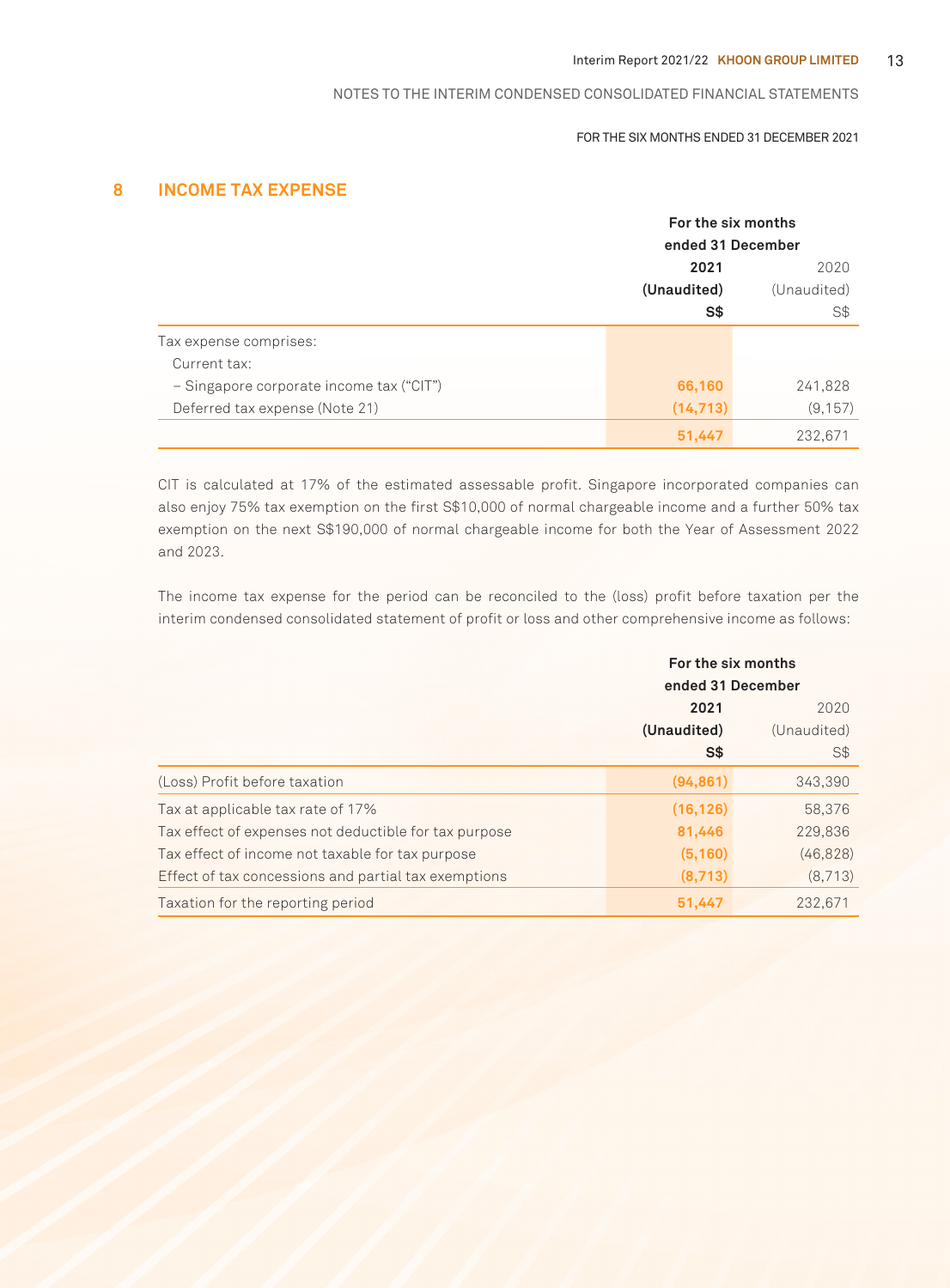#### 14 **KHOON GROUP LIMITED** Interim Report 2021/22

#### NOTES TO THE INTERIM CONDENSED CONSOLIDATED FINANCIAL STATEMENTS

FOR THE SIX MONTHS ENDED 31 DECEMBER 2021

### **9 (LOSS) PROFIT FOR THE PERIOD**

(Loss) Profit for the period has been arrived at after charging (crediting):

|                                                            | For the six months<br>ended 31 December |             |
|------------------------------------------------------------|-----------------------------------------|-------------|
|                                                            | 2021                                    | 2020        |
|                                                            | (Unaudited)                             | (Unaudited) |
|                                                            | S\$                                     | S\$         |
| Depreciation of plant and equipment                        | 185,495                                 | 212,043     |
| Depreciation of investment property                        | 8,011                                   | 8,011       |
| Depreciation of right-of-use assets                        | 62,592                                  | 88,052      |
| Directors' remuneration                                    | 489,390                                 | 488,070     |
| Other staff costs:                                         |                                         |             |
| - Salaries and other benefits                              | 1,407,735                               | 1,201,574   |
| - Contributions to Central Provident Fund ("CPF")          | 88,833                                  | 76,042      |
| Total staff costs                                          | 1,985,958                               | 1,765,686   |
| Cost of materials recognised as cost of services           | 4,379,620                               | 3,111,068   |
| Subcontractor costs recognised as cost of services         | 3,073,028                               | 7,435,373   |
| Gross rental income from investment property recognised as |                                         |             |
| other income (Note 6a)                                     | (17, 400)                               | (9,955)     |
| Less: Direct operating expenses incurred for investment    |                                         |             |
| property that generated rental income                      | 1,243                                   | 1,052       |
|                                                            | (16, 157)                               | (8,903)     |

### **10 DIVIDENDS**

No dividend has been declared by the Company or any Group entities during the six months ended 31 December 2020 and 2021 or subsequent to the month end.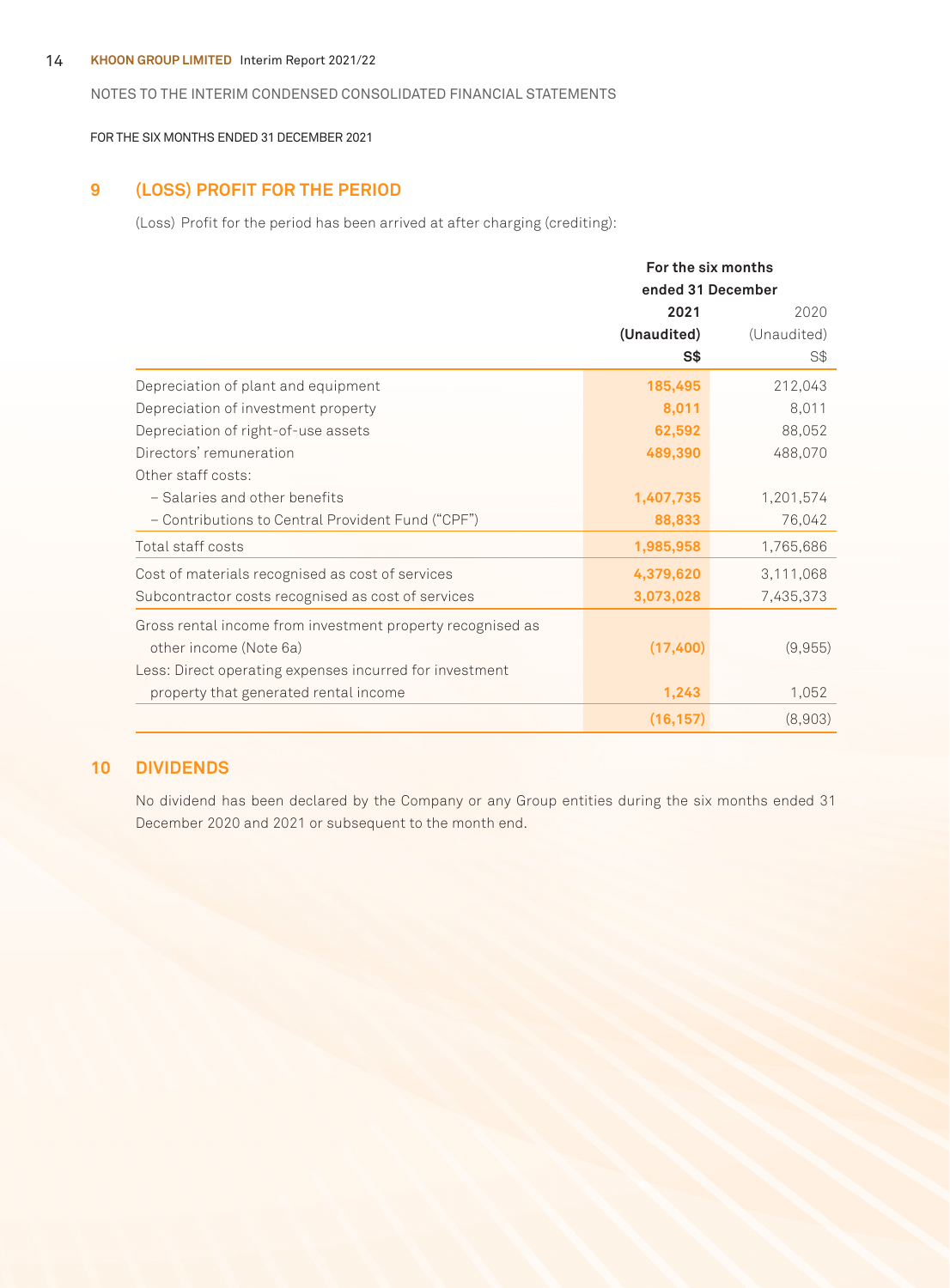#### FOR THE SIX MONTHS ENDED 31 DECEMBER 2021

### **11 (LOSS) EARNINGS PER SHARE**

The calculation of basic (loss) earnings per share is based on the following data:

|                                                     | For the six months<br>ended 31 December |               |
|-----------------------------------------------------|-----------------------------------------|---------------|
|                                                     | 2021                                    | 2020          |
|                                                     | (Unaudited)                             | (Unaudited)   |
| (Loss) Profit for the period attributable to owners |                                         |               |
| of the Company (S\$)                                | (146, 308)                              | 110.719       |
| Weighted average number of ordinary shares in issue | 1,000,000,000                           | 1,000,000,000 |
| Basic and diluted earnings per share (S\$ cents)    | (0.01)                                  | 0.01          |

The calculation of basic (loss) earnings per share for the six months ended 31 December 2021 and 2020 is based on the (loss) profit for the period attributable to owners of the Company and the weighted average number of shares in issue.

Diluted (loss) earnings per share is the same as the basic earnings per share because the Group had no dilutive securities that are convertible into shares during the six months ended 31 December 2021 and 2020.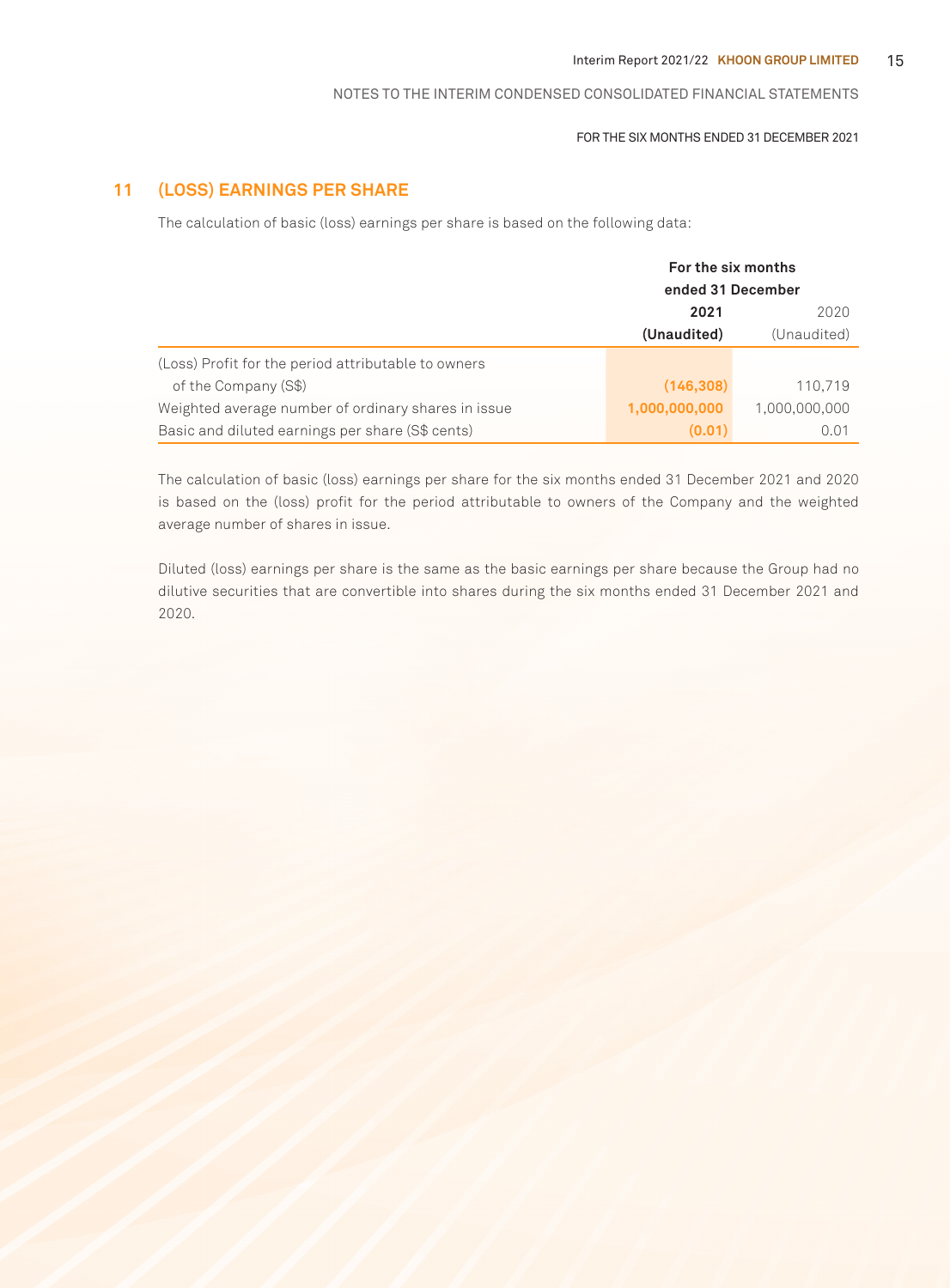#### 16 **KHOON GROUP LIMITED** Interim Report 2021/22

### NOTES TO THE INTERIM CONDENSED CONSOLIDATED FINANCIAL STATEMENTS

FOR THE SIX MONTHS ENDED 31 DECEMBER 2021

### **12 PLANT AND EQUIPMENT**

|                                 | <b>Plant and</b>         |                  | <b>Office</b>            | Motor     | <b>Furniture</b>         |            |
|---------------------------------|--------------------------|------------------|--------------------------|-----------|--------------------------|------------|
|                                 | machinery                | <b>Computers</b> | equipment                | vehicles  | and fittings             | Total      |
|                                 | S\$                      | S\$              | S\$                      | S\$       | S\$                      | S\$        |
| Cost:                           |                          |                  |                          |           |                          |            |
| At 1 July 2020                  | 550,448                  | 167,574          | 65,248                   | 1,588,147 | 38,752                   | 2,410,169  |
| Additions                       |                          | 43,634           |                          | 192,949   |                          | 236,583    |
| Disposals                       |                          | (190)            | -                        | (236,700) |                          | (236, 890) |
| At 30 June 2021                 | 550,448                  | 211,018          | 65,248                   | 1,544,396 | 38,752                   | 2,409,862  |
| Additions                       |                          | 20,910           |                          |           |                          | 20,910     |
| Disposals                       | $\overline{\phantom{0}}$ |                  |                          |           |                          |            |
| At 31 December 2021             | 550,448                  | 231,928          | 65,248                   | 1,544,396 | 38,752                   | 2,430,772  |
| Accumulated depreciation:       |                          |                  |                          |           |                          |            |
| At 1 July 2020                  | 373,849                  | 147,716          | 38,083                   | 1,101,127 | 16,156                   | 1,676,931  |
| Charge for the year             | 95,770                   | 36,821           | 10,712                   | 249,048   | 6,981                    | 399,332    |
| Elimination on disposals        |                          | (190)            | $\overline{\phantom{0}}$ | (236,700) | $\overline{\phantom{a}}$ | (236, 890) |
| At 30 June 2021                 | 469,619                  | 184,347          | 48,795                   | 1,113,475 | 23,137                   | 1,839,373  |
| Charge for the period           | 39,207                   | 18,034           | 5,263                    | 119,675   | 3,316                    | 185,495    |
| Disposals                       |                          |                  |                          |           |                          |            |
| At 31 December 2021             | 508,826                  | 202,381          | 54.058                   | 1,233,150 | 26,453                   | 2,024,868  |
| Carrying amounts:               |                          |                  |                          |           |                          |            |
| At 30 June 2021 (audited)       | 80,829                   | 26,671           | 16,453                   | 430,921   | 15,615                   | 570,489    |
| At 31 December 2021 (unaudited) | 41,622                   | 29,547           | 11,190                   | 311,246   | 12,299                   | 405,904    |

The above items of plant and equipment are depreciated on a straight-line basis at the following useful lives:

| Plant and machinery    | 5 years |
|------------------------|---------|
| Computers              | 1 year  |
| Office equipment       | 1 year  |
| Motor vehicles         | 5 years |
| Furniture and fittings | 5 years |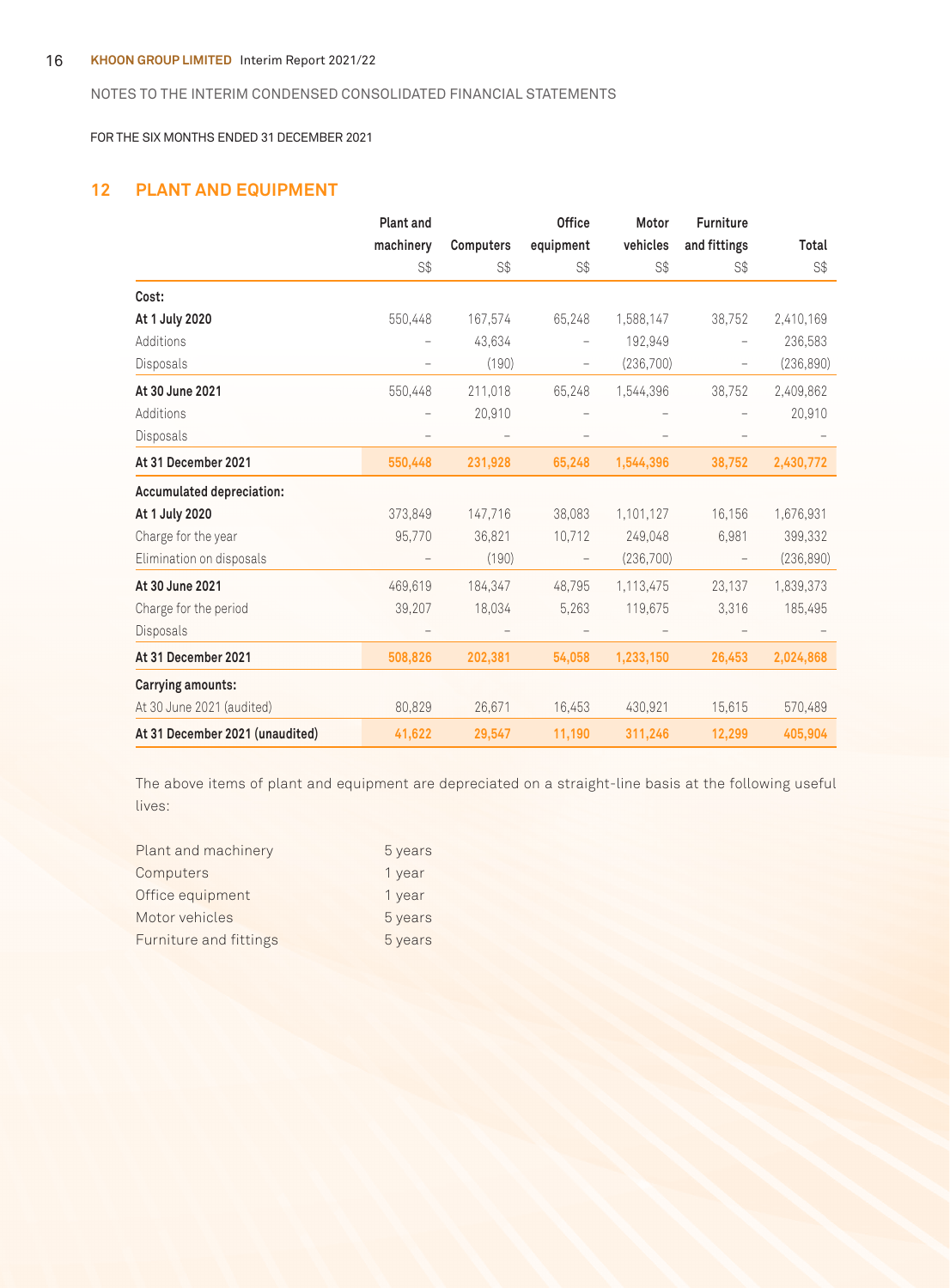#### FOR THE SIX MONTHS ENDED 31 DECEMBER 2021

### **13 INVESTMENT PROPERTY**

|                                              | As at       | As at     |
|----------------------------------------------|-------------|-----------|
|                                              | 31 December | 30 June   |
|                                              | 2021        | 2021      |
|                                              | (Unaudited) | (Audited) |
|                                              | S\$         | S\$       |
| Cost:                                        |             |           |
| At beginning and end of the reporting period | 933,509     | 933,509   |
| <b>Accumulated depreciation:</b>             |             |           |
| At beginning of the reporting period         | 93,619      | 77,597    |
| Charge for the reporting period              | 8,011       | 16,022    |
| At end of the reporting period               | 101,630     | 93,619    |
| Carrying amount:                             |             |           |
| At end of the reporting period               | 831,879     | 839,890   |

The investment property is leased to a third party. The leases contain initial non-cancellable period of three years. Subsequent renewals are negotiated with the lessee.

The investment property is depreciated on a straight-line basis over 57 years.

As at 31 December 2021, the fair values of the investment property amounted to S\$893,000 (As at 30 June 2021: S\$893,000). The fair value measurement of the Group's investment property as at 31 December 2021 and 30 June 2021 was determined by management based on comparable market transactions of similar properties in the same vicinity.

The fair values were based on comparable market transactions of similar properties in the same vicinity that have been transferred in the open market with the significant unobservable input being the price per square meter where any significant isolated increase (decrease) in this input would result in a significantly higher (lower) fair value measurement.

The investment property is categorised within level 3 of the fair value hierarchy.

In estimating the fair value of the property, the highest and best use of the property is its current use.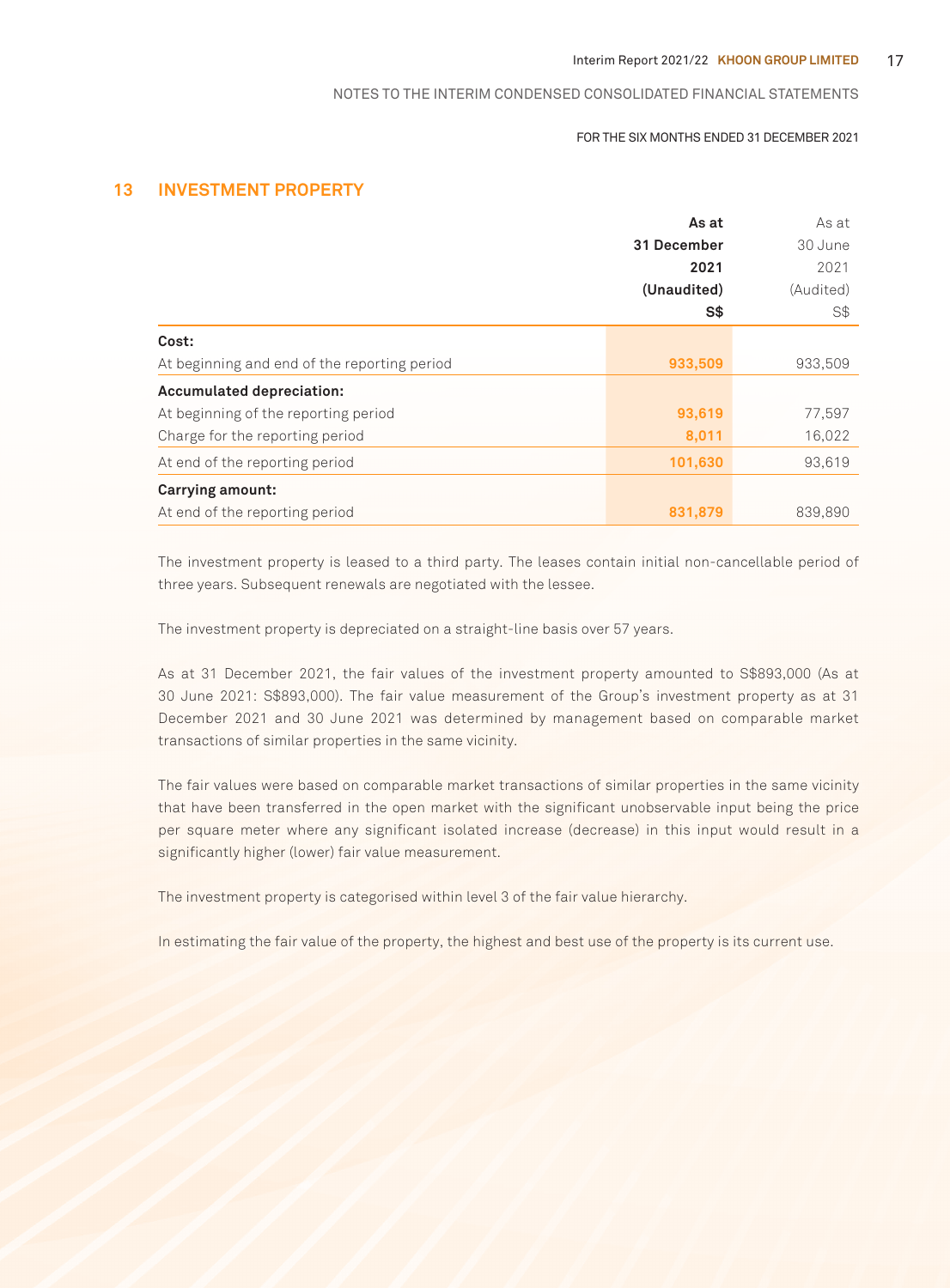#### 18 **KHOON GROUP LIMITED** Interim Report 2021/22

#### NOTES TO THE INTERIM CONDENSED CONSOLIDATED FINANCIAL STATEMENTS

#### FOR THE SIX MONTHS ENDED 31 DECEMBER 2021

### **13 INVESTMENT PROPERTY (continued)**

Details of the Group's investment properties and information about the fair value hierarchy as at the end of each reporting period are as follows:

|                             |               | Fair value as at |         |  |
|-----------------------------|---------------|------------------|---------|--|
|                             |               | 31 December      | 30 June |  |
| <b>Address</b>              | <b>Tenure</b> | 2021             | 2021    |  |
|                             |               | S\$              | S\$     |  |
| Level 3                     |               |                  |         |  |
| No.3 Ang Mo Kio St. #04-34, |               |                  |         |  |
| Link@AMK, Singapore 569139  | 57 years      | 893,000          | 893,000 |  |

### **14 RIGHT-OF-USE ASSETS (GROUP AS A LESSEE)**

|                                  | <b>Dormitories</b> | <b>Office</b> | equipment | Total      |
|----------------------------------|--------------------|---------------|-----------|------------|
|                                  | S\$                | $S$ \$        | S\$       | S\$        |
| Cost:                            |                    |               |           |            |
| At July 2020                     | 266,557            | 232,804       | 11,213    | 510,574    |
| Additions                        |                    | 239,435       |           | 239,435    |
| Termination of lease             | (177, 351)         |               |           | (177, 351) |
| At 30 June 2021                  | 89,206             | 472,239       | 11,213    | 572,658    |
| Additions                        |                    |               |           |            |
| Termination of lease             |                    |               |           |            |
| At 31 December 2021              | 89,206             | 472,239       | 11,213    | 572,658    |
| <b>Accumulated depreciation:</b> |                    |               |           |            |
| At July 2020                     | 121,786            | 129,335       | 4,859     | 255,980    |
| Charge for the year              | 66,715             | 77,601        | 2,243     | 146,559    |
| Termination of lease             | (125, 313)         |               |           | (125, 313) |
| At 30 June 2021                  | 63,188             | 206,936       | 7,102     | 277,226    |
| Charge for the period            | 22,302             | 39,169        | 1,121     | 62,592     |
| Termination of lease             |                    |               |           |            |
| At 31 December 2021              | 85,490             | 246,105       | 8,223     | 339,818    |
| <b>Carrying amount:</b>          |                    |               |           |            |
| At 30 June 2021 (audited)        | 26,018             | 265,303       | 4,111     | 295,432    |
| At 31 December 2021 (unaudited)  | 3,716              | 226,134       | 2,990     | 232,840    |

The Group leases several assets including staff dormitories, office and office equipment. The lease term is two to five years (30 June 2021: two to five years).

The Group has no options to purchase any of its leased assets at the end of the lease term. The Group's obligations are secured by the lessors' title to the leased assets for such leases.

The maturity analysis of lease liabilities is presented in Note 20.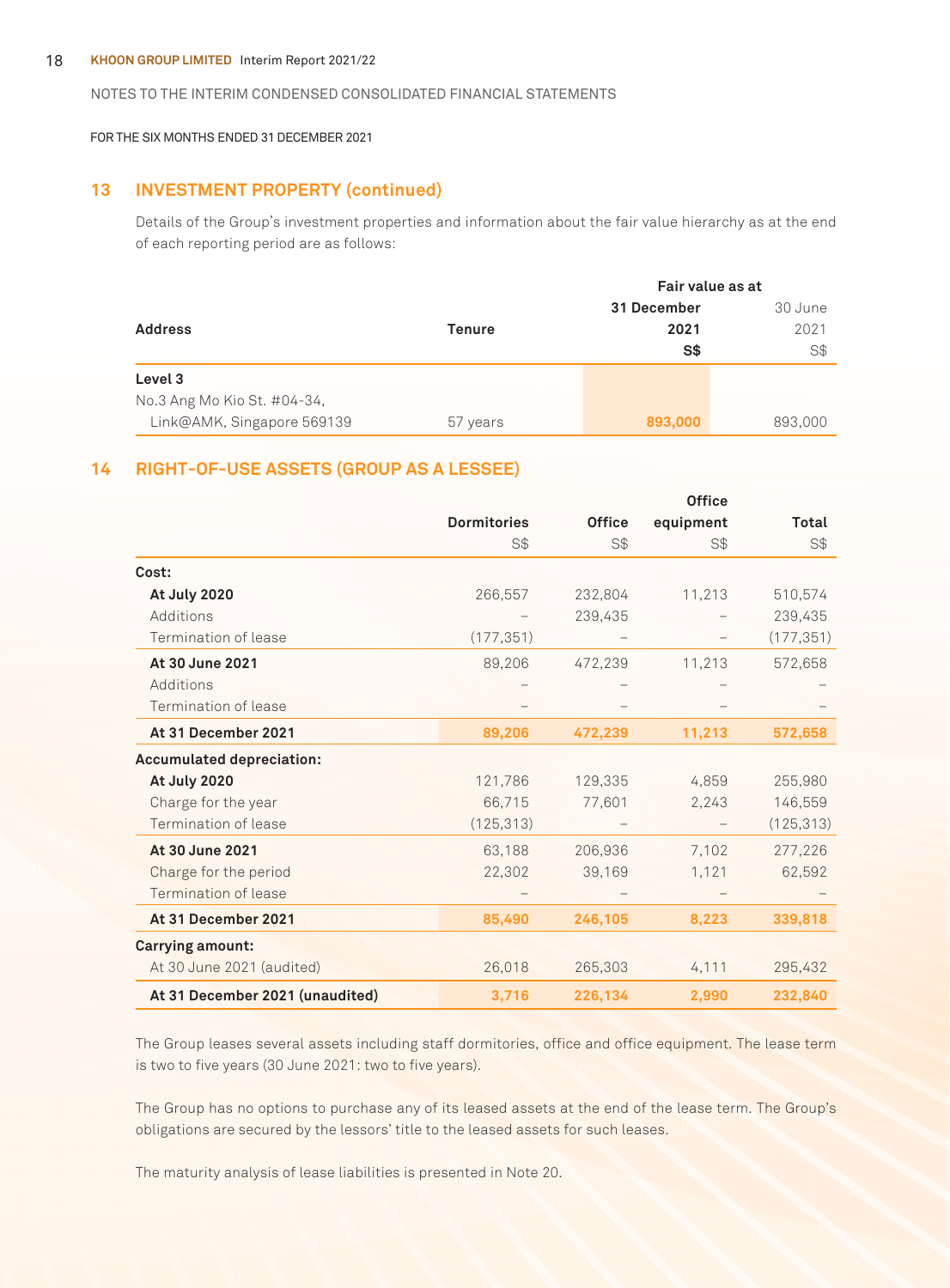#### FOR THE SIX MONTHS ENDED 31 DECEMBER 2021

### **14 RIGHT-OF-USE ASSETS (GROUP AS A LESSEE) (continued)**

#### **Amounts recognised in profit or loss**

|                                                      | For the six months |             |
|------------------------------------------------------|--------------------|-------------|
|                                                      | ended 31 December  |             |
|                                                      | 2021<br>2020       |             |
|                                                      | (Unaudited)        | (Unaudited) |
|                                                      | S\$                | S\$         |
| Depreciation expense on right-of-use assets (Note 9) | 62,592             | 88,052      |
| Interest expense on lease liabilities (Note 7)       | 1,272              | 2,552       |
| Expense relating to short-term leases                | 8,490              | 7.272       |

As at 31 December 2021, the Group is committed to S\$16,094 (2020: S\$NIL) for short-term leases.

The total cash outflow for leases during the six months ended 31 December 2021 amount to S\$74,168 (31 December 2020: S\$97,586).

### **15 TRADE RECEIVABLES**

|                                       | As at       | As at     |
|---------------------------------------|-------------|-----------|
|                                       | 31 December | 30 June   |
|                                       | 2021        | 2021      |
|                                       | (Unaudited) | (Audited) |
|                                       | S\$         | S\$       |
| Trade receivables                     | 3,437,000   | 7,050,305 |
| Less: Allowance for impairment losses |             |           |
|                                       | 3,437,000   | 7,050,305 |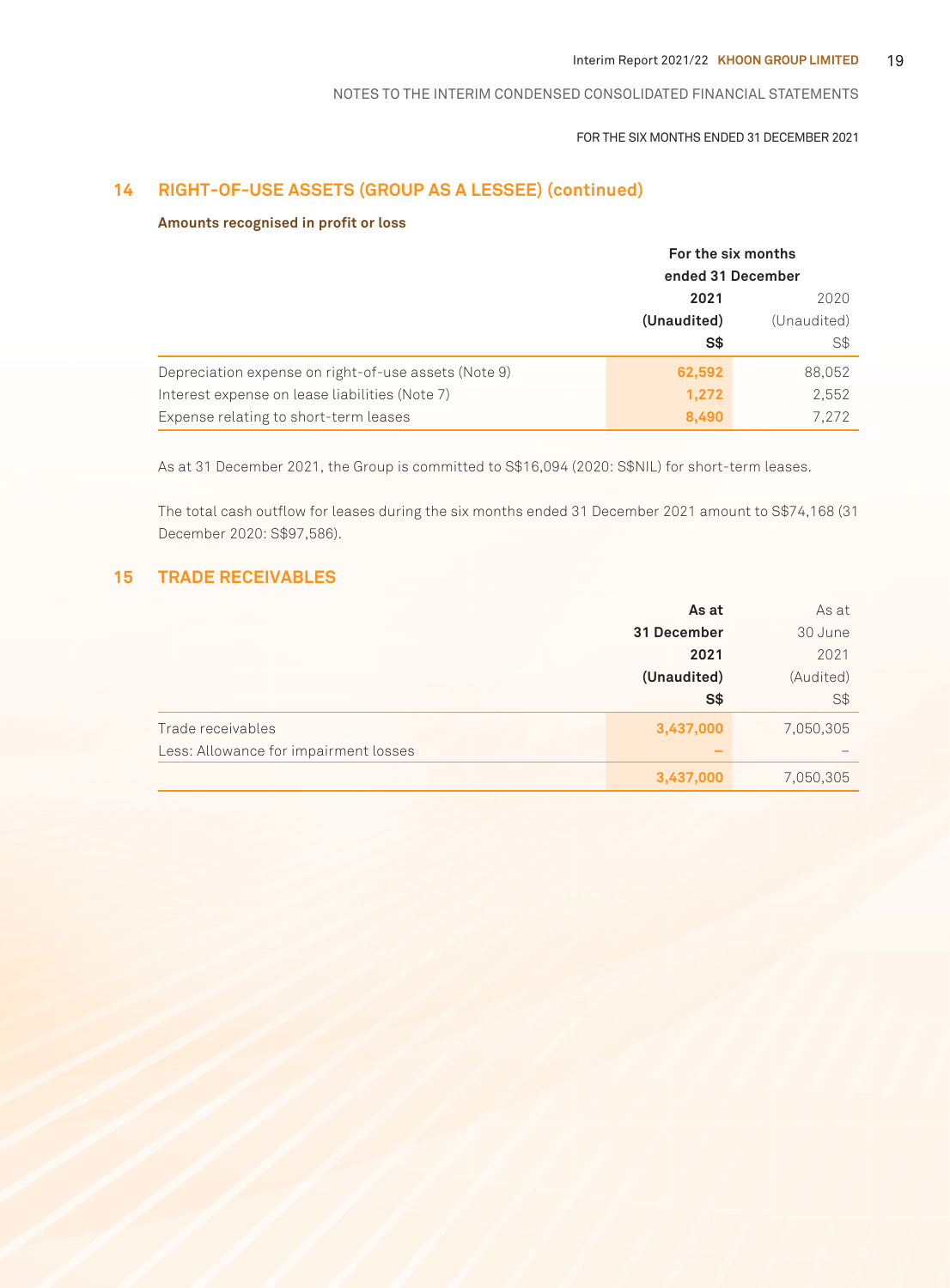FOR THE SIX MONTHS ENDED 31 DECEMBER 2021

#### **15 TRADE RECEIVABLES (continued)**

The Group grants credit term to customers typically 30 to 35 days from invoice date for trade receivables to all customers, for the six months ended 31 December 2021 (30 June 2021: 30 to 35 days). The following is an aged analysis of trade receivables, net of allowance for doubtful debts, presented based on the invoice date which approximated the revenue recognition date at the end of each reporting period:

|                     | As at       | As at     |
|---------------------|-------------|-----------|
|                     | 31 December | 30 June   |
|                     | 2021        | 2021      |
|                     | (Unaudited) | (Audited) |
|                     | S\$         | S\$       |
| Within 30 days      | 1,770,017   | 3,379,092 |
| 31 days to 60 days  | 828,644     | 2,069,101 |
| 61 days to 90 days  | 87,676      | 195,030   |
| 91 days to 120 days | 46,813      | 11,047    |
| More than 120 days  | 703,850     | 1,396,035 |
|                     | 3,437,000   | 7,050,305 |

Before accepting any new customer, the Group has assessed the potential customer's credit quality and defined credit limit to each customer on individual basis. Limits attributed to customers are reviewed when necessary. The majority of the Group's trade receivables that are neither past due nor impaired have good credit quality with reference to respective settlement history.

The Group does not charge interest or hold any collateral over these balances.

The Group applied the simplified approach to provide impairment loss measured as expected credit losses ("ECL") prescribed by IFRS 9.

To measure the ECL of trade receivables, trade receivables are assessed individually for all customers.

As part of the Group's credit risk management, the Group assesses the impairment for its customers by reference to past default experience and current past due exposure of the debtor and an analysis of the debtor's current financial position, adjusted for factors that are specific to the debtors, general economic conditions and an assessment of both the current as well as forecast direction of conditions at the reporting date.

The estimated loss rates are estimated based on historical observed default rates over the expected life of the debtors and are adjusted for forward-looking information that is available without undue cost or effort. As at 31 December 2021 and 30 June 2021, the Group did not recognise impairment allowance based on individual assessment for all customers.

There has been no changes in the estimation techniques or significant assumption made during the current reporting period.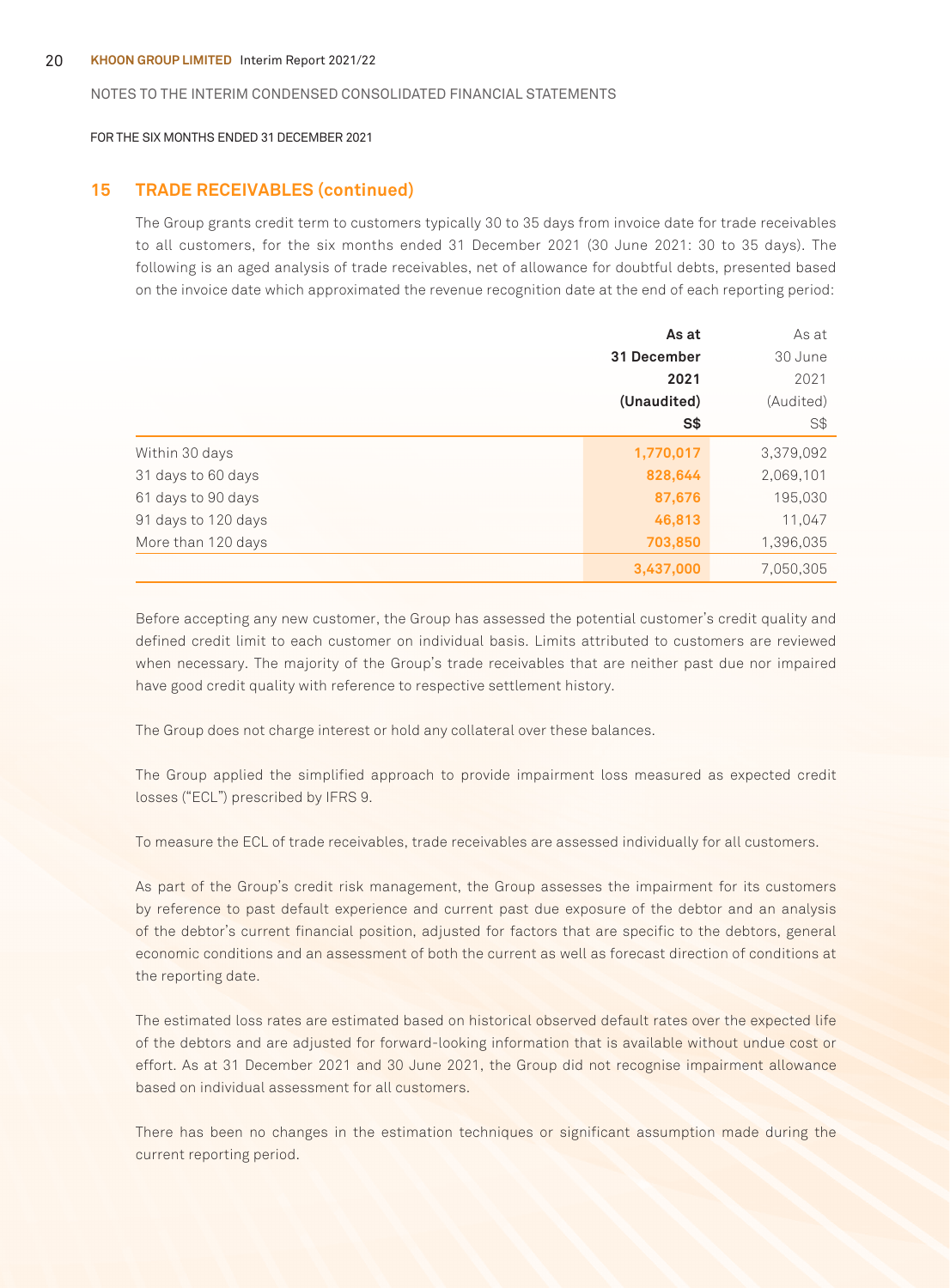#### FOR THE SIX MONTHS ENDED 31 DECEMBER 2021

### **15 TRADE RECEIVABLES (continued)**

The table below is an analysis of trade receivables as at end of each reporting period:

#### **Analysis of trade receivables:**

|                                       | As at       | As at     |
|---------------------------------------|-------------|-----------|
|                                       | 31 December | 30 June   |
|                                       | 2021        | 2021      |
|                                       | (Unaudited) | (Audited) |
|                                       | S\$         | S\$       |
| Not past due and not impaired         | 1,770,017   | 3,379,092 |
| Past due but not impaired             | 1,666,983   | 3,671,213 |
|                                       | 3,437,000   | 7,050,305 |
|                                       |             |           |
| Past due and impaired                 |             |           |
| Less: Allowance for impairment losses |             |           |
|                                       | 3,437,000   | 7,050,305 |

The following is an analysis of trade receivables by age, presented based on the due date at the end of each reporting period, net of allowance for impairment losses:

Receivables that are past due but not impaired:

|                     | As at       | As at     |
|---------------------|-------------|-----------|
|                     | 31 December | 30 June   |
|                     | 2021        | 2021      |
|                     | (Unaudited) | (Audited) |
|                     | S\$         | S\$       |
| Within 30 days      | 828,644     | 2,069,101 |
| 31 days to 60 days  | 87,676      | 195,030   |
| 61 days to 90 days  | 46,813      | 11,047    |
| 91 days to 120 days | 33,866      | 7,432     |
| More than 120 days  | 669,984     | 1,388,603 |
|                     | 1,666,983   | 3,671,213 |

Included in the Group's trade receivables are carrying amount of approximately S\$1,666,983 which are past due at 31 December 2021 (30 June 2021: S\$3,671,213), for which the Group has not provided for impairment loss as there has not been a significant change in credit quality and the amounts are still considered recoverable based on repayment history of respective customers. Management has assessed that the receivables as at 31 December 2021 that are past due beyond 90 days are not in default as a significant portion of these relate to backcharges to a subcontractor, to which the Group is in a net payable position as at 31 December 2021.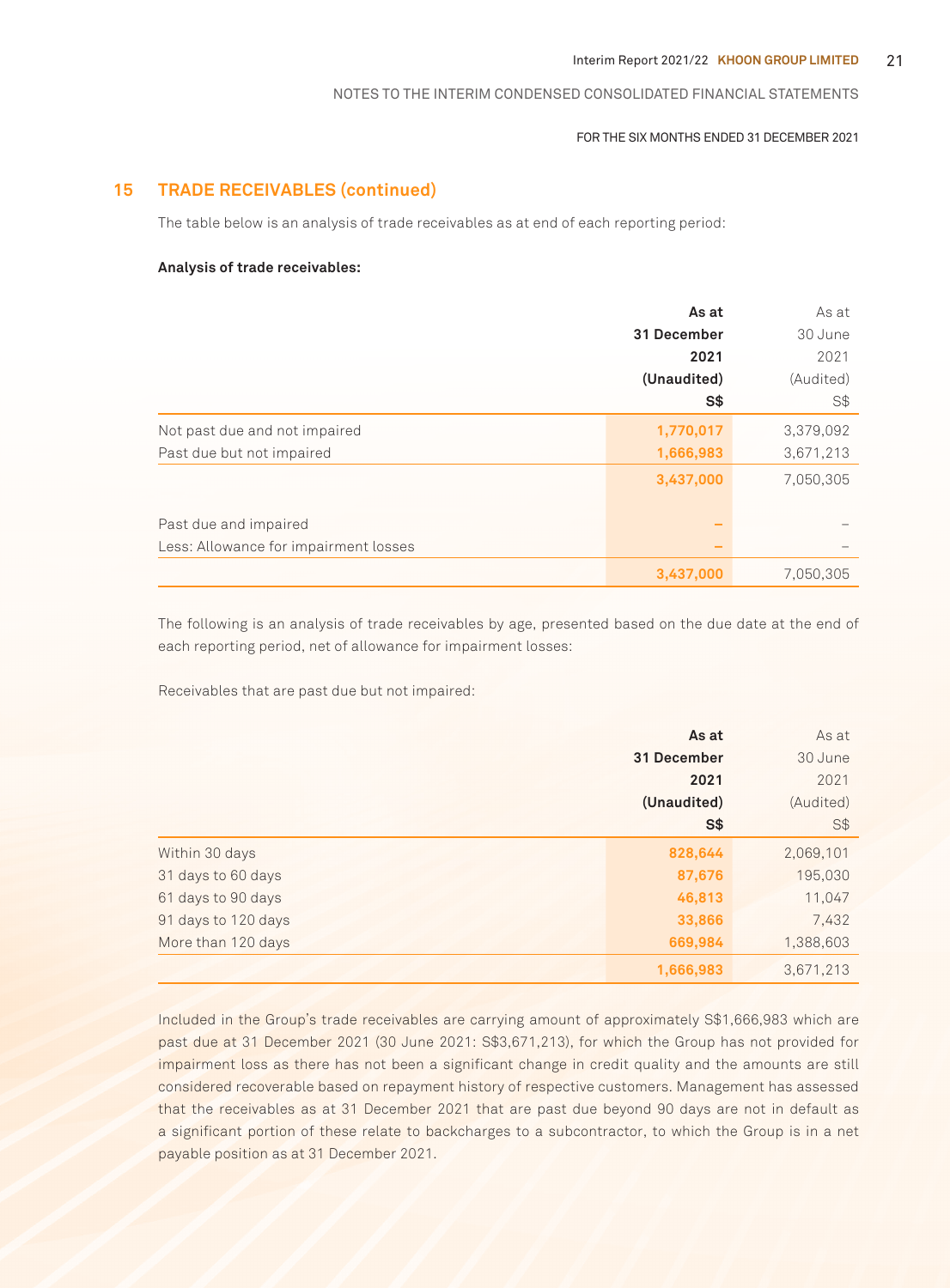#### 22 **KHOON GROUP LIMITED** Interim Report 2021/22

#### NOTES TO THE INTERIM CONDENSED CONSOLIDATED FINANCIAL STATEMENTS

FOR THE SIX MONTHS ENDED 31 DECEMBER 2021

#### **15 TRADE RECEIVABLES (continued)**

Movements in the allowance for impairment losses on trade receivables:

|                                         | As at       | As at      |
|-----------------------------------------|-------------|------------|
|                                         | 31 December | 30 June    |
|                                         | 2021        | 2021       |
|                                         | (Unaudited) | (Audited)  |
|                                         | S\$         | S\$        |
| Balance at beginning of year            |             | 233,811    |
| Impairment losses recognised (reversed) |             |            |
| Amounts written off                     |             | (233, 811) |
| Balance at end of year                  |             |            |

The movement for the six months ended 31 December 2021 and 30 June 2021, i.e., in lifetime ECL, has been recognised for trade receivables in accordance with the simplified approach set in IFRS 9.

### **16 a. DEPOSITS**

The amount as at 30 June 2020 relate to cash deposit placed directly either with a customer or with a bank (for performance guarantee issued) as security for due performance and observance of the Group's obligations under contracts entered into between the Group and its customers, where the projects are due to be completed in January 2022 and December 2021 respectively.

The management considered the ECL for such deposits to be insignificant as at 30 June 2021 and 31 December 2021.

As at 31 December 2021 and 30 June 2021, these amounts are recorded within Other Receivables, Deposits and Prepayments in the current assets.

### **16 b. OTHER RECEIVABLES, DEPOSITS AND PREPAYMENTS**

|                          | As at       | As at     |
|--------------------------|-------------|-----------|
|                          | 31 December | 30 June   |
|                          | 2021        | 2021      |
|                          | (Unaudited) | (Audited) |
|                          | <b>S\$</b>  | S\$       |
| Deposits (Note)          | 450,361     | 507,756   |
| Prepayments              | 376,645     | 559,116   |
| Grant receivables (Note) | 16,950      | 48,200    |
| Others (Note)            | 72,359      | 12,009    |
|                          | 916,315     | 1,127,081 |

Note: The management considered the ECL for deposits, grant receivables, and others to be insignificant as at 31 December 2021 and 30 June 2021.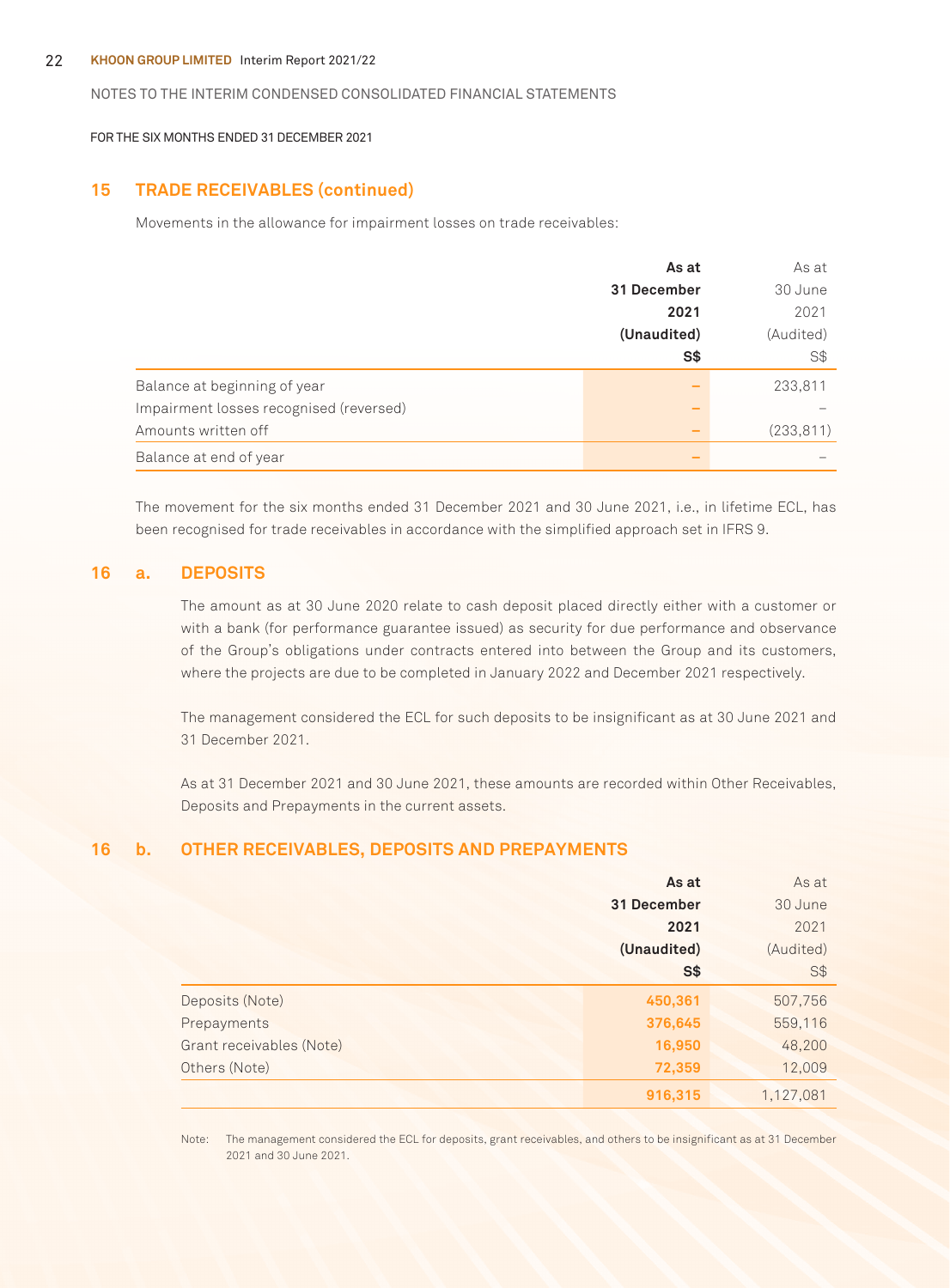#### FOR THE SIX MONTHS ENDED 31 DECEMBER 2021

### **17 CONTRACT ASSETS/LIABILITIES**

The following is the analysis of the contract assets and contract liabilities balances for financial reporting purpose:

|                      | As at       | As at      |
|----------------------|-------------|------------|
|                      | 31 December | 30 June    |
|                      | 2021        | 2021       |
|                      | (Unaudited) | (Audited)  |
|                      | S\$         | S\$        |
| Contract assets      | 32,617,185  | 33,648,893 |
| Contract liabilities | (84, 491)   | (11, 323)  |
|                      | 32,532,694  | 33,637,570 |

Contract assets (retention receivables) and contract liabilities arising from the same contract are presented on a net basis above. In the analysis below, these contract assets (retention receivables) and contract liabilities are presented on a gross basis, with the effect of grossing up being S\$76,600 as at 31 December 2021 (30 June 2021: S\$16,094).

#### **Contract assets**

Amounts represent the Group's rights to considerations from customers for the provision of electrical engineering services, which arise when: (i) the Group completed the relevant services under such contracts and pending formal certification by the customers; and (ii) the customers withhold certain amounts payable to the Group as retention money to secure the due performance of the contracts for a period of generally 12 months (defect liability period) after completion of the relevant works. Any amount previously recognised as a contract asset is reclassified to trade receivables at the point at which it becomes unconditional and is invoiced to the customer.

The Group's contract assets are analysed as follows:

|                              | As at       | As at      |
|------------------------------|-------------|------------|
|                              | 31 December | 30 June    |
|                              | 2021        | 2021       |
|                              | (Unaudited) | (Audited)  |
|                              | $S*$        | S\$        |
| <b>Retention receivables</b> | 5,314,965   | 5,100,875  |
| Others (Note)                | 27,378,820  | 28,564,113 |
|                              | 32,693,785  | 33,664,988 |

Note: Others represent the revenue not yet billed to the customers, for which the Group has completed the relevant services under such contracts but yet to be certified by architects, surveyors or other representatives appointed by the customers.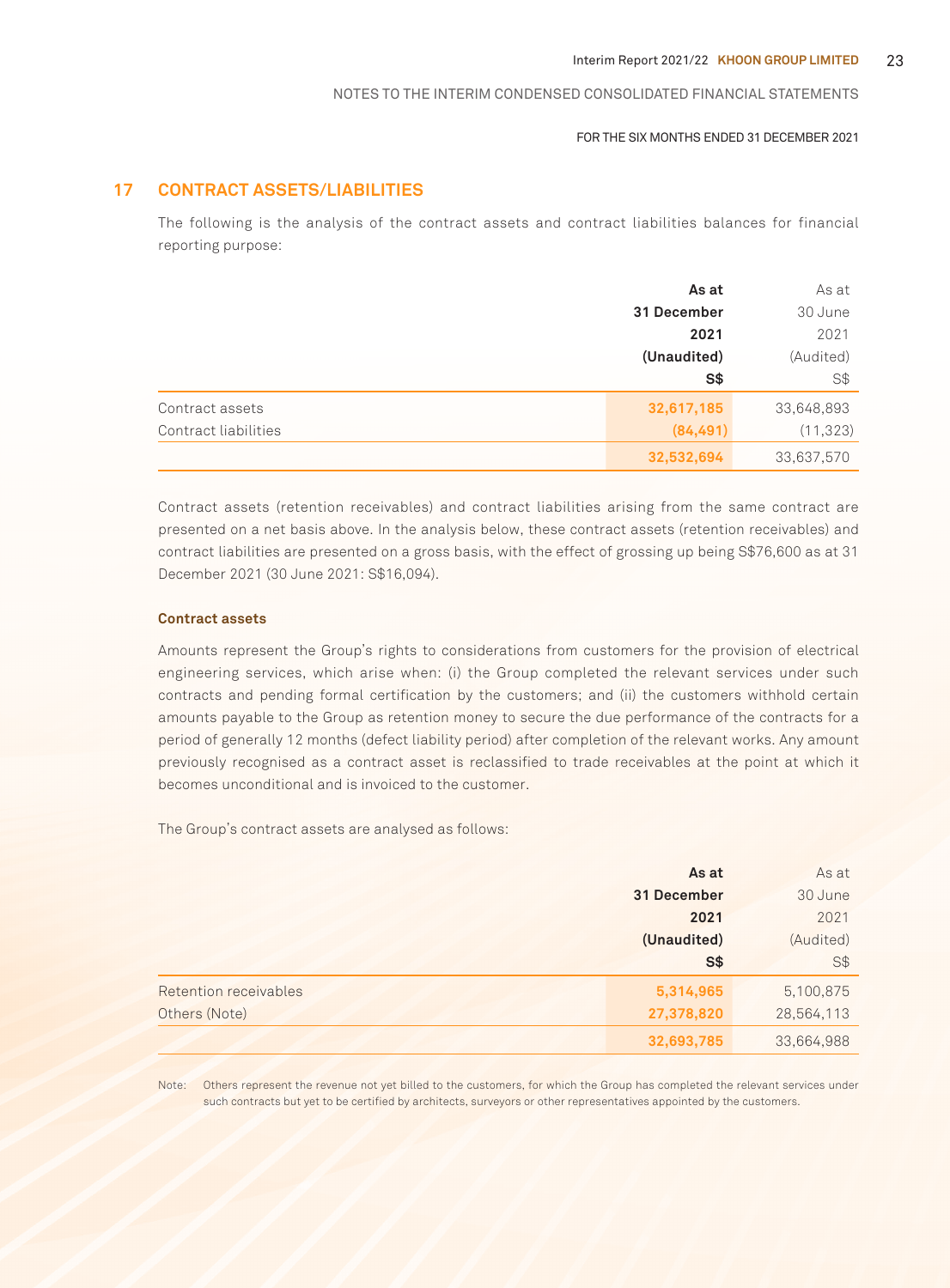FOR THE SIX MONTHS ENDED 31 DECEMBER 2021

### **17 CONTRACT ASSETS/LIABILITIES (continued)**

#### **Contract assets (continued)**

Changes of contract assets were mainly due to changes in: (1) the amount of retention receivables (generally at a certain percentage of total contract sum) in accordance with the number of ongoing and completed contracts under the defect liability period; and (2) the size and number of contract works that the relevant services were completed but yet certified by architects, surveyors or other representatives appointed by the customers at the end of each reporting period.

The Group's contract assets include retention receivables to be settled, based on the expiry of the defect liability period of the relevant contracts or in accordance with the terms specified in the relevant contracts, at the end of the reporting period. The balances are classified as current as they are expected to be received within the Group's normal operating cycle.

To measure ECL, contract assets are assessed individually for all customers. The contract assets relate to unbilled work in progress and have substantially the same risk characteristics as the trade receivables for the same type of contracts. The Group has therefore concluded that the expected loss rates for trade receivables are a reasonable approximation for the loss rates for contract assets. Based on the individual assessment for all customers by management of the Group, other than disclosed below, it is considered that the ECL for contract assets is insignificant as at 31 December 2021 and 30 June 2021.

Movements in the allowance for impairment losses on retention receivables:

|                                          | As at       | As at     |
|------------------------------------------|-------------|-----------|
|                                          | 31 December | 30 June   |
|                                          | 2021        | 2021      |
|                                          | (Unaudited) | (Audited) |
|                                          | S\$         | S\$       |
| Balance at beginning of reporting period |             | 205,000   |
| Impairment losses recognised             |             |           |
| Impairment written off                   |             | (205,000) |
| Balance at end of reporting period       |             |           |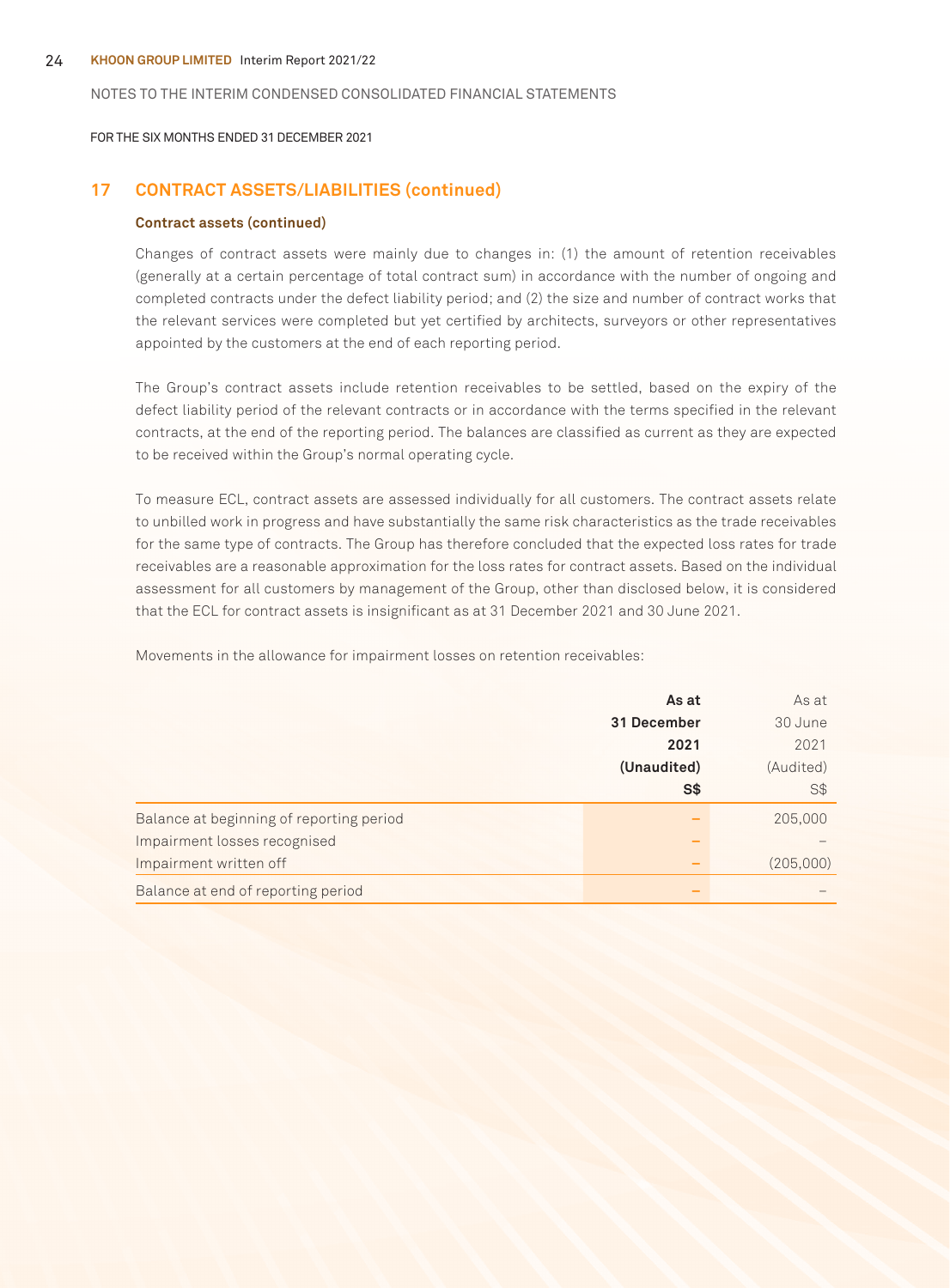#### FOR THE SIX MONTHS ENDED 31 DECEMBER 2021

### **17 CONTRACT ASSETS/LIABILITIES (continued)**

#### **Contract liabilities**

The contract liabilities represents the Group's obligation to transfer services to customers for which the Group has received consideration in advance (or an amount of consideration is due) from the customers according to the progressive billing arrangement stated in the contracts. Contract liabilities as at 31 December 2021 and 30 June 2021 mainly relate to advances received from customers.

The Group's contract liabilities are analysed as follows:

|                      | As at       | As at     |
|----------------------|-------------|-----------|
|                      | 31 December | 30 June   |
|                      | 2021        | 2021      |
|                      | (Unaudited) | (Audited) |
|                      | $S*$        | S\$       |
| Contract liabilities | 161,091     | 27,418    |

The following table shows how much of the revenue recognised relates to carried-forward contract liabilities:

|                                                              | As at       | As at     |
|--------------------------------------------------------------|-------------|-----------|
|                                                              | 31 December | 30 June   |
|                                                              | 2021        | 2021      |
|                                                              | (Unaudited) | (Audited) |
|                                                              | S\$         | S\$       |
| Revenue recognised that was included in the contract         |             |           |
| liabilities balance at the beginning of the reporting period | 27,418      | 357,403   |

None of the revenue recognised during the reporting period relates to performance obligations that were satisfied in prior periods.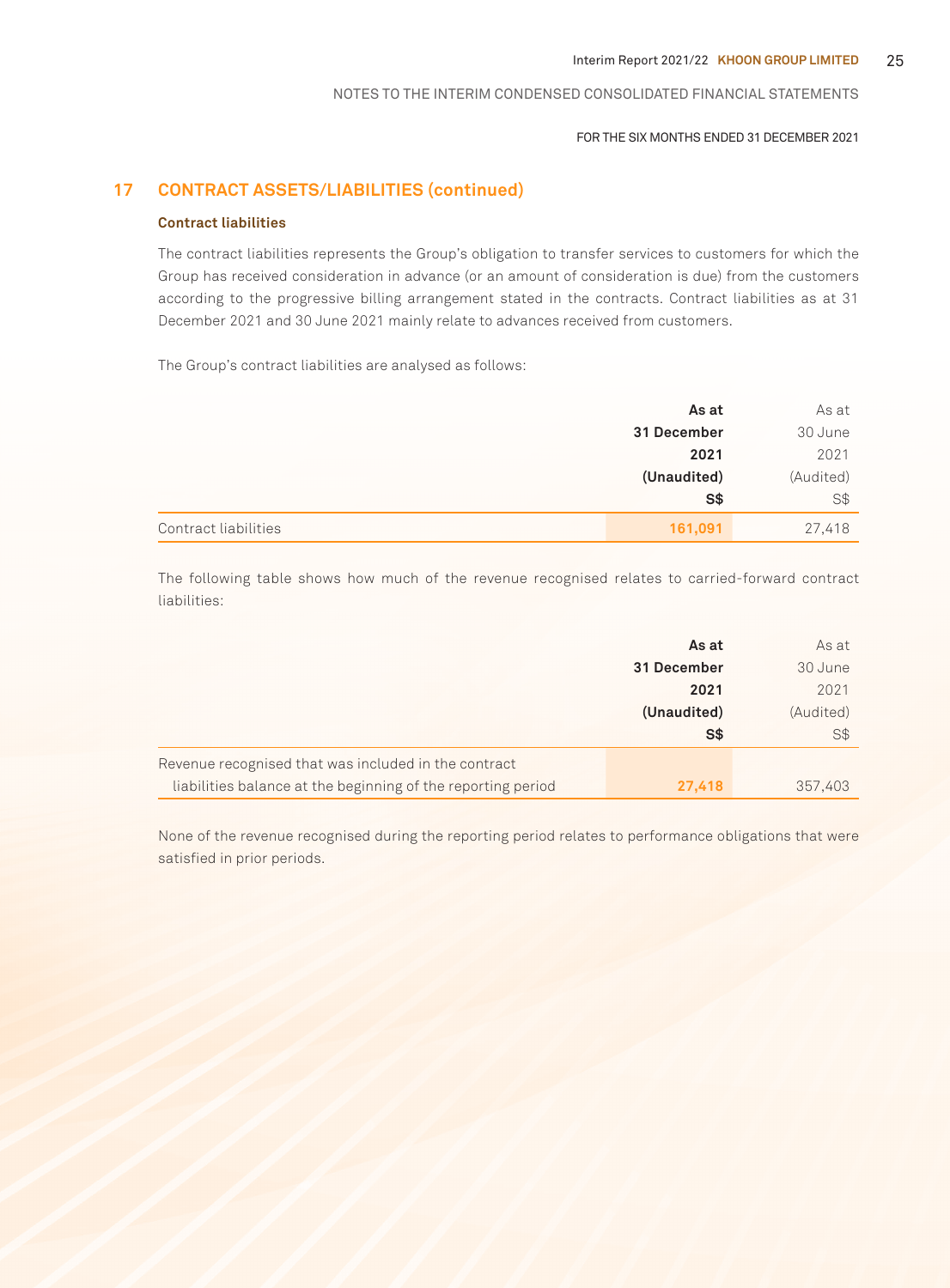FOR THE SIX MONTHS ENDED 31 DECEMBER 2021

### **18 BANK BALANCES AND CASH**

|                                                            | As at       | As at      |
|------------------------------------------------------------|-------------|------------|
|                                                            | 31 December | 30 June    |
|                                                            | 2021        | 2021       |
|                                                            | (Unaudited) | (Audited)  |
|                                                            | S\$         | S\$        |
| Cash at banks                                              | 17,475,932  | 17,716,199 |
| Cash on hand                                               | 33,639      | 31,619     |
| Cash and cash equivalents in the consolidated statement of |             |            |
| cash flows                                                 | 17,509,571  | 17,747,818 |

As at 31 December 2021, other than time deposits of S\$6,932,000 (30 June 2021: S\$8,308,800) with tenure of three months and which carry fixed interest rate of 1.60% per annum, and bank balances of S\$9,971,744 (30 June 2021: S\$6,807,887) that carry effective interest rate ranging from 0.09% to 0.31% per annum (30 June 2021: 0.09% to 0.37% per annum), the remaining bank balances and cash are interest-free.

### **19 TRADE AND OTHER PAYABLES**

Trade and other payables comprise the following:

|                                         | As at       | As at        |
|-----------------------------------------|-------------|--------------|
|                                         | 31 December | 30 June      |
|                                         | 2021        | 2021         |
|                                         | (Unaudited) | (Audited)    |
|                                         | S\$         | S\$          |
| Trade payables                          | 3,007,084   | 4,255,871    |
| Trade accruals                          | 10,708,232  | 14,439,419   |
| Retention payables (Note)               | 2,900,711   | 2,827,320    |
|                                         | 16,616,027  | 21,522,610   |
| Other payables                          |             |              |
| Payroll and CPF payables                | 258,728     | 259,510      |
| Goods and Services Tax ("GST") payables | 1,484       | 111,580      |
| Rental deposit received                 | 5,800       | 5,800        |
| Deferred grant income                   | 66,196      | 97,446       |
| Accrued audit fees                      |             | 161,000      |
| Others                                  | 23,635      | 23,247       |
|                                         | 16,971,870  | 22, 181, 193 |

Note: The retention payables to subcontractors are interest-free and payable after the completion of maintenance period or in accordance with the terms specified in the relevant contracts for a period of generally 12 months after completion of the relevant works. The balances are classified as current as they are within the Group's normal operating cycle.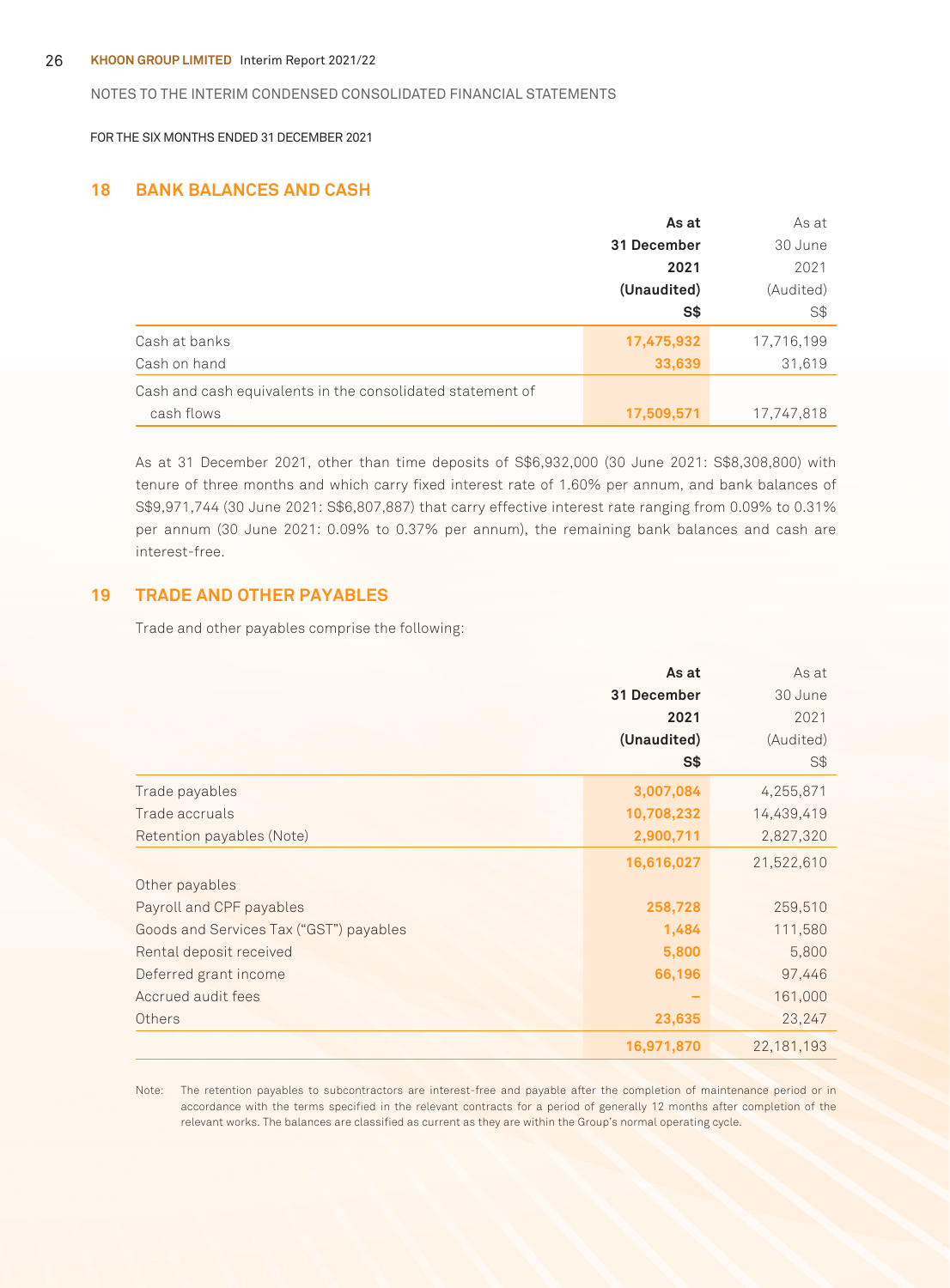#### FOR THE SIX MONTHS ENDED 31 DECEMBER 2021

### **19 TRADE AND OTHER PAYABLES (continued)**

The following is an aged analysis of trade payables presented based on the invoice date at the end of each reporting period:

|                | As at       | As at     |
|----------------|-------------|-----------|
|                | 31 December | 30 June   |
|                | 2021        | 2021      |
|                | (Unaudited) | (Audited) |
|                | S\$         | S\$       |
| Within 30 days | 2,241,280   | 1,375,772 |
| 31 to 60 days  | 17,467      | 723,570   |
| 61 to 90 days  | 8,172       | 125,492   |
| 91 to 120 days | 3,000       |           |
| Over 120 days  | 737,165     | 2,031,037 |
|                | 3,007,084   | 4,255,871 |

The credit period on purchases from suppliers and subcontractors is 30 to 90 days (30 June 2021: 30 to 90 days) or payable upon delivery.

### **20 LEASE LIABILITIES**

|                                                                     | As at       | As at      |
|---------------------------------------------------------------------|-------------|------------|
|                                                                     | 31 December | 30 June    |
|                                                                     | 2021        | 2021       |
|                                                                     | (Unaudited) | (Audited)  |
|                                                                     | S\$         | S\$        |
| Lease liabilities payable:                                          |             |            |
| Within one year                                                     | 84,486      | 108,345    |
| Within a period of more than one year but not more than two years   | 80,893      | 81,161     |
| Within a period of more than two years but not more than five years | 68,160      | 108,439    |
|                                                                     | 233,539     | 297.945    |
| Less: Amount due for settlement with 12 months                      |             |            |
| (shown under current liabilities)                                   | (84, 486)   | (108, 345) |
| Amount due for settlement after 12 months                           |             |            |
| (shown under non-current liabilities)                               | 149.053     | 189,600    |

The Group does not face a significant liquidity risk with regard to its lease liabilities. Lease liabilities are monitored with the Group's finance function.

The above represents leases for certain staff dormitories, office and office equipment of the Group. As at 31 December 2021, the weighted average incremental borrowing rate was 2.28% (30 June 2021: 2.28%) per annum.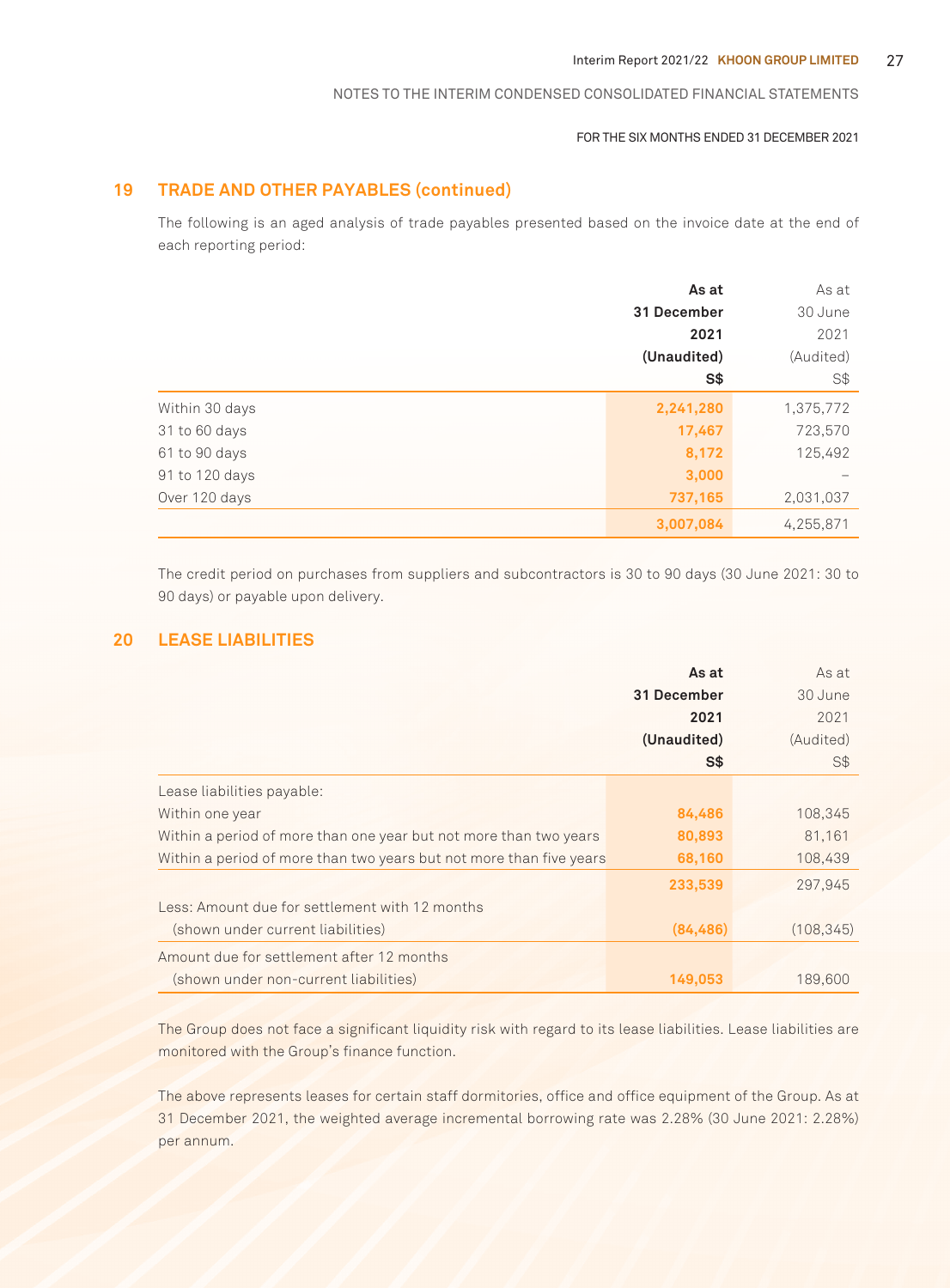FOR THE SIX MONTHS ENDED 31 DECEMBER 2021

### **20 LEASE LIABILITIES (continued)**

The Group's lease does not contain variable lease payments and accordingly no expense relating to variable lease payments is included in the measurement of lease liabilities.

Certain leases of the Group contain extension periods, for which the related lease payments had not been included in lease liabilities as the Group is not reasonably certain to exercise these extension options. These extension options are exercisable by the Group and not by the lessor.

### **21 DEFERRED TAX LIABILITIES**

|                                                 | As at          | As at     |  |
|-------------------------------------------------|----------------|-----------|--|
|                                                 | 31 December    | 30 June   |  |
|                                                 | 2021           | 2021      |  |
|                                                 | (Unaudited)    | (Audited) |  |
|                                                 | S <sub>3</sub> | S\$       |  |
| As at 1 July 2021/1 July 2020                   | 55,994         | 61,338    |  |
| Recognised in profit or loss during the period: |                |           |  |
| - Accelerated tax depreciation                  | (14, 713)      | (5,344)   |  |
| As at 31 December 2021/30 June 2021             | 41,281         | 55.994    |  |

The deferred tax liabilities resulted from temporary taxable differences arising from accelerated depreciation in relation to capital allowance claims on qualified assets in accordance with prevailing tax laws in Singapore.

### **22 SHARE CAPITAL**

|                                                   | Number of       |                  |                      |
|---------------------------------------------------|-----------------|------------------|----------------------|
|                                                   | ordinary shares | <b>Par Value</b> | Share capital        |
|                                                   |                 | HK\$             | HK\$                 |
| Authorised share capital of the Company:          |                 |                  |                      |
| At 1 July 2020, 30 June 2021 and 31 December 2021 | 1.500.000.000   | 0.01             | 15,000,000           |
|                                                   |                 |                  |                      |
|                                                   |                 | Number of        |                      |
|                                                   |                 | ordinary shares  | <b>Share capital</b> |
|                                                   |                 |                  | S\$                  |
| Issued and fully paid of the Company:             |                 |                  |                      |
| At 30 June 2021 and 31 December 2021              |                 | 1,000,000,000    | 1,742,143            |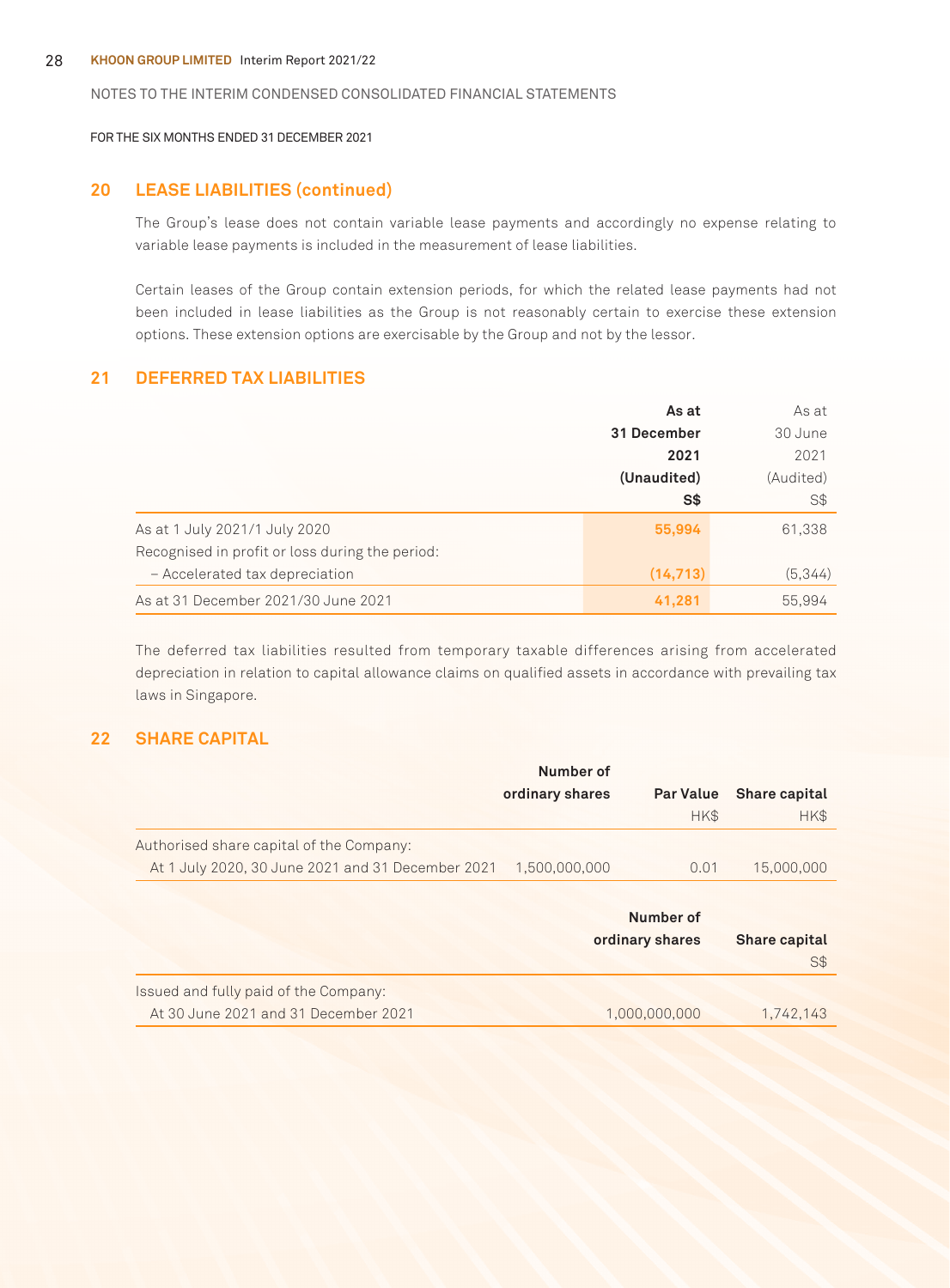#### FOR THE SIX MONTHS ENDED 31 DECEMBER 2021

### **23 OPERATING LEASE COMMITMENTS**

The operating lease in which the Group is the lessor relate to the investment property owned by the Group, and has a lease term of three years, with a one year extension option. The operating lease contract contains market review clauses in the event that the lessee exercises its option to renew. The lessee does not have an option to purchase the property at the expiry of the lease period.

Maturity analysis of operating lease payments:

|                                      | As at       | As at     |
|--------------------------------------|-------------|-----------|
|                                      | 31 December | 30 June   |
|                                      | 2021        | 2021      |
|                                      | (Unaudited) | (Audited) |
|                                      | S\$         | S\$       |
| Within one year                      | 34,800      | 34,800    |
| After one year but within five years |             | 17,400    |
|                                      | 34,800      | 52,200    |

The following table presents the amounts reported in profit or loss:

|                                            | For the six months<br>ended 31 December |             |
|--------------------------------------------|-----------------------------------------|-------------|
|                                            | 2021                                    | 2020        |
|                                            | (Unaudited)                             | (Unaudited) |
|                                            | S\$                                     | S\$         |
| Lease income on operating leases (Note 6a) | 17,400                                  | 9,955       |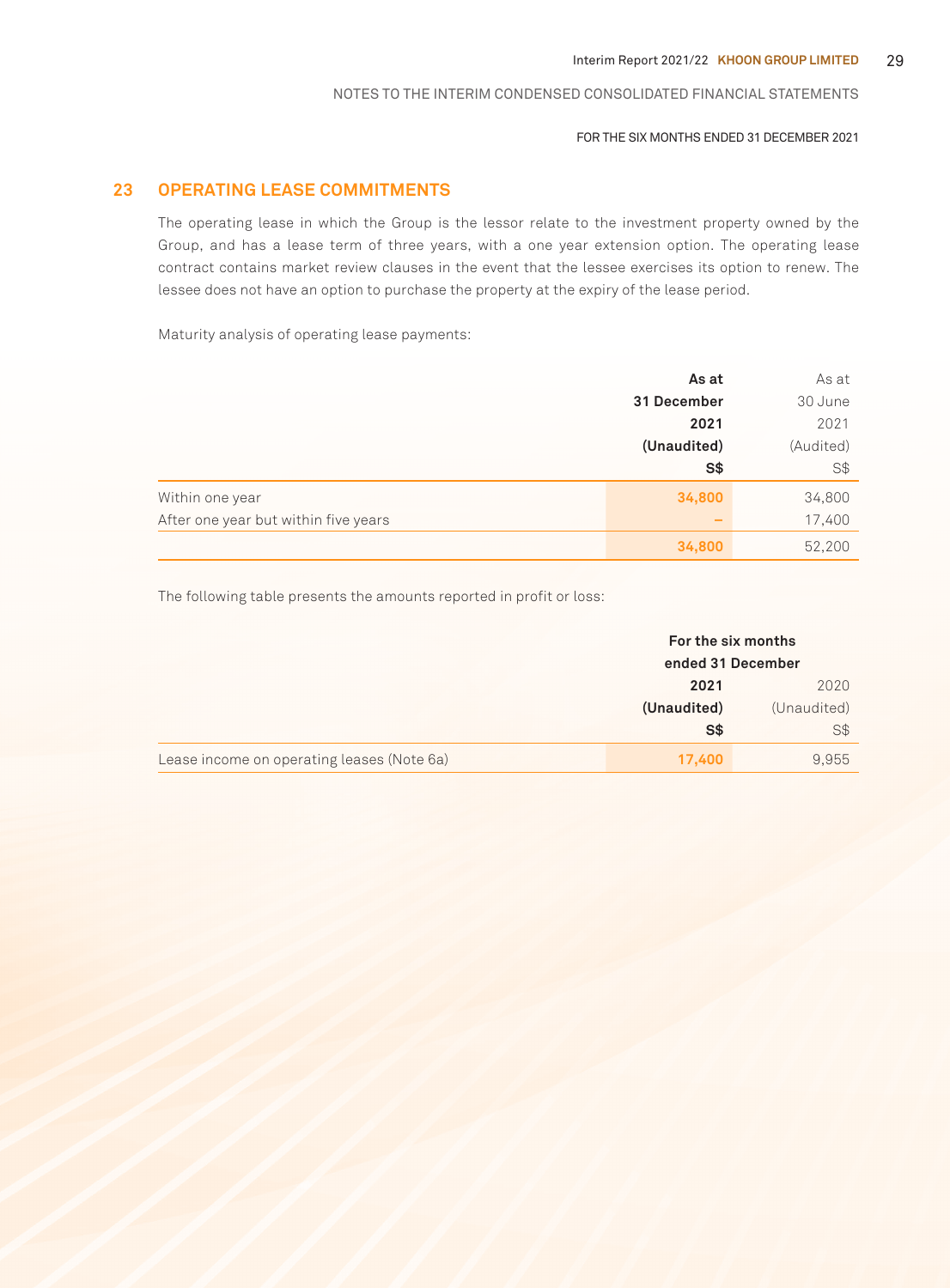### **BUSINESS REVIEW AND OUTLOOK**

The Group is a M&E engineering contractor in Singapore specialised in providing electrical engineering solutions and its scope of services comprises (i) customisation and/or installation of electrical systems; (ii) assisting to obtain statutory approvals; and (iii) testing and commissioning. The Group has been established for over 30 years and our services are essential for ensuring the functionality and connectedness of the electrical systems as well as their compliance with the prescribed designs and statutory requirements. Our electrical engineering services are widely required in new building developments, redevelopment, additions and alterations ("A&A") works and upgrading projects, which involve residential, commercial and industrial buildings. In particular, we have established solid track record in undertaking electrical engineering works in public residential developments initiated by the Housing Development Board, the public housing authority of the Singapore Government.

During the six months ended 31 December 2021, our Group's revenue decreased by 26.2% to approximately S\$10.5 million as compared to approximately S\$14.3 million for the six months ended 31 December 2020. Our Group's gross profit also decreased by 51.2% to approximately S\$0.9 million, as compared to approximately S\$1.8 million for the six months ended 31 December 2020. Our Group's net profit also decreased by 232.1% to approximately net loss of S\$0.1 million, as compared to approximately net profit of S\$0.1 million for the six months ended 31 December 2020.

The above decrease is mainly due to the COVID-19 impact which has resulted in a significant slowdown in the progress of our Group's electrical engineering works. The resurgence of COVID-19 variants and cases globally have continued to cause disruption in the supply chain and resulting in manpower shortages, due to stringent border control measures. Material and labour costs have remained high during the reporting period ended 31 December 2021.

We foresee the construction industry in Singapore to remain challenging in the short term given the uncertainty of the development of the outbreak of COVID-19 globally. That said, based on the recent Building and Construction Authority (BCA) projection, the construction demand in Singapore is estimated to be between S\$27 billion and S\$32 billion during the year 2022, with the public sector projects contributing about 60% of the total demand. Over the medium-term, BCA projected the total construction demand to reach between S\$25 billion and S\$32 billion per year from 2023 to 2026, with the public sector expected to lead the demand, contributing S\$14 billion to S\$18 billion per year from 2023 to 2026. Given our Group's expertise in the public sector projects, the Board believes our Group is well positioned to take advantage of the rising construction demand over the coming years.

As at 31 December 2021, we had 37 projects on hand (including contracts in progress) with a notional or estimated contract value of approximately S\$172.4 million, of which approximately S\$63.7 million had been recognised as revenue in prior periods, approximately S\$9.6 million had been recognised as revenue during the reporting period ended 31 December 2021 and the remaining balance will be recognised as our revenue in accordance with the stage of completion. The remaining S\$0.9 million recognised as revenue during the six months ended 31 December 2021 is mainly attributed to projects which have been completed during the reporting period.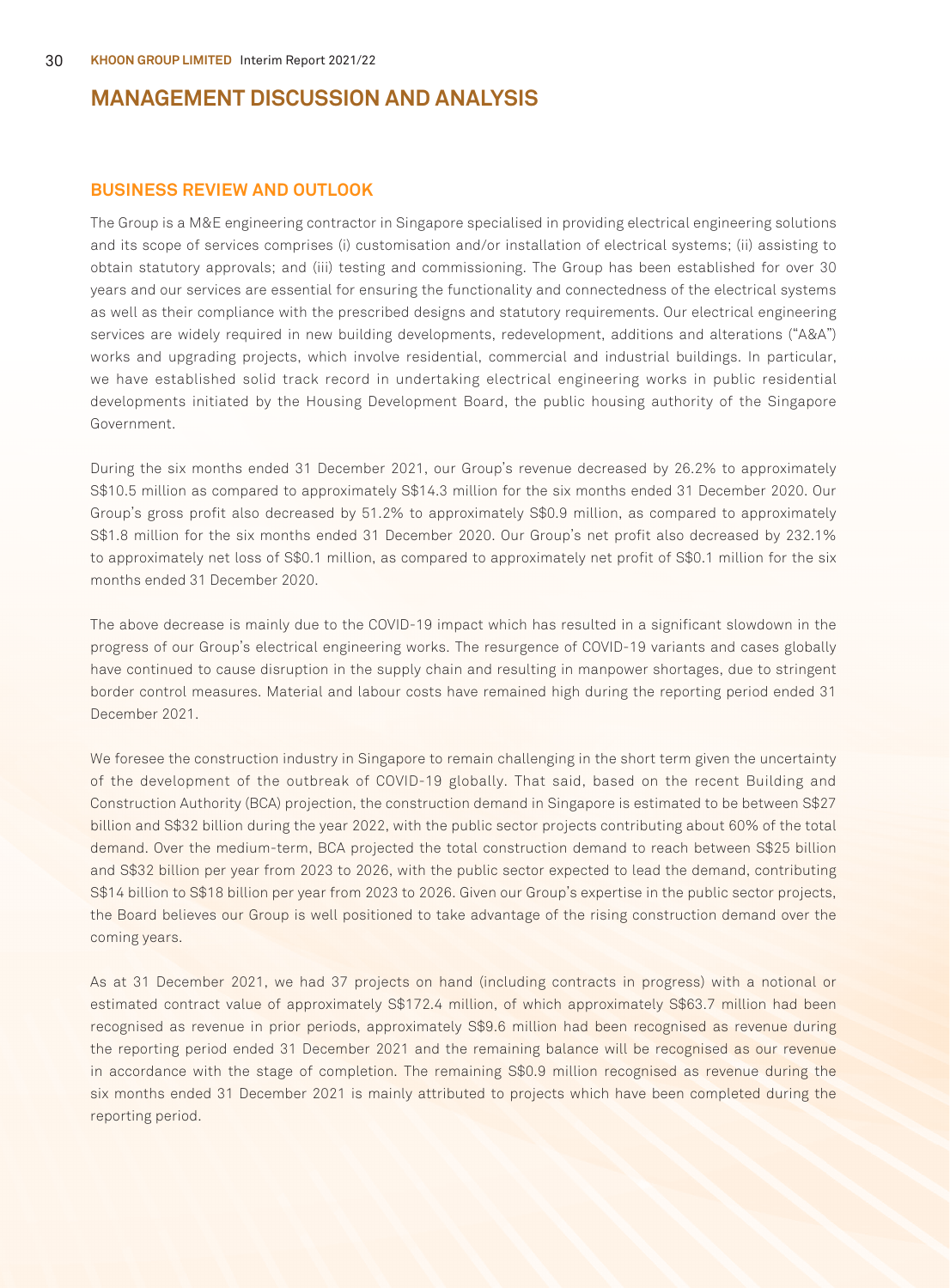### **FINANCIAL REVIEW**

|                     | For the six months ended 31 December |             |         |  |
|---------------------|--------------------------------------|-------------|---------|--|
|                     | 2021                                 | 2020        | Change  |  |
|                     | S\$ million                          | S\$ million | $\%$    |  |
| Revenue             | 10.5                                 | 14.3        | (26.2)  |  |
| Gross profit        | 0.9                                  | 1.8         | (51.2)  |  |
| Gross profit margin | 8.3%                                 | 12.6%       | (4.3)   |  |
| Net (loss)/profit   | (0.1)                                | 0.1         | (232.1) |  |

#### **Revenue**

The Group's principal operating activities are in the provision of electrical engineering services for both public and private sector projects. Our electrical engineering services are widely required in new building developments, redevelopment, A&A and upgrading projects, which involve residential, commercial and industrial buildings.

|                         |              | For the six months ended 31 December |            |              |             |            |  |
|-------------------------|--------------|--------------------------------------|------------|--------------|-------------|------------|--|
|                         |              | 2021                                 |            |              | 2020        |            |  |
|                         | Number of    |                                      |            | Number of    |             |            |  |
|                         | projects     |                                      |            | projects     |             |            |  |
|                         | with revenue | Revenue S\$                          | % of total | with revenue | Revenue S\$ | % of total |  |
|                         | contribution | million                              | revenue    | contribution | million     | revenue    |  |
| Public sector projects  | 41           | 7.3                                  | 69.4       | 46           | 8.2         | 57.4       |  |
| Private sector projects |              | 3.2                                  | 30.6       | 13           | 6.1         | 42.6       |  |
| Total                   | 48           | 10.5                                 | 100        | 59           | 14.3        | 100.0      |  |

The Group's overall revenue decreased by approximately S\$3.8 million or approximately 26.2% from approximately S\$14.3 million for the six months ended 31 December 2020 to approximately S\$10.5 million for the six months ended 31 December 2021. The decrease is mainly due to the impact from COVID-19 and the resurgence of COVID-19 cases globally. Stringent border control measures abroad and in Singapore continued to cause severe supply chain disruption and manpower shortages.

The above significantly delayed the progress of the Group's on-going projects and led to significant decrease in revenue recognised during the six months ended 31 December 2021.

#### **Cost of Services**

The Group's cost of services decreased by approximately S\$2.9 million or approximately 22.6% from approximately S\$12.5 million for the six months ended 31 December 2020 to approximately S\$9.6 million for the six months ended 31 December 2021. Such decrease in cost of services was generally in line with the decrease in revenue.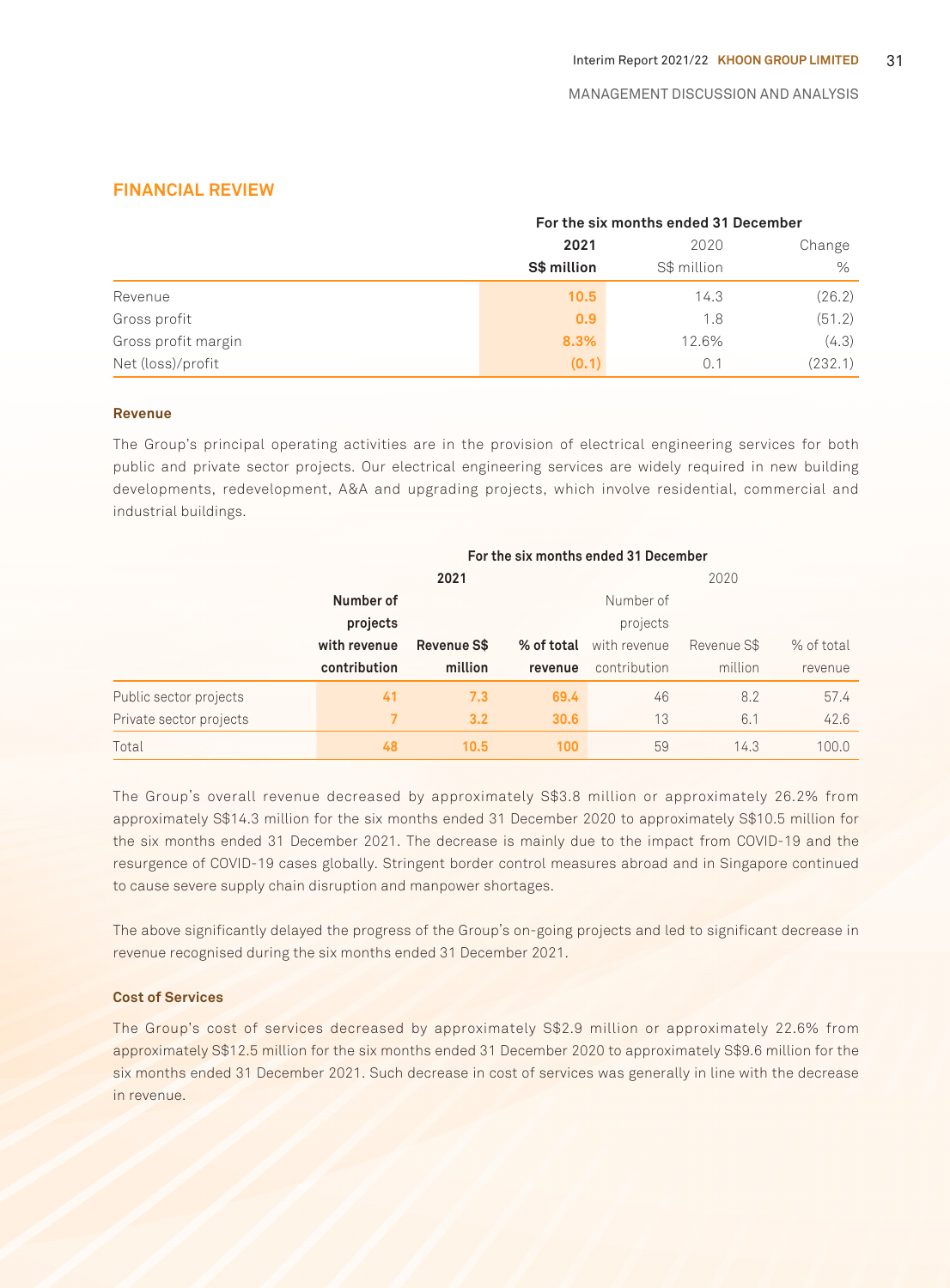#### **Gross Profit and Gross Profit Margin**

|                         | For the six months ended 31 December |                                            |          |             |              |              |
|-------------------------|--------------------------------------|--------------------------------------------|----------|-------------|--------------|--------------|
|                         |                                      | 2021                                       |          |             | 2020         |              |
|                         | Revenue                              | <b>Gross profit</b><br><b>Gross profit</b> |          |             | Gross profit | Gross profit |
|                         | S\$ million                          | S\$ million                                | margin % | S\$ million | S\$ million  | margin %     |
| Public sector projects  | 7.3                                  | 0.6                                        | 7.8      | 8.2         | 1.4          | 16.5         |
| Private sector projects | 3.2                                  | 0.3                                        | 9.6      | 6.1         | 0.4          | 7.3          |
| Total                   | 10.5                                 | 0.9                                        | 8.3      | 14.3        | 1.8          | 12.6         |

The gross profit of the Group for the six months ended 31 December 2021 amounted to approximately S\$0.9 million, representing a decrease of approximately 51.2% as compared with approximately S\$1.8 million for the six months ended 31 December 2020, which was driven by a decrease in revenue for the same period. The Group's gross profit margin for the six months ended 31 December 2021 was approximately 8.3%, which represents a decrease of 4.3% when compared with approximately 12.6% for the six months ended 31 December 2020.

#### **Other Income**

Other income mainly included income from (i) interest income from banks, (ii) government grants, (iii) rental income, (iv) insurance payout and (v) sundry income. During the six months ended 31 December 2021, other income amounted to approximately S\$0.2 million (six months ended 31 December 2020: approximately S\$0.6 million). The decrease in other income was mainly due to the decrease in government support grants for COVID-19 received for the six months ended 31 December 2021.

#### **Other Gains or (Losses)**

Other gains or (losses) mainly relates to net exchange gain or loss. During the six months ended 31 December 2021, other gains amounted to approximately S\$60,000 (six months ended 31 December 2020: losses of approximately S\$0.9 million). The increase in other gains was mainly due to the strengthening of US\$ and HK\$ currency against S\$ in respect of the Group's bank balances during the six months ended 31 December 2021.

#### **Administrative Expenses**

The administrative expenses of the Group for the six months ended 31 December 2021 amounted to approximately S\$1.3 million, which represents a slight increase compared to the six months ended 31 December 2020 of S\$1.2 million, mainly due to lesser salary costs incurred during the six months ended 31 December 2020.

Circuit Breaker measures were imposed by the Singapore Government from 7 April 2020 to 1 June 2020 (the "Circuit Breaker Period") to combat the local transmission of COVID-19 in Singapore. Only approximately 20% of our on-going projects had been allowed to restart subsequent to the Circuit Breaker Period and the rest of the projects only fully recommenced from August/September 2020. Hence, lesser salary costs were incurred during the six months ended 31 December 2020 as compared to 31 December 2021.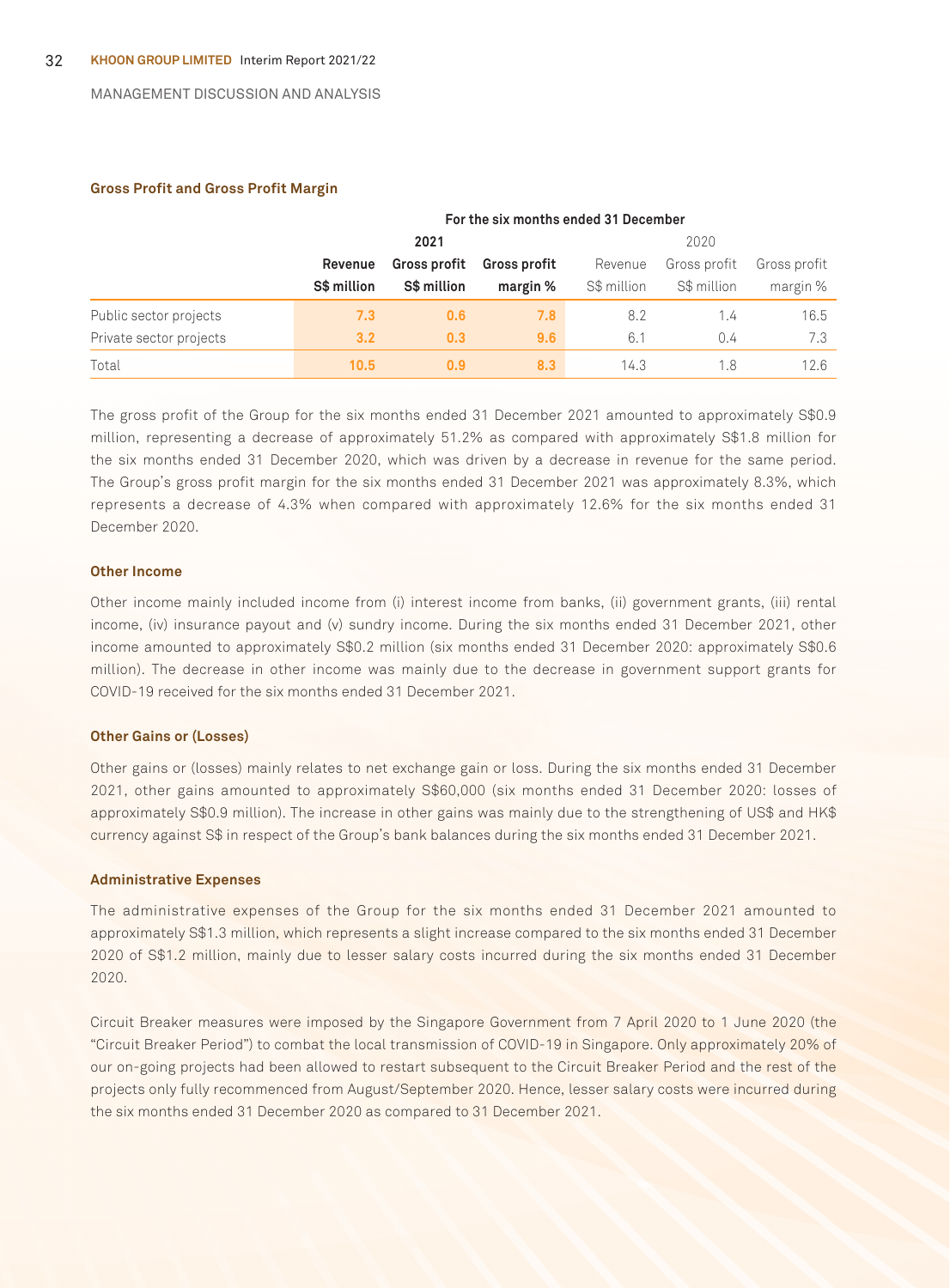#### **Finance Costs**

Finance costs for the six months ended 31 December 2021 was approximately S\$1,000 which was relatively constant with that of the six months ended 31 December 2020 of approximately S\$3,000.

#### **Income Tax Expense**

The Group's income tax expense decreased to approximately S\$50,000 for the six months ended 31 December 2021 from approximately S\$0.2 million for the six months ended 31 December 2020. Such decrease was mainly due to the decrease in assessable profit.

#### **Net Profit/Loss**

Net Profit/Loss attributable to owners of the Company for the six months ended 31 December 2021 decreased by approximately S\$0.2 million from a net profit of approximately S\$0.1 million for the six months ended 31 December 2020 to a net loss of approximately S\$0.1 million for the six months ended 31 December 2021, which is generally in line with the decrease of revenue and gross profit for the six months ended 31 December 2021.

#### **Interim Dividend**

The Board did not recommend a payment of an interim dividend for the six months ended 31 December 2021 (six months ended 31 December 2020: nil).

#### **Liquidity, Financial Resources and Capital Structure**

The Shares were successfully listed on the Main Board of the Stock Exchange on 5 July 2019 and there has been no change in capital structure of the Group since then. The Company's capital comprises ordinary shares and capital reserves. The Group finances its working capital, capital expenditures and other liquidity requirements through a combination of its cash and cash equivalents, cash flows generated from operations and net proceeds from the Share Offer.

The Group adopts a prudent cash and financial management policy. The Group's cash, mainly denominated in SGD, USD and HKD, are generally deposited with certain reputable financial institutions.

As at 31 December 2021, the Group had total cash and bank balances of approximately S\$17.5 million, as compared with bank balances and cash of approximately S\$17.7 million as at 30 June 2021. The Group did not have any bank borrowings as at 31 December 2021 and 30 June 2021.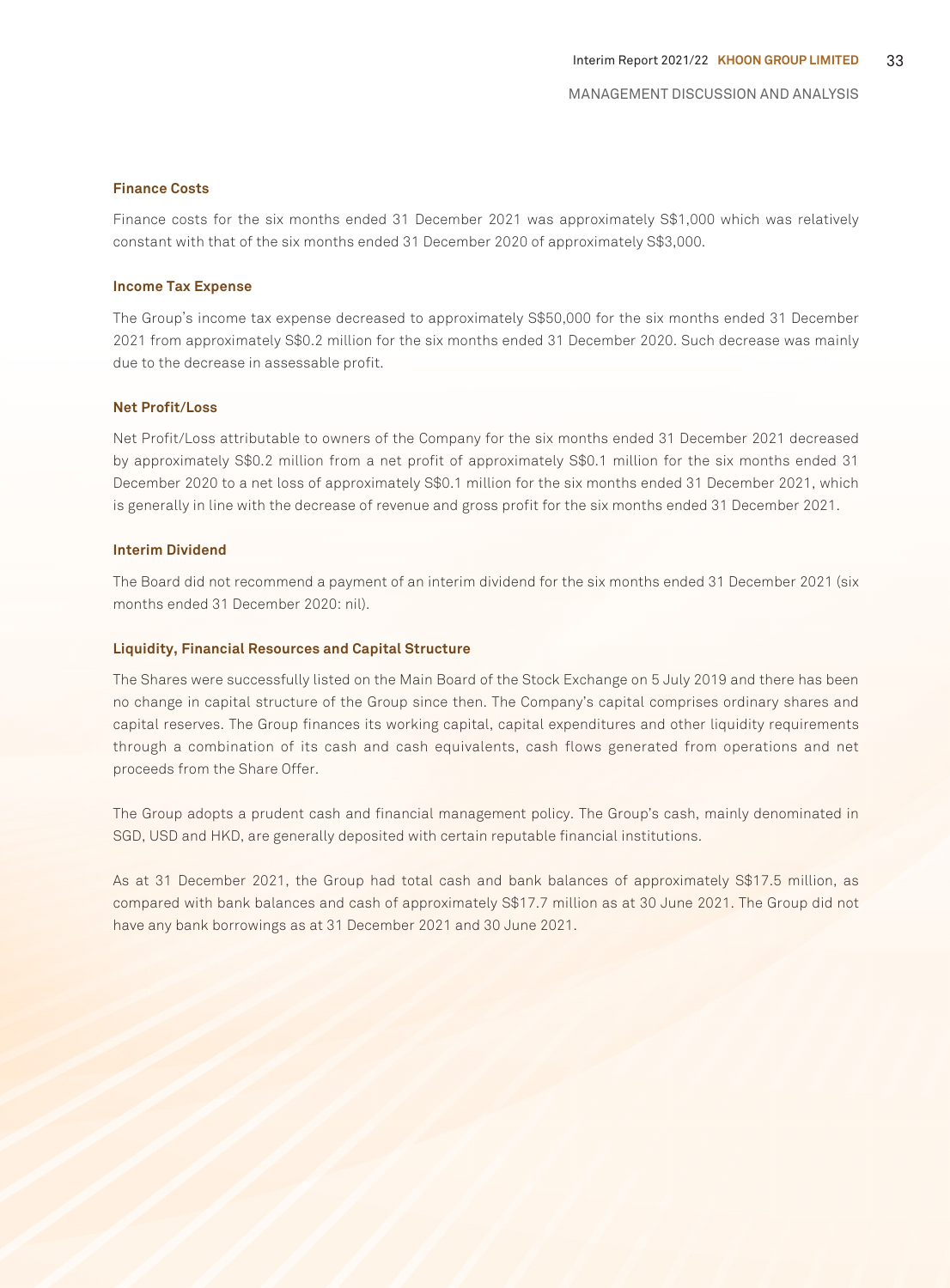#### **Pledge of Assets**

As at 31 December 2021, the Group had approximately S\$0.3 million (as at 30 June 2021: S\$0.3 million) of pledged bank deposits as part of the collateral for performance guarantees in favour of the Group's customers.

#### **Treasury Policy**

The Group has adopted a prudent financial management approach towards its treasury policy and thus maintained a healthy financial position throughout the reporting period. The Board closely monitors the Group's liquidity position to ensure that the liquidity structure of the Group's assets, liabilities, and other commitments can meet its funding requirements all the time.

#### **Foreign Exchange Risk**

The Group mainly operates in Singapore. Most of the operating transactions and revenue were settled in Singapore dollars and the Group's assets and liabilities are primarily denominated in Singapore dollars. However, the Group has certain bank balances denominated in US\$ and HK\$ amounting to S\$13.5 million as at 31 December 2021 which expose the Group to foreign currency risk. The Group manages the risk by closely monitoring the movements of the foreign currency rate without entering any hedging arrangements.

#### **Gearing Ratio**

Gearing ratio is calculated by dividing all borrowings by total equity at the period-end date and expressed as a percentage. The gearing ratio of the Group as at 31 December 2021 was nil (as at 30 June 2021: nil).

### **Significant Investment, Material Acquisitions and Disposal of Subsidiaries and Associated Companies or Joint Ventures**

There were no significant investment held, material acquisitions or disposals of subsidiaries and associated companies or joint ventures by the Group during the six months ended 31 December 2021.

#### **Future Plans for Material Investments or Capital Assets**

Save as disclosed in the Company's prospectus dated 20 June 2019 ("Prospectus"), the Group did not have other future plans for material investments or capital assets as at 31 December 2021.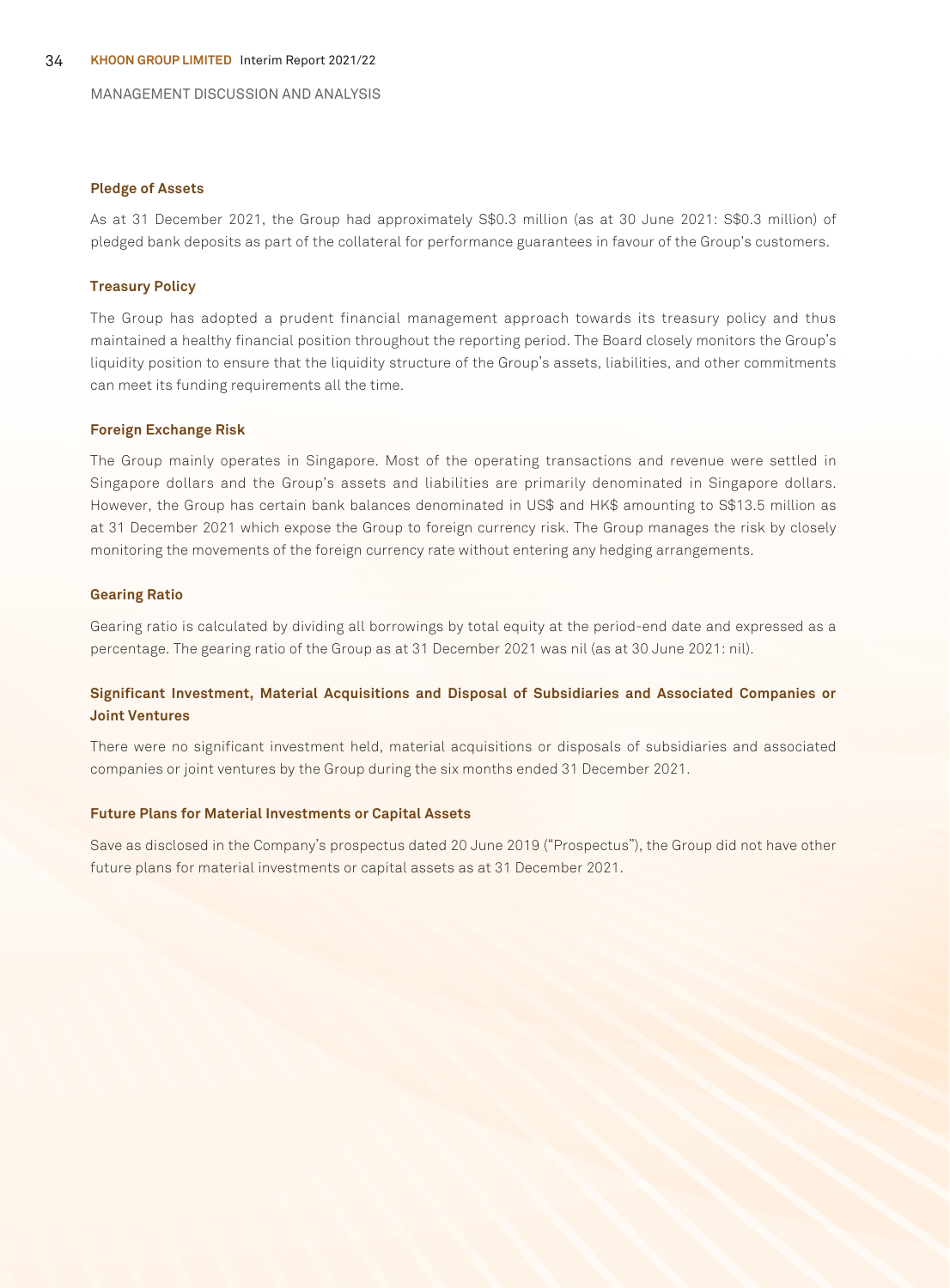#### **Employees and Remuneration Policy**

As at 31 December 2021, the Group had a total of 124 employees (31 December 2020: 139 employees), including executive Directors. Total staff costs including Directors' emoluments, salaries, wages and other staff benefits, contributions and retirement schemes during the six months ended 31 December 2021 amounted to approximately S\$2.0 million (31 December 2020: S\$1.8 million). In order to attract and retain high quality staff and to enable smooth operation within the Group, the remuneration policy and package of the Group's employees are periodically reviewed. The salary and benefit levels of the employees of the Group are competitive (with reference to market conditions and individual qualifications and experience). The Group provides adequate job training to the employees to equip them with practical knowledge and skills. Apart from central provident fund and job training programs, salaries increment and discretionary bonuses may be awarded to employees according to the assessment of individual performance and market situation. The emoluments of the Directors have been reviewed by the remuneration committee of the Company, having regard to the Company's operating results, market competitiveness, individual performance and achievement, and approved by the Board.

#### **Retirement Benefit Costs**

Payments made to Central Provident Fund ("CPF") are recognised as expense when employees have rendered service entitling them to the contributions.

During the six months ended 31 December 2021, there were no contribution forfeited by the Group on behalf of its employees who left the plan prior to vesting fully in such contribution, nor had there been any utilisation of such forfeited contributions to reduce future contributions. As at 31 December 2021, no forfeited contributions were available for utilisation by the Group to reduce the existing level of contributions.

#### **Contingent Liabilities**

As at 31 December 2021, the Group had performance bonds of approximately S\$0.9 million (30 June 2021: S\$1.9 million) given by a bank and insurance companies in favour of the Group's customers as security for the due performance and observance of our Group's obligation under the contracts entered into between our Group and the customers. The performance guarantees will be released upon completion of the contracts.

#### **Capital Expenditures and Capital Commitments**

During the six months ended 31 December 2021, the Group acquired items of plant and equipment of approximately S\$20,000 (30 June 2021: S\$0.2 million).

As at 31 December 2021, the Group had no material capital commitments.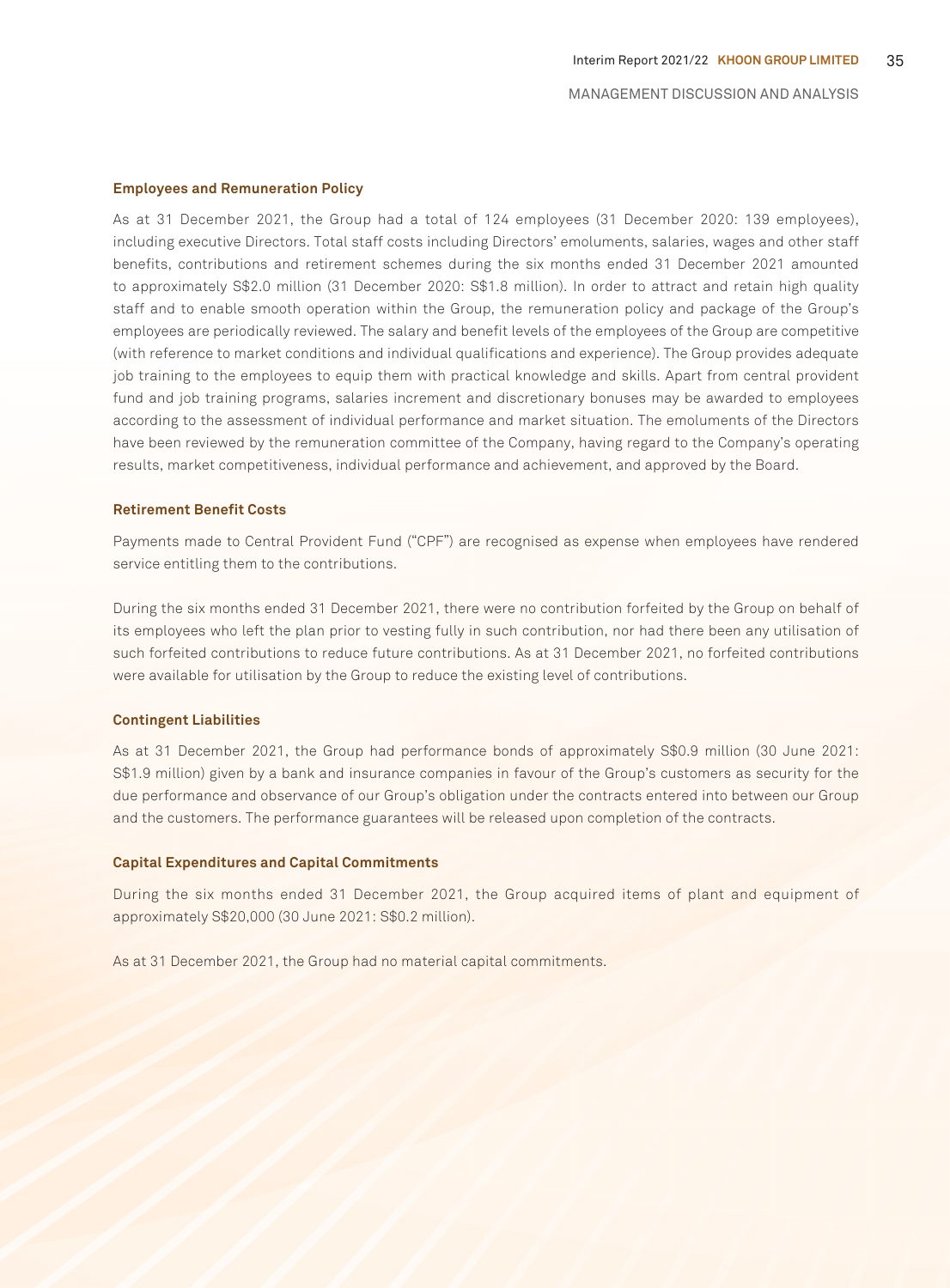#### **Use of Net Proceeds from the Share Offer**

The net proceeds from the Share Offer were approximately HK\$95.0 million (S\$16.6 million) (after deducting listing expenses). The Group has utilised the net proceeds from the Share Offer in accordance with the intended plan and purposes as outlined in the section headed "Future Plans and Use of Proceeds" in the Prospectus.

As disclosed in the announcement of the Group titled "Changes in Use of Proceeds" dated 13 May 2020, the Board resolved to change the use of the unutilised net proceeds. Set out below is the revised allocation of the unutilised net proceeds:

|       |                                                                                                                                                                                                                                         | Planned<br>use of<br><b>Net Proceeds</b><br>as disclosed<br>in the<br>Prospectus<br>S\$ million<br>(approximately) | <b>Utilised</b><br><b>Net Proceeds</b><br>up to 13 May<br>2020<br>S\$ million<br>(approximately) | Unutilised<br><b>Net Proceeds</b><br>up to 13 May<br>2020<br>S\$ million<br>(approximately) | Re-allocation<br>of the<br><b>Unutilised Net</b><br><b>Proceeds</b><br>S\$ million<br>(approximately) | <b>Unutilised</b><br><b>Net Proceeds</b><br>after<br>re-allocation<br>("Re-allocated<br>Net Proceeds")<br>S\$ million<br>(approximately) |
|-------|-----------------------------------------------------------------------------------------------------------------------------------------------------------------------------------------------------------------------------------------|--------------------------------------------------------------------------------------------------------------------|--------------------------------------------------------------------------------------------------|---------------------------------------------------------------------------------------------|-------------------------------------------------------------------------------------------------------|------------------------------------------------------------------------------------------------------------------------------------------|
| (i)   | Acquisition of a Singapore-based air-<br>conditioning and mechanical ventilation<br>contractor which is registered under the<br>workhead of ME01 (air-conditioning,<br>refrigeration and ventilation works) with<br>at least "L4" grade | 7.1                                                                                                                | 0.0                                                                                              | 7.1                                                                                         | (3.6)                                                                                                 | 3.5                                                                                                                                      |
| (ii)  | Strengthening the Group's manpower by<br>recruiting additional staff                                                                                                                                                                    | 2.5                                                                                                                | 0.2                                                                                              | 2.3                                                                                         | (1.5)                                                                                                 | 0.8                                                                                                                                      |
| (iii) | Expanding the Group's premises for its<br>various operational needs                                                                                                                                                                     | 1.8                                                                                                                | 0.0                                                                                              | 1.8                                                                                         | (1.8)                                                                                                 |                                                                                                                                          |
| (iv)  | Financing the Group's upfront costs<br>and working capital requirements at the<br>early stage of carrying out its electrical<br>engineering projects (existing new<br>projects)                                                         | 1.7                                                                                                                | 1.7                                                                                              | 0.0                                                                                         | $+3.5$                                                                                                | 3.5                                                                                                                                      |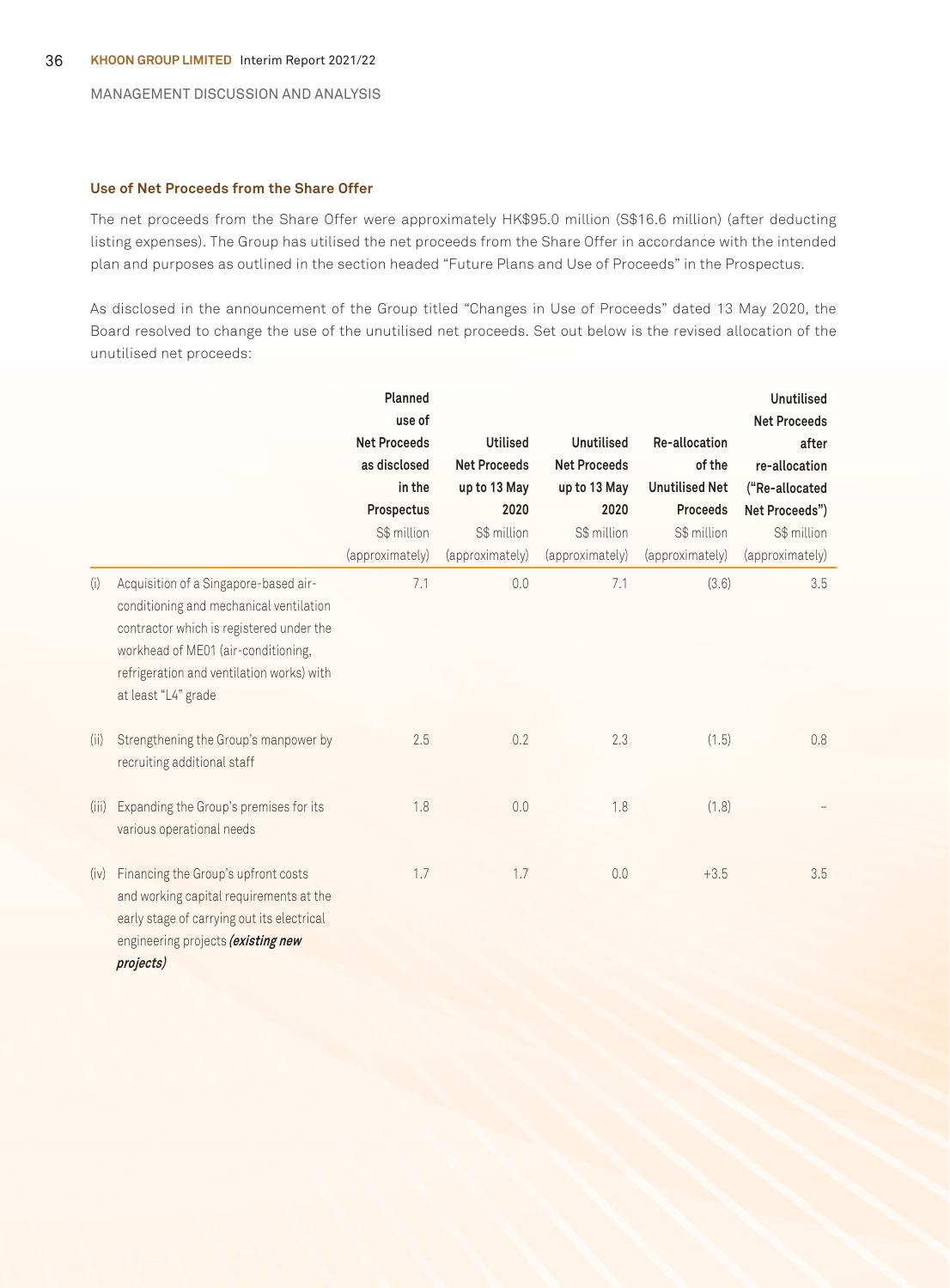|       |                                                                                                                                                                                          | Planned<br>use of<br><b>Net Proceeds</b><br>as disclosed<br>in the<br>Prospectus<br>S\$ million<br>(approximately) | <b>Utilised</b><br><b>Net Proceeds</b><br>up to 13 May<br>2020<br>S\$ million<br>(approximately) | Unutilised<br><b>Net Proceeds</b><br>up to 13 May<br>2020<br>S\$ million<br>(approximately) | Re-allocation<br>of the<br><b>Unutilised Net</b><br><b>Proceeds</b><br>S\$ million<br>(approximately) | <b>Unutilised</b><br><b>Net Proceeds</b><br>after<br>re-allocation<br>("Re-allocated<br>Net Proceeds")<br>S\$ million<br>(approximately) |
|-------|------------------------------------------------------------------------------------------------------------------------------------------------------------------------------------------|--------------------------------------------------------------------------------------------------------------------|--------------------------------------------------------------------------------------------------|---------------------------------------------------------------------------------------------|-------------------------------------------------------------------------------------------------------|------------------------------------------------------------------------------------------------------------------------------------------|
| (v)   | Financing the Group's upfront costs<br>and working capital requirements at the<br>early stage of carrying out its electrical<br>engineering projects (new potential<br>projects)         | 0.0                                                                                                                | 0.0                                                                                              | 0.0                                                                                         | $+3.0$                                                                                                | 3.0                                                                                                                                      |
| (vi)  | Financing the acquisition of additional<br>machinery and equipment                                                                                                                       | 1.4                                                                                                                | 0.1                                                                                              | 1.3                                                                                         | (0.7)                                                                                                 | 0.6                                                                                                                                      |
| (vii) | Purchasing a building information<br>modeling software together with certain<br>ancillary supporting hardware device<br>and upgrading the Group's enterprise<br>resource planning system | 0.9                                                                                                                | 0.1                                                                                              | 0.8                                                                                         | (0.4)                                                                                                 | 0.4                                                                                                                                      |
|       | (viii) Financing the acquisition of additional<br>lorries                                                                                                                                | 0.3                                                                                                                | 0.1                                                                                              | 0.2                                                                                         |                                                                                                       | 0.2                                                                                                                                      |
| (ix)  | Reserved as the Group's general working<br>capital                                                                                                                                       | 0.9                                                                                                                | 0.9                                                                                              | 0.0                                                                                         | $+1.5$                                                                                                | 1.5                                                                                                                                      |
| Total |                                                                                                                                                                                          | 16.6                                                                                                               | 3.1                                                                                              | 13.5                                                                                        |                                                                                                       | 13.5                                                                                                                                     |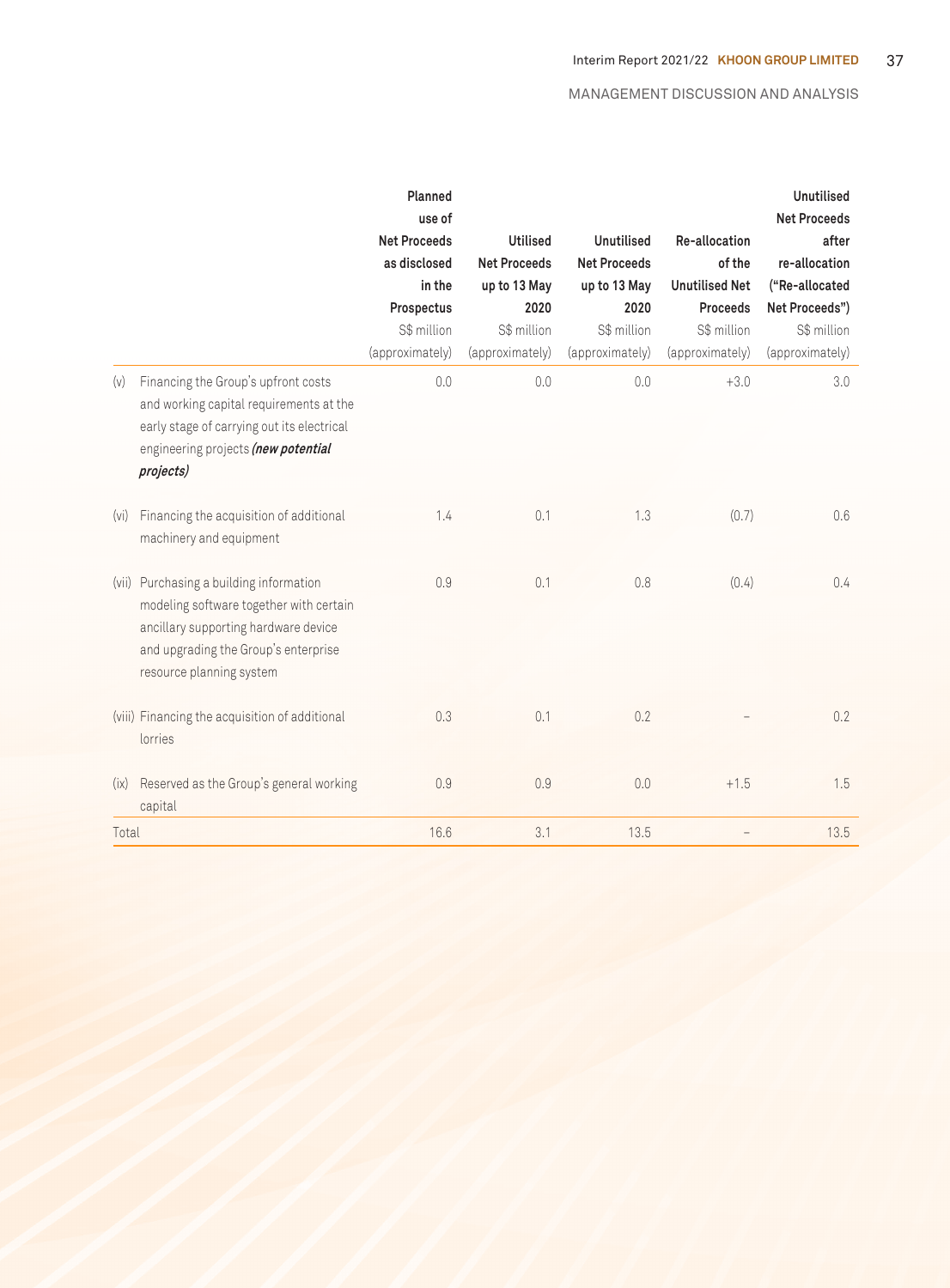The use of the Re-allocated Net Proceeds from the Share Offer as at 31 December 2021 was approximately as follows:

|       |                                                                                                                                                                                                                                      | Re-allocated<br><b>Net Proceeds</b><br>S\$ million<br>(approximately) | <b>Utilised from</b><br>13 May 2020 to<br>31 December 2021<br>S\$ million<br>(approximately) | <b>Unutilised</b><br>Re-allocated<br><b>Net Proceeds</b><br>up to<br>31 December 2021<br>S\$ million<br>(approximately) | <b>Expected date</b><br>to fully utilise<br>the unutilised<br>Re-allocated<br><b>Net Proceeds</b> |
|-------|--------------------------------------------------------------------------------------------------------------------------------------------------------------------------------------------------------------------------------------|-----------------------------------------------------------------------|----------------------------------------------------------------------------------------------|-------------------------------------------------------------------------------------------------------------------------|---------------------------------------------------------------------------------------------------|
| (i)   | Acquisition of a Singapore-based air-conditioning<br>and mechanical ventilation contractor which<br>is registered under the workhead of ME01 (air-<br>conditioning, refrigeration and ventilation works)<br>with at least "L4" grade | 3.5                                                                   | 0.0                                                                                          | 3.5                                                                                                                     | On or before<br>30 June 2023                                                                      |
| (ii)  | Strengthening the Group's manpower by recruiting<br>additional staff                                                                                                                                                                 | 0.8                                                                   | 0.4                                                                                          | 0.4                                                                                                                     | On or before<br>30 June 2023                                                                      |
| (iii) | Expanding the Group's premises for its various<br>operational needs                                                                                                                                                                  |                                                                       |                                                                                              |                                                                                                                         | N/A                                                                                               |
| (iv)  | Financing the Group's upfront costs and working<br>capital requirements at the early stage of carrying<br>out its electrical engineering projects (existing new<br>projects)                                                         | 3.5                                                                   | 3.5                                                                                          |                                                                                                                         | N/A                                                                                               |
| (v)   | Financing the Group's upfront costs and working<br>capital requirements at the early stage of carrying<br>out its electrical engineering projects (new potential<br>projects)                                                        | 3.0                                                                   | 3.0                                                                                          |                                                                                                                         | N/A                                                                                               |
| (vi)  | Financing the acquisition of additional machinery<br>and equipment                                                                                                                                                                   | 0.6                                                                   | 0.0                                                                                          | 0.6                                                                                                                     | On or before<br>30 June 2023                                                                      |
| (vii) | Purchasing a building information modeling software<br>together with certain ancillary supporting hardware<br>device and upgrading the Group's enterprise resource<br>planning system                                                | 0.4                                                                   | 0.2                                                                                          | 0.2                                                                                                                     | On or before<br>30 June 2023                                                                      |
|       | (viii) Financing the acquisition of additional lorries                                                                                                                                                                               | 0.2                                                                   | 0.1                                                                                          | 0.1                                                                                                                     | On or before<br>30 June 2023                                                                      |
| (ix)  | Reserved as the Group's general working capital                                                                                                                                                                                      | 1.5                                                                   | 1.5                                                                                          |                                                                                                                         | N/A                                                                                               |
| Total |                                                                                                                                                                                                                                      | 13.5                                                                  | 8.7                                                                                          | 4.8                                                                                                                     |                                                                                                   |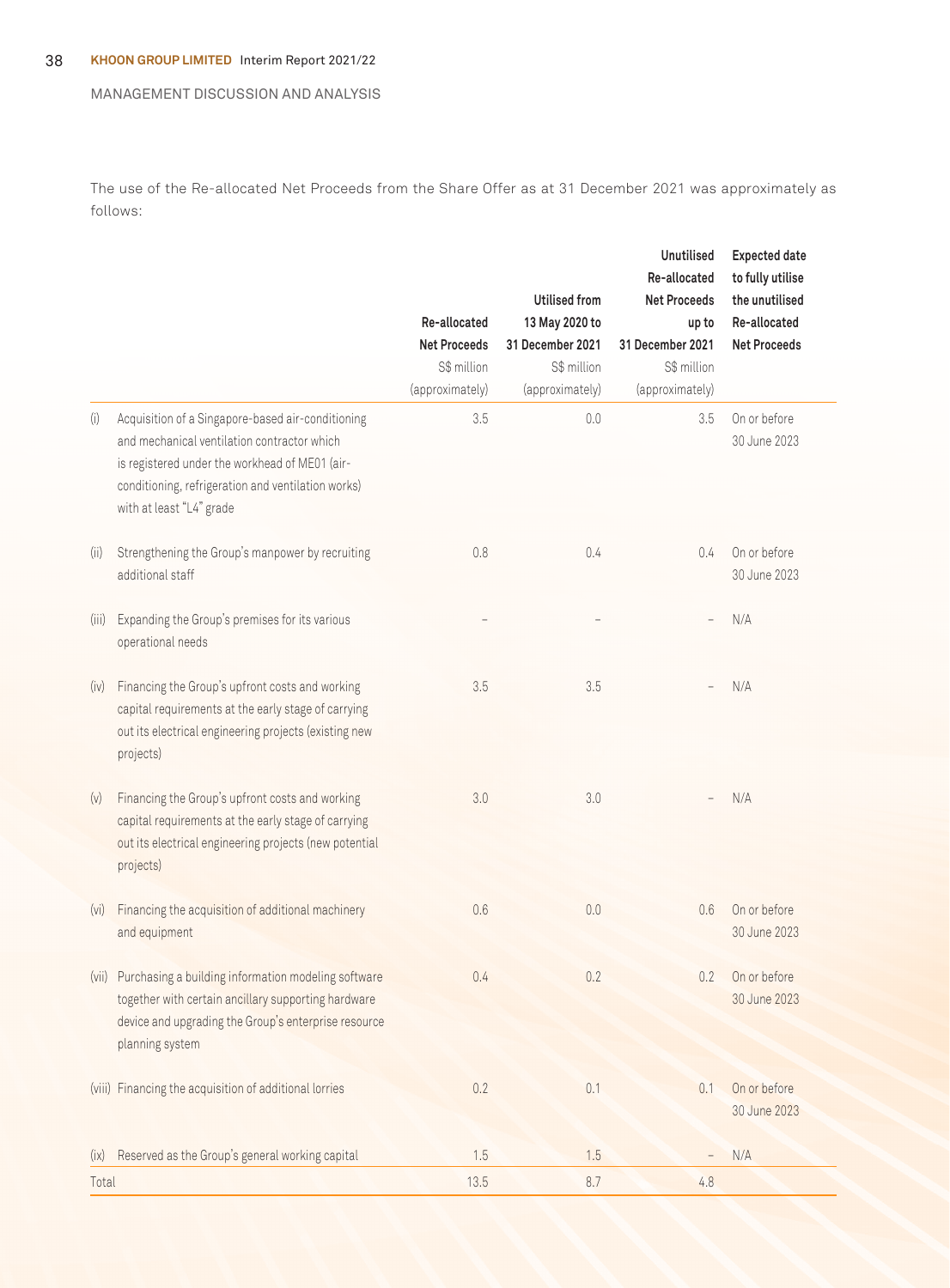As at 31 December 2021, the unutilised amount of net proceeds was placed in licensed banks in Hong Kong and Singapore and the Board expects that it will be utilised in the same manner as disclosed in the Prospectus and the Company's announcement dated 13 May 2020. Due to the adverse impact of the outbreak of COVID-19 on worldwide economies and the supply chains, the Board will continue to closely monitor the situation and evaluate the impact on the timeline to utilise the unutilised Re-allocated Net Proceeds and will keep shareholders and potential investors of the Company informed if there is any material change.

### **EVENTS AFTER THE REPORTING PERIOD**

There are no significant events affecting the Company and its subsidiaries which have occurred after the six months ended 31 December 2021 and up to the date of this interim report.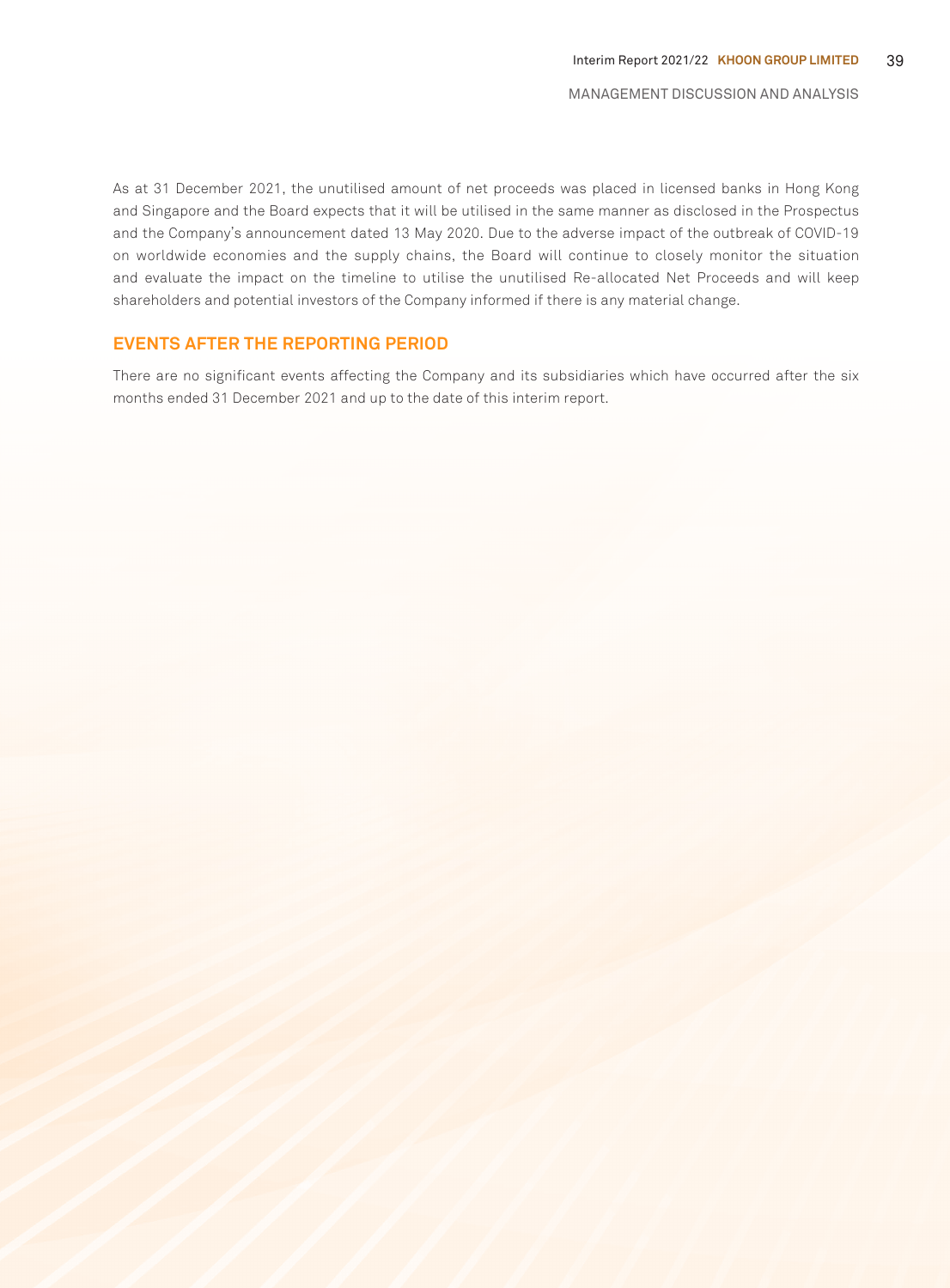### **OTHER INFORMATION**

### **DIRECTORS' AND CHIEF EXECUTIVES' INTERESTS AND SHORT POSITIONS IN THE SHARES, UNDERLYING SHARES AND DEBENTURES OF THE COMPANY AND ITS ASSOCIATED CORPORATIONS**

As at 31 December 2021, the interests and short positions of the Directors and chief executives of the Company in the shares, underlying shares and debentures of the Company or its associated corporations (within the meaning of Part XV of the Securities and Futures Ordinance (Chapter 571 of the Laws of Hong Kong) (the "SFO")) which were notified to the Company and the Stock Exchange pursuant to Divisions 7 and 8 of Part XV of the SFO (including interests and short positions which they are taken or deemed to have under such provisions of the SFO) or which were required, pursuant to Section 352 of the SFO, to be entered in the register referred to therein or which were required to be notified to the Company and the Stock Exchange pursuant to the Model Code for Securities Transactions by Directors of Listed Issuers (the "Model Code") as set out in Appendix 10 of Rules Governing the Listing of Securities on the Stock Exchange (the "Listing Rules") were as follows:

| <b>Name of Director</b>                                    | Nature of interest                           | Number of<br><b>Shares held</b> | Percentage of<br>issued share<br>capital |
|------------------------------------------------------------|----------------------------------------------|---------------------------------|------------------------------------------|
| Mr. Ang Jui Khoon ("Mr. JK Ang") (Note)                    | Interest in controlled<br>corporation        | 550,000,000                     | 55.00%                                   |
| Mr. Ang Kok Kwang (Hong Guoguang)<br>("Mr. KK Ang") (Note) | Interest held jointly with<br>another person | 550,000,000                     | 55.00%                                   |

#### **(a) Long positions in the ordinary shares of HK\$0.01 each of the Company (the "Shares")**

Note: LEAD DEVELOPMENT INVESTMENT LIMITED ("Lead Development") is legally and beneficially owned as to 87.27% by Mr. JK Ang and 12.73% by Mr. KK Ang. On 31 October 2018, Mr. JK Ang and Mr. KK Ang entered into the deed of confirmation and undertaking to acknowledge and confirm, among other things, that they were parties acting in concert and that they would continue to act in the same manner regarding the affairs of the Group upon the listing of the Shares on the Main Board of the Stock Exchange. Accordingly, by virtue of the SFO, Mr. JK Ang and Mr. KK Ang are deemed to be interested in the Shares held by Lead Development.

#### **(b) Long positions in the shares of associated corporations**

|                         |                    |                           |             | Percentage<br>of interest in |
|-------------------------|--------------------|---------------------------|-------------|------------------------------|
|                         | Name of associated |                           | Number of   | associated                   |
| <b>Name of Director</b> | corporation        | <b>Nature of interest</b> | shares held | corporation                  |
| Mr. JK Ang (Note)       | Lead Development   | Beneficial owner          | 13.091      | 87.27%                       |
| Mr. KK Ang (Note)       | Lead Development   | Beneficial owner          | 1.909       | 12.73%                       |

Note: Lead Development is the direct shareholder of the Company and is an associated corporation within the meaning of Part XV of the SFO.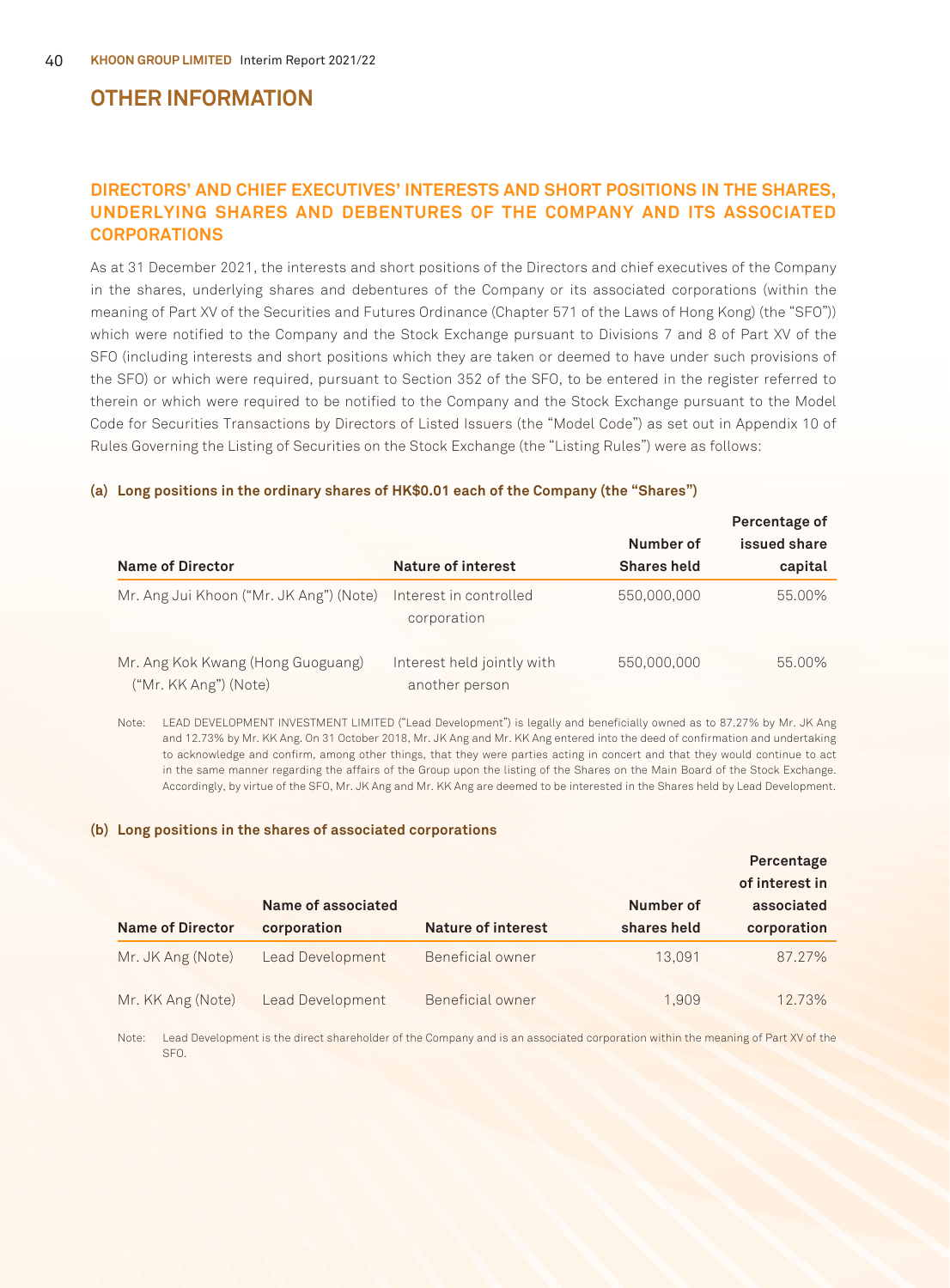Save as disclosed above, as at 31 December 2021, none of the Directors or chief executives of the Company had any interests or short positions in any shares, underlying shares or debentures of the Company or any of its associated corporations (within the meaning of Part XV of the SFO) which were notified to the Company and the Stock Exchange pursuant to Divisions 7 and 8 of Part XV of the SFO (including interests or short positions which they are taken or deemed to have under such provisions of the SFO), or which were required, pursuant to Section 352 of the SFO, to be entered in register referred to therein, or which were required to be notified to the Company and the Stock Exchange pursuant to the Model Code as set out in Appendix 10 of the Listing Rules.

### **SUBSTANTIAL SHAREHOLDERS' INTERESTS AND SHORT POSITIONS IN THE SHARES AND UNDERLYING SHARES OF THE COMPANY**

As at 31 December 2021, the following persons had interests or short positions in the shares and underlying shares of the Company which were notified to the Company and the Stock Exchange pursuant to Divisions 2 and 3 of Part XV of the SFO and entered in the register maintained by the Company pursuant to Section 336 of the SFO were as follows:

#### **Long positions in the Shares**

|                                       |                                              |                                 | Percentage of           |
|---------------------------------------|----------------------------------------------|---------------------------------|-------------------------|
| Name of shareholder                   | Nature of interest                           | Number of<br><b>Shares held</b> | issued share<br>capital |
| Lead Development (Note 1)             | Beneficial owner                             | 550,000,000                     | 55.00%                  |
| Mr. JK Ang (Note 1)                   | Interest in controlled<br>corporation        | 550,000,000                     | 55.00%                  |
| Mr. KK Ang (Note 1)                   | Interest held jointly with<br>another person | 550,000,000                     | 55.00%                  |
| Ms. Pan Moi Kia (Note 2)              | Interest of spouse                           | 550,000,000                     | 55.00%                  |
| Ms. Chong Sze Yen, Josephine (Note 3) | Interest of spouse                           | 550,000,000                     | 55.00%                  |

Notes:

1. Lead Development is the direct shareholder of the Company. Lead Development is legally and beneficially owned by Mr. JK Ang as to 87.27% and Mr. KK Ang as to 12.73%. On 31 October 2018, Mr. JK Ang and Mr. KK Ang entered into the deed of confirmation and undertaking to acknowledge and confirm, among other things, that they were parties acting in concert and that they would continue to act in the same manner regarding the affairs of the Group upon the listing of the Shares on the Main Board of the Stock Exchange. Accordingly, by virtue of the SFO, Mr. JK Ang and Mr. KK Ang are deemed to be interested in the Shares held by Lead Development.

2. Ms. Pan Moi Kia is the spouse of Mr. JK Ang. Accordingly, Ms. Pan Moi Kia is deemed or taken to be interested in the Shares in which Mr. JK Ang is interested in under the SFO.

3. Ms. Chong Sze Yen, Josephine is the spouse of Mr. KK Ang. Accordingly, Ms. Chong Sze Yen, Josephine is deemed or taken to be interested in the Shares in which Mr. KK Ang is interested in under the SFO.